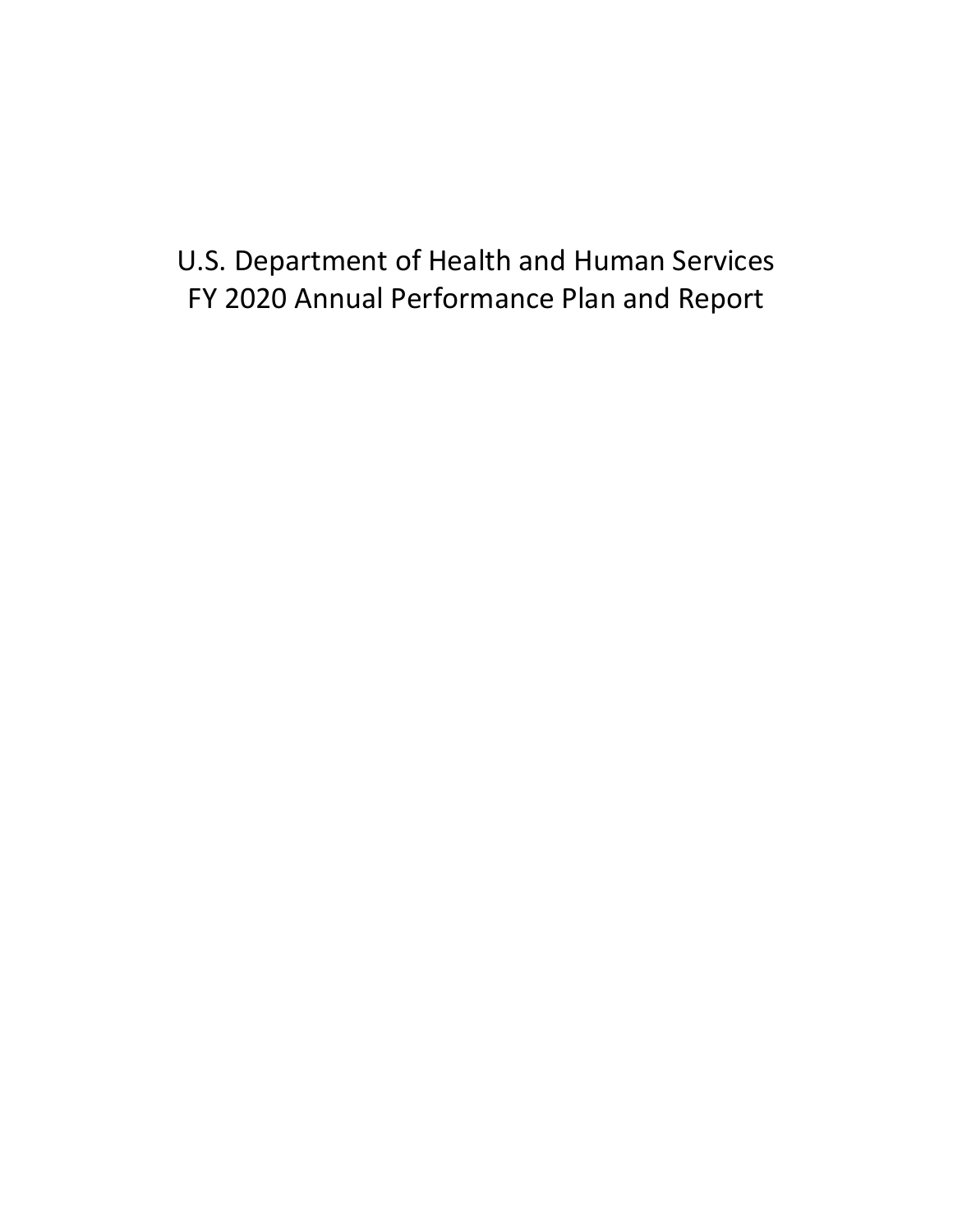# Message from the HHS Performance Improvement Officer

The U.S. Department of Health and Human Services (HHS) supports and implements programs that enhance the health, safety, and well-being of the American people. In accordance with the Government Performance and Results Act (GPRA) of 1993, as amended in the GPRA Modernization Act (GPRAMA) of 2010, I am pleased to present the Fiscal Year 2020 Annual Performance Plan and Report, documenting the Department's performance during the past year. Further information detailing HHS performance is available a[t Performance.gov.](http://www.performance.gov/agency/department-health-and-human-services?view=public#overview)

In FY 2018, HHS monitored over 1,000 performance measures to manage departmental programs and activities and improve the efficiency and effectiveness of these programs. This report includes a representative set of performance measures to illustrate progress toward achieving the Department's strategic goals. The information provided spans the Department's 11 operating divisions and 14 staff divisions and includes work across the country and throughout the world. Each HHS division has reviewed its submission and I confirm, based on certifications from the divisions, that the data are reliable and complete. When results are not available because of delays in data collection, the report notes the date when the results will be available. The results presented here demonstrate that HHS is performing well across a wide range of activities.

Jen Moughalian Acting Performance Improvement Officer U.S. Department of Health and Human Services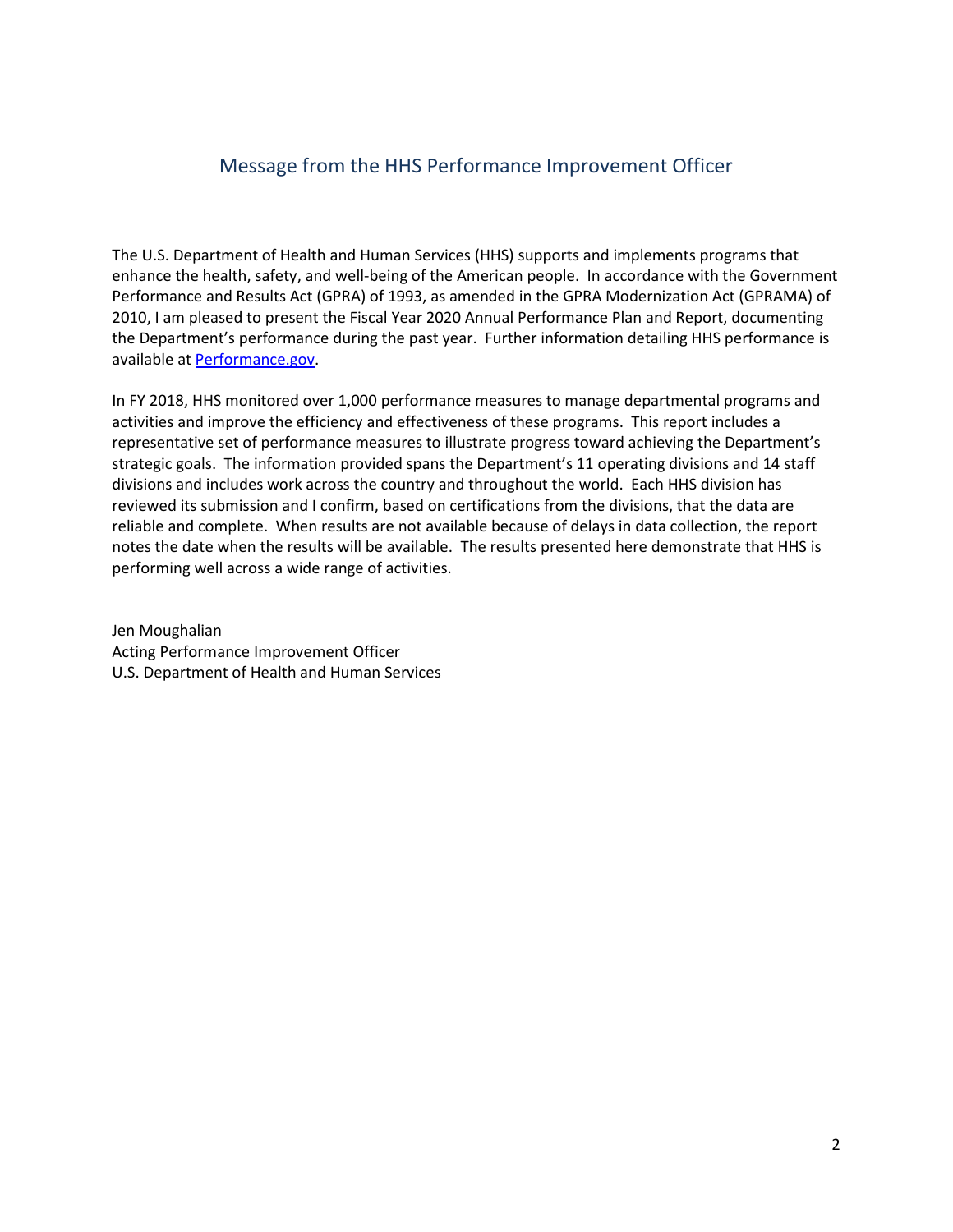# <span id="page-2-0"></span>**Table of Contents**

| Goal 1. Objective 1: Promote affordable health care, while balancing spending on premiums,              |
|---------------------------------------------------------------------------------------------------------|
| Goal 1. Objective 2: Expand safe, high-quality health care options, and encourage innovation            |
| Goal 1. Objective 3: Improve Americans' access to health care and expand choices of care                |
| Goal 1. Objective 4: Strengthen and expand the health care workforce to meet America's                  |
| Goal 2. Objective 1: Empower people to make informed choices for healthier living 18                    |
| Goal 2. Objective 2: Prevent, treat, and control communicable diseases and chronic conditions  20       |
| Goal 2. Objective 3: Reduce the impact of mental and substance use disorders through                    |
|                                                                                                         |
| Goal 3. Objective 1: Encourage self-sufficiency and personal responsibility, and eliminate              |
| Goal 3. Objective 2: Safeguard the public against preventable injuries and violence or their results 31 |
| Goal 3. Objective 3: Support strong families and healthy marriage, and prepare children and             |
| Goal 3. Objective 4: Maximize the independence, well-being, and health of older adults,                 |
| Goal 4. Objective 1: Improve surveillance, epidemiology, and laboratory services40                      |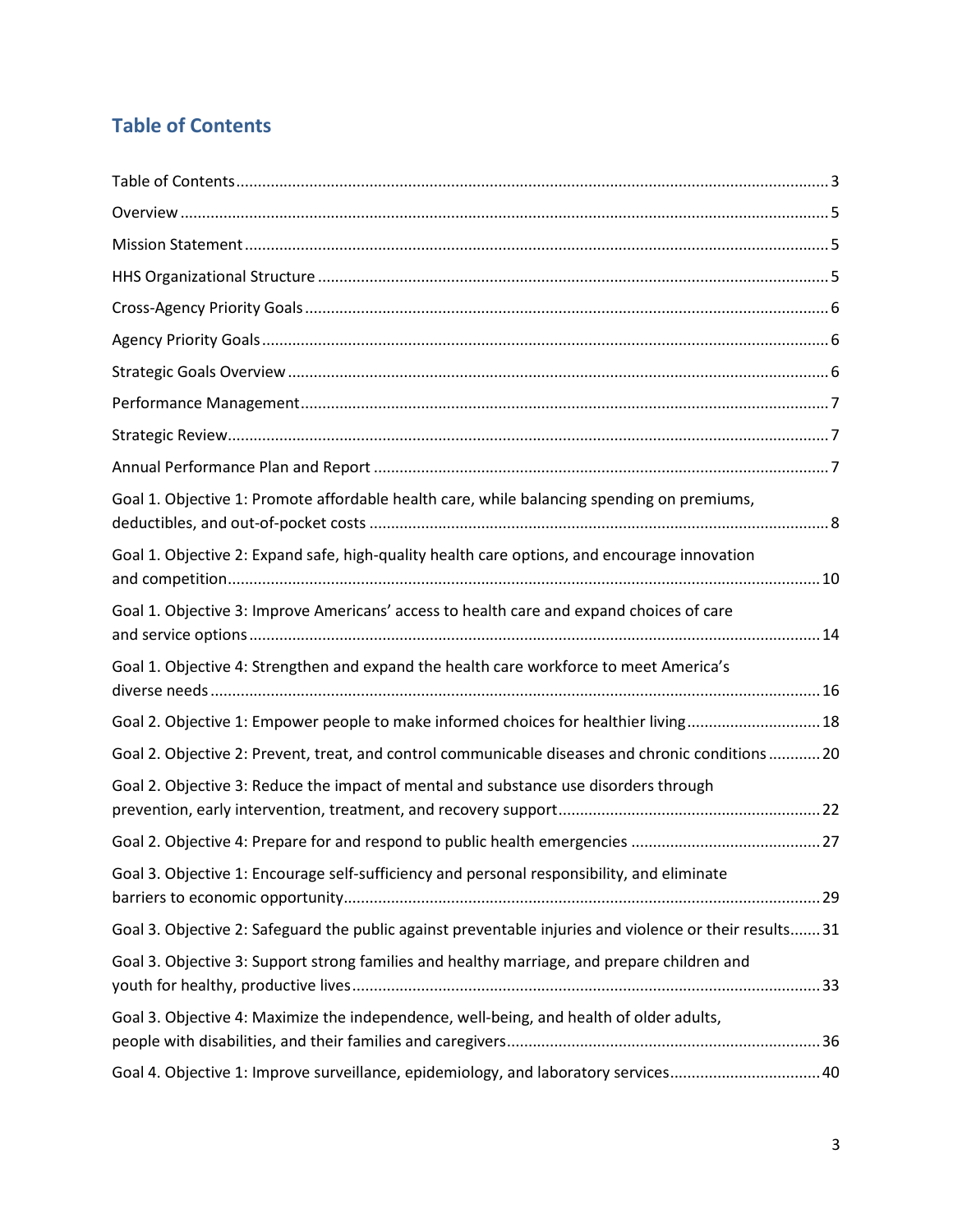| Goal 4. Objective 2: Expand the capacity of the scientific workforce and infrastructure                                                                                             |
|-------------------------------------------------------------------------------------------------------------------------------------------------------------------------------------|
| Goal 4. Objective 3: Advance basic science knowledge and conduct applied prevention                                                                                                 |
| Goal 4. Objective 4: Leverage translational research, dissemination and implementation<br>science, and evaluation investments to support adoption of evidence-informed practices 48 |
|                                                                                                                                                                                     |
|                                                                                                                                                                                     |
| Goal 5. Objective 3: Optimize information technology investments to improve process                                                                                                 |
| Goal 5. Objective 4: Protect the safety and integrity of our human, physical, and digital assets57                                                                                  |
|                                                                                                                                                                                     |
|                                                                                                                                                                                     |
|                                                                                                                                                                                     |
|                                                                                                                                                                                     |
|                                                                                                                                                                                     |
|                                                                                                                                                                                     |
|                                                                                                                                                                                     |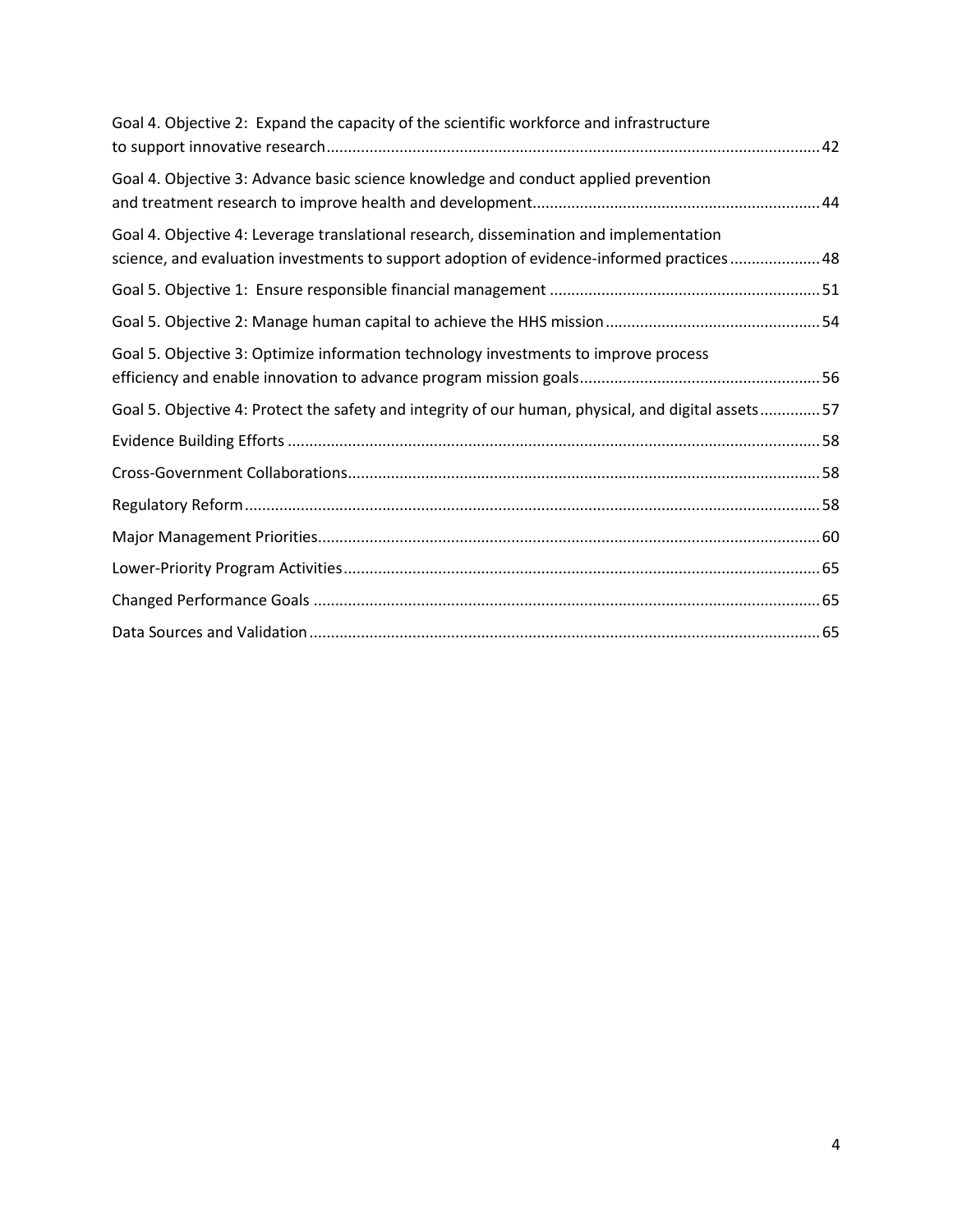### <span id="page-4-0"></span>**Overview**

The U.S. Department of Health and Human Services is the United States government's principal agency for protecting the health of all Americans and providing essential human services. Operating Divisions (OpDivs), including agencies in the United States Public Health Service and human service agencies, administer HHS programs. Staff Divisions (StaffDivs) provide leadership, direction, and policy and management guidance to the Department.

Through its programming and other activities, HHS works closely with state, local, and U.S. territorial governments. The Federal Government has a unique legal and political government-to-government relationship with tribal governments and provides health services for American Indians and Alaska Natives consistent with this special relationship. HHS works with tribal governments, urban Indian organizations, and other tribal organizations to facilitate greater consultation and coordination between state and tribal governments on health and human services.

HHS also has strong partnerships with the private sector and nongovernmental organizations. The Department works with regulated industries, academic institutions, trade organizations, and advocacy groups to leverage resources from organizations and individuals with shared interests. By collaborating, HHS accomplishes its mission in ways that are the least burdensome and most beneficial to the American public. Private sector grantees, such as academic institutions and faith-based and neighborhood partnerships, provide HHS-funded services at the local level. In addition, HHS works closely with other federal departments and international partners to coordinate efforts and ensure the maximum benefit for the public.

### <span id="page-4-1"></span>**Mission Statement**

The mission of the U.S. Department of Health and Human Services is to enhance the health and wellbeing of all Americans, by providing for effective health and human services and by fostering sound, sustained advances in the sciences underlying medicine, public health, and social services.

### <span id="page-4-2"></span>**HHS Organizational Structure**

The Department includes 11 OpDivs that administer HHS programs:

- Administration for Children and Families (ACF)
- Administration for Community Living (ACL)
- Agency for Healthcare Research (AHRQ) $<sup>1</sup>$  $<sup>1</sup>$  $<sup>1</sup>$ </sup>
- Agency for Toxic Substances and Disease Registry (ATSDR)
- Centers for Disease Control and Prevention (CDC)
- Centers for Medicare & Medicaid Services (CMS)
- Food and Drug Administration (FDA)
- Health Resources and Services Administration (HRSA)
- Indian Health Service (IHS)
- National Institutes of Health and (NIH)
- Substance Abuse and Mental Health Services Administration (SAMHSA)

<span id="page-4-3"></span> <sup>1</sup> The FY 2020 Budget proposes to consolidate AHRQ's activities within NIH as the National Institute for Research Safety and Quality.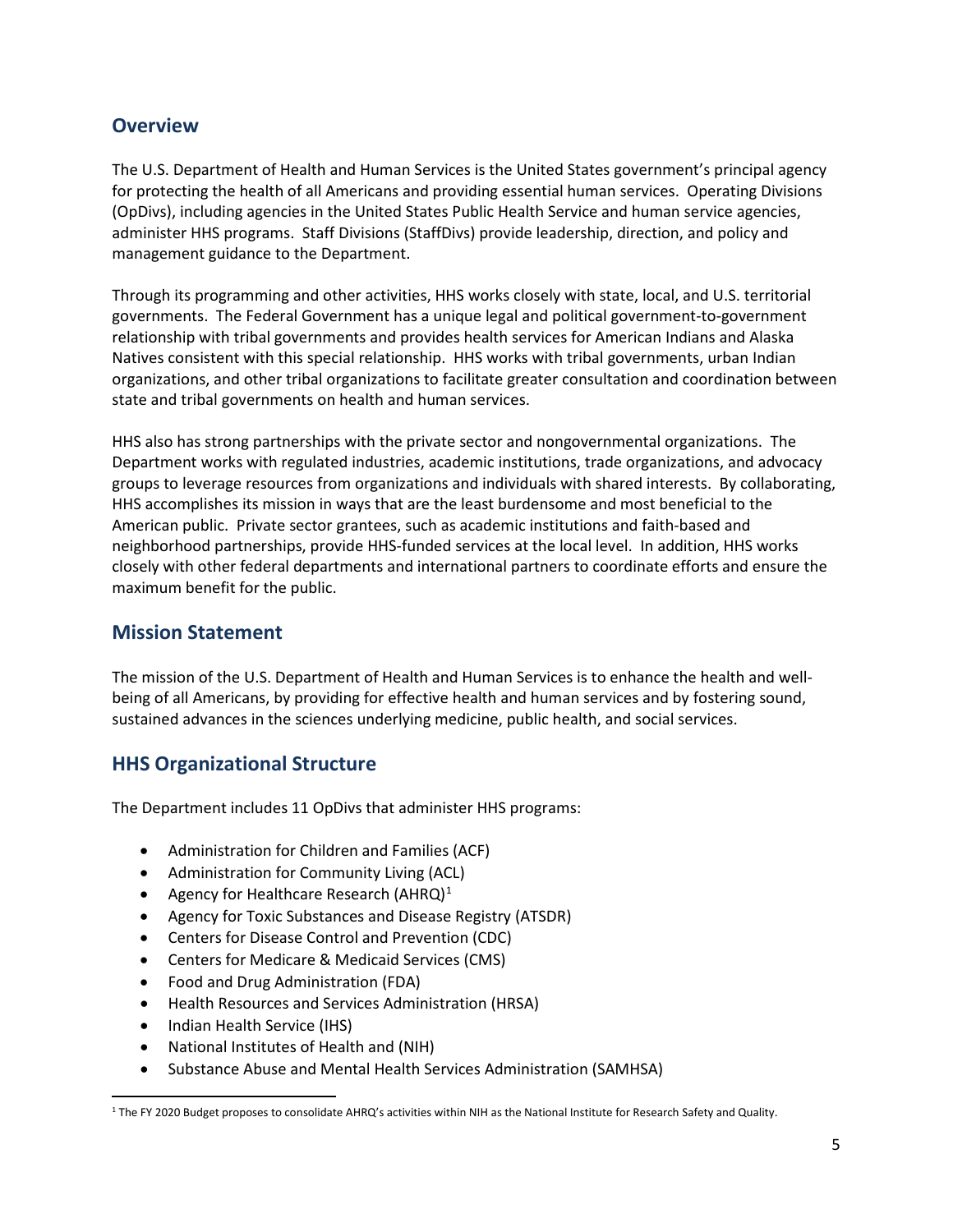In addition, 14 StaffDivs and the Immediate Office of the Secretary (IOS) coordinate Department operations and provide guidance to the operating divisions:

- Assistant Secretary for Administration (ASA)
- Assistant Secretary for Financial Resources (ASFR)
- Assistant Secretary for Health (OASH)
- Assistant Secretary for Legislation (ASL)
- Assistant Secretary for Planning and Evaluation (ASPE)
- Assistant Secretary for Preparedness and Response (ASPR)
- Assistant Secretary for Public Affairs (ASPA)
- Office for Civil Rights (OCR)
- Departmental Appeals Board (DAB)
- Office of the General Counsel (OGC)
- Office of Global Affairs (OGA)
- Office of Inspector General (OIG)
- Office of Medicare Hearings and Appeals (OMHA)
- Office of the National Coordinator for Health Information Technology (ONC)

The HHS organizational chart is available at [http://www.hhs.gov/about/orgchart/.](http://www.hhs.gov/about/orgchart/)

### <span id="page-5-0"></span>**Cross-Agency Priority Goals**

Per the Government Performance and Results Modernization Act (GPRAMA) requirement to address Cross-Agency Priority (CAP) Goals in the agency strategic plan, the annual performance plan, and the annual performance report, please refer to [www.Performance.gov](http://www.performance.gov/) for the agency's contributions to those goals and progress, where applicable.

### <span id="page-5-1"></span>**Agency Priority Goals**

Information on the HHS Agency Priority Goals can be found at[: www.Performance.gov.](http://www.performance.gov/)

### <span id="page-5-2"></span>**Strategic Goals Overview**

The Department has developed the HHS Strategic Plan FY 2018-2022. The HHS Strategic Plan FY 2018- 2022 identifies 5 strategic goals and 20 strategic objectives. The full HHS Strategic Plan FY 2018-2022 is located at: [\(https://www.hhs.gov/about/strategic-plan/index.html\)](https://www.hhs.gov/about/strategic-plan/index.html). The five strategic goals are:

- Goal 1: Reform, Strengthen, and Modernize the Nation's Health Care System.
- Goal 2: Protect the Health of Americans Where They Live, Learn, Work, and Play.
- Goal 3: Strengthen the Economic and Social Well-Being of Americans across the Lifespan.
- Goal 4: Foster Sound, Sustained Advances in the Sciences.
- Goal 5: Promote Effective and Efficient Management and Stewardship.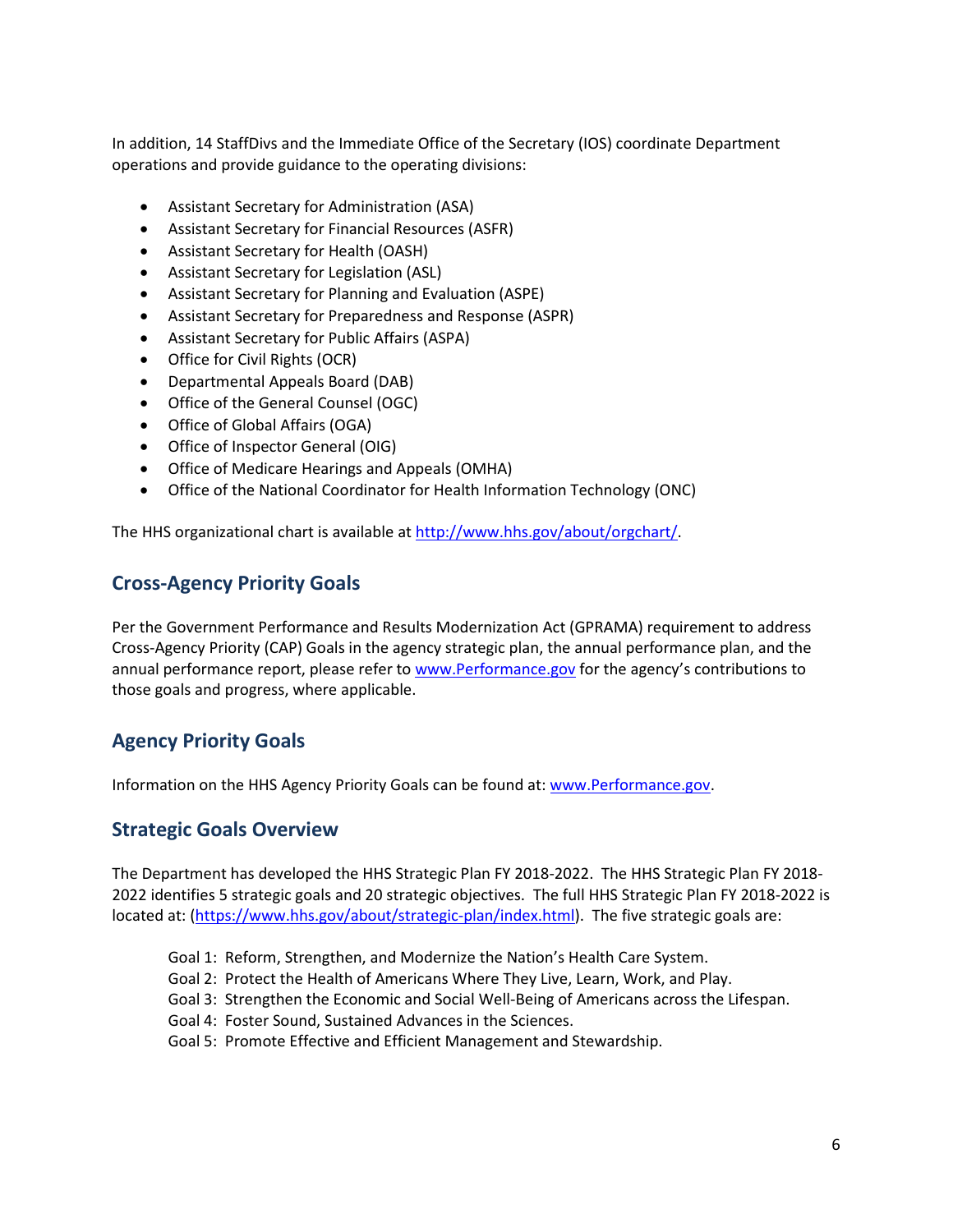### <span id="page-6-0"></span>**Performance Management**

Performance goals and measures are powerful tools to advance an effective, efficient, and productive government. HHS regularly collects and analyzes performance data to inform decisions, to achieve meaningful progress, and to identify more cost-efficient ways to achieve results. Responding to opportunities afforded by GPRAMA, HHS continues to institute significant improvements in performance management, including:

- Developing, analyzing, reporting, and managing priority goals and conducting quarterly performance reviews between HHS component staff and HHS leadership to monitor progress towards achieving key performance objectives.
- Conducting the Strategic Reviews process to support decision-making and performance improvement across the Department.
- Overseeing performance measurement, budgeting, strategic planning, and program integrity activities within the Department.
- Fostering a network of component Performance Officers who support, coordinate, and implement performance management efforts across HHS.
- Sharing best practices in performance management at HHS through webinars and other media.

### <span id="page-6-1"></span>**Strategic Review**

The GPRA Modernization Act of 2010 aligned agency strategic planning cycles to Presidential election cycles and Administration transitions. As a result, HHS's FY 2018–2022 Strategic Plan established a new set of strategic priorities that began in FY 2018, making the necessary retrospective evidence from FY 2017 unavailable to agency leadership to conduct a review of progress against the agency's updated strategic objectives. Therefore, HHS was unable to categorize the strategic objectives as making Noteworthy Progress, Progressing, or a Focus Area for Improvement, which is the normal result of a strategic review. In place of a review of progress, HHS established a baseline of evidence for the FY 2018–2022 Strategic Plan to inform future strategic reviews. The agency's Annual Performance Report instead focuses on reporting the results of progress made and accomplishments achieved against performance goals. Strategic review summaries and categorizations of progress accompanying HHS's strategic objective descriptions will be reported in future agency Annual Performance Reports.

### <span id="page-6-2"></span>**Annual Performance Plan and Report**

The Annual Performance Plan and Report provides information on the Department's progress towards achieving the goals and objectives described in the HHS Strategic Plan FY 2018 – 2022. This report is organized according to that strategic plan and the information in the report reflects results available at the end of FY 2018.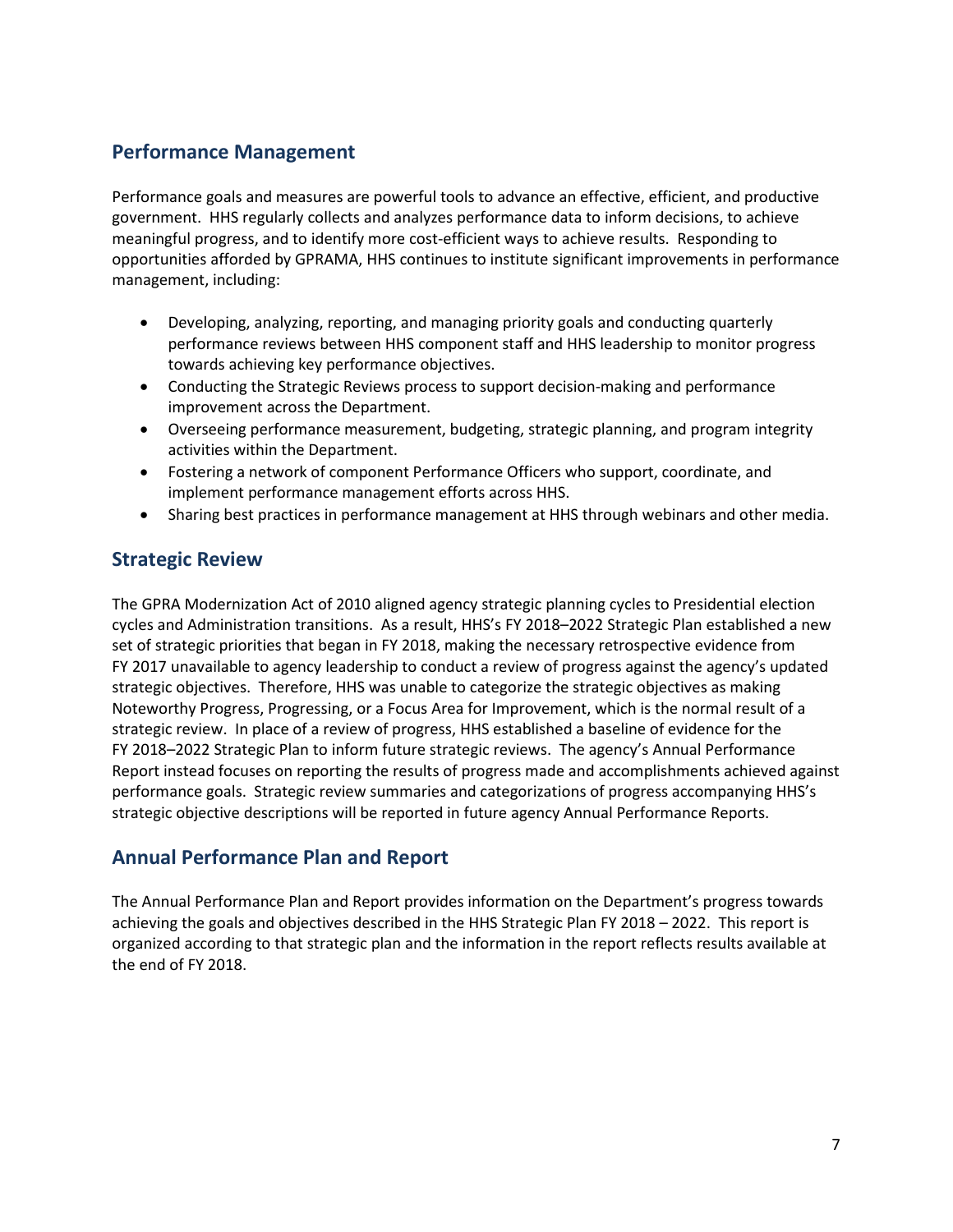# <span id="page-7-0"></span>**Goal 1. Objective 1: Promote affordable health care, while balancing spending on premiums, deductibles, and out-of-pocket costs**

Affordability is a key component of accessible health care. For individuals and families, high costs of care create economic strain. Americans often have to choose between spending a higher proportion of wages on health care and paying for other household essentials. Without timely access to health care services, Americans risk worsening health care outcomes and higher costs. Yet for many, costs make health care out of reach.

HHS is committed to lowering health care costs for Americans to affordable levels and minimizing the burden of government health care spending. By increasing consumer information, offering lower-cost options and innovation in payment and service delivery models, and promoting preventive care and market competition, HHS is working with its partners to reduce the burden of higher health care costs.

The Office of the Secretary leads this objective. The following divisions are responsible for implementing programs under this strategic objective: AHRQ, CMS, and FDA.

#### **Objective 1.1 Table of Related Performance Measures**

| Reduce the average out-of-pocket share of prescription drug costs while in the Medicare Part D     |
|----------------------------------------------------------------------------------------------------|
| Prescription Drug Benefit coverage gap for non-Low Income Subsidy (LIS) Medicare beneficiaries who |
| reach the gap and have no supplemental coverage in the gap (Lead Agency - CMS; Measure ID -        |
| <b>MCR23)</b>                                                                                      |

|               | <b>FY 2013</b>     | <b>FY 2014</b>    | <b>FY 2015</b>     | <b>FY 2016</b>    | <b>FY 2017</b> | <b>FY 2018</b> | <b>FY 2019</b> | <b>FY 2020</b> |
|---------------|--------------------|-------------------|--------------------|-------------------|----------------|----------------|----------------|----------------|
| <b>Target</b> | 55.0%              | 53.0%             | 50.0%              | 48.0%             | 43.0%          | 37.0%          | 28.0%          | 25%            |
| <b>Result</b> | 52.0%              | 53.0%             | 49.0%              | 48.0%             | 04/30/19       | 4/30/20        | 4/30/21        | 4/30/22        |
| <b>Status</b> | Target<br>Exceeded | <b>Target Met</b> | Target<br>Exceeded | <b>Target Met</b> | Pending        | Pending        | Pending        | Pending        |

The Medicare Prescription Drug Improvement and Modernization Act of 2003 amends Title XVIII of the Social Security Act by adding a Voluntary Prescription Drug Benefit Program (Medicare Part D). Since its inception, Medicare Part D has significantly increased the number of beneficiaries with comprehensive drug coverage and enhanced access to medicines.

While Medicare Part D offers substantial insurance coverage for prescription drugs, it does not offer complete coverage. Prior to 2010, a beneficiary was responsible for paying 100 percent of the prescription costs between the initial coverage limit and the out-of-pocket threshold (or catastrophic limit). Only once the beneficiary reached the catastrophic limit did Medicare coverage recommence. This is known as the coverage gap (or "donut hole"). For 2019, this gap in coverage is above \$3,820 in total drug costs, and up until a beneficiary spends \$100 out-of-pocket.

Public Law No. 115-123, also known as the Bipartisan Budget Act of 2018 enacted on February 9, 2018, increased the manufacturer discount for beneficiaries in the gap from 50 to 70 percent and reduced beneficiary cost sharing to 25 percent in 2019 for applicable drugs. The discount is applied at the point of sale, and both the beneficiary cost sharing and the manufacturer discounts count toward the annual out-of-pocket threshold (known as True Out-of-Pocket Costs). This performance measure reflects CMS's effort to reduce the average out-of-pocket costs paid by non-Low Income Subsidy Medicare beneficiaries while in the coverage gap and to ensure that the coverage gap is closed completely by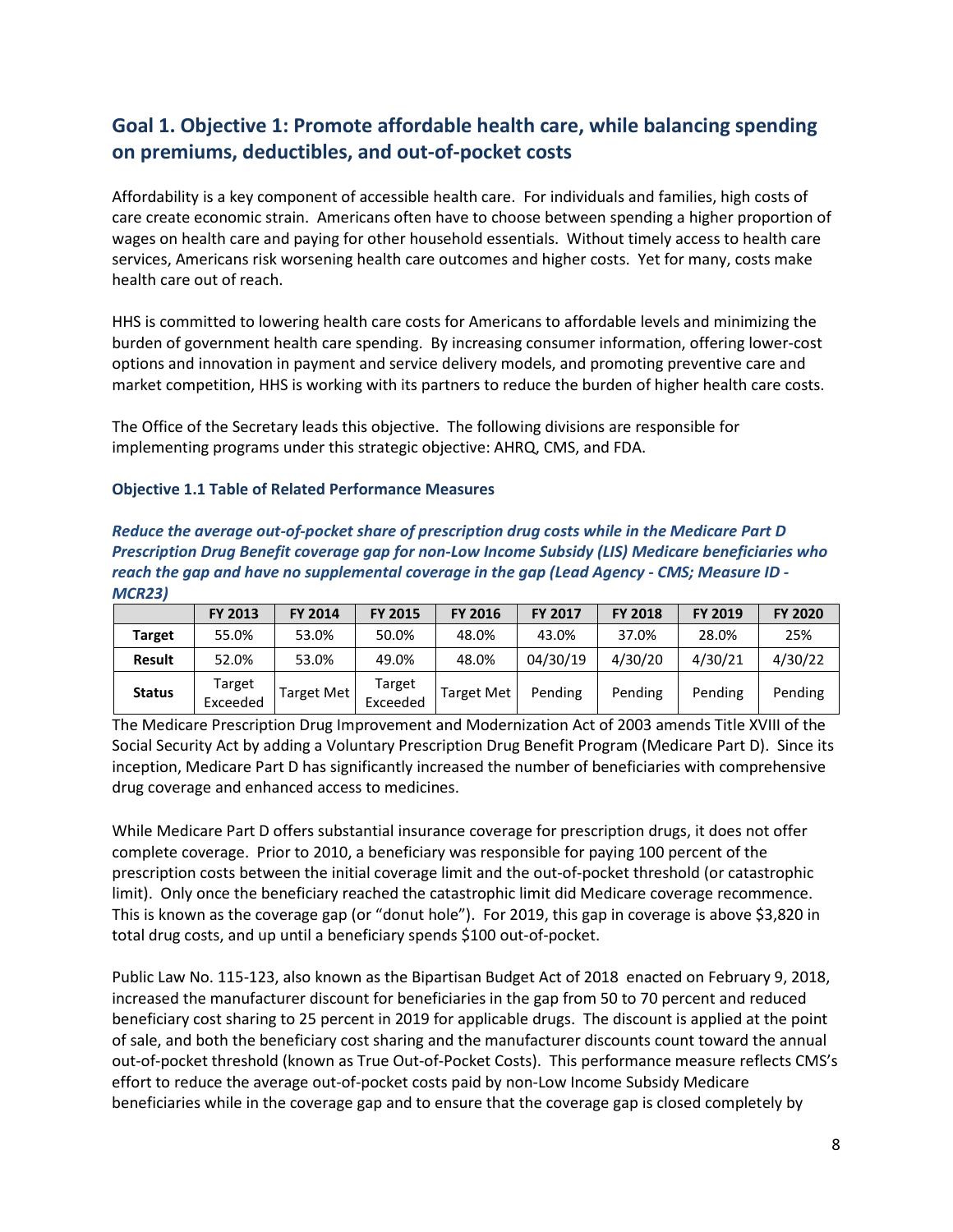2020 as required by law. For 2020 and beyond, the beneficiary, on average, will only be responsible for 25 percent of the costs of both generic and brand name drugs while in the coverage gap, which makes this coverage equivalent to coverage prior to reaching the gap.

#### *Increase the percentage of Medicare Fee-for-Service (FFS) Payments tied to Alternative Payment Models (Lead Agency - CMS; Measure ID - MCR30.1)*

|               | CY 2013 | <b>CY 2014</b>     | <b>CY 2015</b> | <b>CY 2016</b>     | <b>CY 2017</b>                 | <b>CY 2018</b> | <b>CY 2019</b> |  |
|---------------|---------|--------------------|----------------|--------------------|--------------------------------|----------------|----------------|--|
| <b>Target</b> | N/A     | Baseline           | 26%            | 30%                | 40%                            | 50%            | Discontinued   |  |
| <b>Result</b> | N/A     | 22%                | 26%            | 31%                | 38%                            | 11/30/19       | N/A            |  |
| <b>Status</b> | N/A     | Historic<br>Actual | Target<br>Met  | Target<br>Exceeded | Target Not Met<br>but Improved | Pending        | N/A            |  |

*Increase the percentage of Medicare health care dollars tied to Alternate Payment Models incorporating downside risk (Lead Agency CMS; Measure ID - MCR36)*

|               | <b>FY 2013</b> | <b>FY 2014</b> | <b>FY 2015</b> | <b>FY 2016</b> | <b>FY 2017</b> | <b>FY 2018</b> | <b>FY 2019</b>  | <b>FY 2020</b> |  |  |
|---------------|----------------|----------------|----------------|----------------|----------------|----------------|-----------------|----------------|--|--|
| <b>Target</b> | N/A            | N/A            | N/A            | N/A            | N/A            | N/A            | <b>Baseline</b> | <b>TBD</b>     |  |  |
| <b>Result</b> | N/A            | N/A            | N/A            | N/A            | N/A            | N/A            | 12/15/19        | 12/15/20       |  |  |
| <b>Status</b> | N/A            | N/A            | N/A            | N/A            | N/A            | N/A            | Pending         | Pending        |  |  |

CMS identifies, tests, evaluates, and expands, as appropriate, innovative payment and service delivery models that can reduce Medicare, Medicaid, and the Children's Health Insurance Program expenditures and improve or preserve beneficiary health and quality of care. CMS is testing a variety of alternative payment models (APMs) that create new incentives for clinicians to deliver better care at a lower cost. In addition, CMS is implementing payment reforms that increasingly reward quality and efficiency of care.

To encourage alignment, Medicare is leading the way by publicly tracking and reporting payments tied to alternative payment models. Moving payments to more APMs in an aligned fashion and on an aligned timeframe increases the overall likelihood that new payment models will succeed. CMS uses a framework to describe and measure health care payments through the stages of transition from pure FFS to more advanced alternative payment models.

Despite falling short of its 2017 target, CMS continued to make good progress and increased the percentage of FFS Medicare payments tied to APMs to 38 percent. CMS will discontinue this goal in 2018 and replace it with a new measure tying FFS Medicare payments to the downside risk of APMs.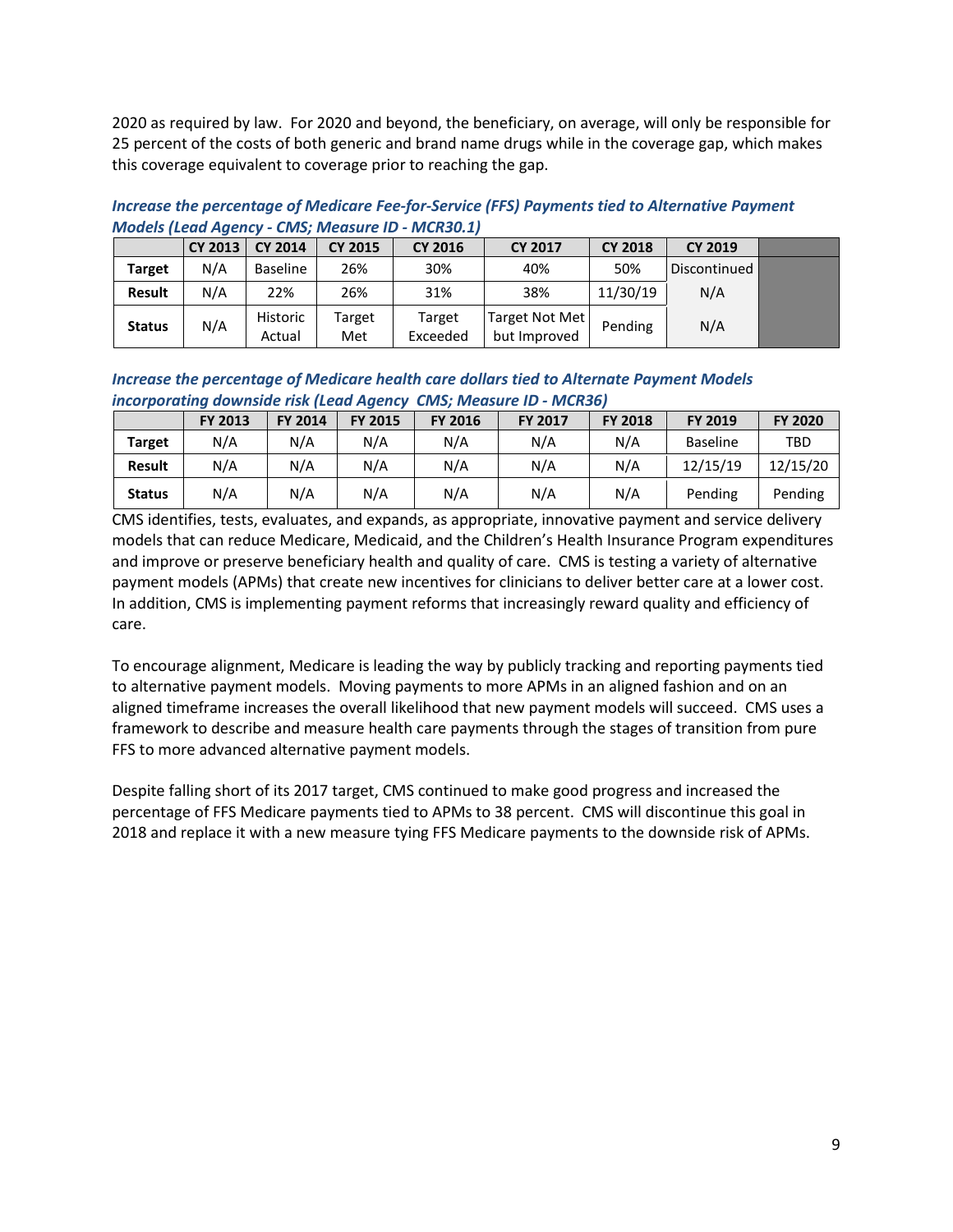# <span id="page-9-0"></span>**Goal 1. Objective 2: Expand safe, high-quality health care options, and encourage innovation and competition**

Strengthening the nation's health care system cannot be achieved without improving health care quality and safety for all Americans. The immediate consequences of poor quality and safety include health care-associated infections, adverse drug events, and antibiotic resistance.

Health care safety is a national priority. HHS investments in prevention have yielded both human and economic benefits. From 2010 to 2014, efforts to reduce hospital-acquired conditions and infections have resulted in a decrease of 17 percent nationally, which translates to 87,000 lives saved, \$19.8 billion in unnecessary health costs averted, and [2](#page-9-1).1 million instances of harm avoided.<sup>2</sup>

The Office of the Secretary leads this objective. The following divisions are responsible for implementing programs under this strategic objective: ACL, AHRQ, CDC, CMS, HRSA, OCR, ONC, and SAMHSA.

#### **Objective 1.2 Table of Related Performance Measures**

#### *Increase the percentage of hospitals reporting implementation of antibiotic stewardship programs fully compliant with CDC Core Elements of Hospital Antibiotic Stewardship Programs (Lead Agency - CDC; Measure ID - 3.2.5)*

|               | <b>FY 2013</b> | <b>FY 2014</b>            | <b>FY 2015</b> | <b>FY 2016</b>     | <b>FY 2017</b>     | <b>FY 2018</b> | <b>FY 2019</b> | <b>FY 2020</b> |
|---------------|----------------|---------------------------|----------------|--------------------|--------------------|----------------|----------------|----------------|
| Target        | N/A            | <b>Baseline</b>           | N/A            | 50.0%              | 61.3%              | 68.8%          | 84.4%          | 100.0%         |
| <b>Result</b> | N/A            | 40.9%                     | N/A            | 64%                | 76.4%              | 11/30/19       | 11/30/20       | 11/30/21       |
| <b>Status</b> | N/A            | <b>Historic</b><br>Actual | N/A            | Target<br>Exceeded | Target<br>Exceeded | Pending        | Pending        | Pending        |

Antibiotics have been a critical public health tool since the discovery of penicillin in 1928, which saved the lives of millions of people around the world. Today, however, CDC estimates that drug-resistant bacteria cause two million illnesses and approximately 23,000 deaths each year in the United States alone. In 2017, about 76.4 percent of U.S. acute care hospitals reported having an antibiotic stewardship program that incorporates all of the CDC Core Elements for Hospital Antibiotic Stewardship Programs. In FY 2019 and 2020, CDC will continue to work with public and private partners to encourage hospitals to continue implementing antibiotic stewardship programs that are fully compliant with CDC Core Elements for Hospital Antibiotic Stewardship Programs to improve health care, decrease health consequences (e.g., C. difficile infections), and ultimately prevent antibiotic resistance.

#### *Reduce all-cause hospital readmission rate for Medicare-Medicaid Enrollees (Lead Agency - CMS; Measure ID - MMB2)*

|               | <b>CY 2013</b>     | <b>CY 2014</b>     | <b>CY 2015</b>     | <b>CY 2016</b>            | <b>CY 2017</b> | <b>CY 2018</b>                 | <b>CY 2019</b>                  | <b>CY 2020</b>             |
|---------------|--------------------|--------------------|--------------------|---------------------------|----------------|--------------------------------|---------------------------------|----------------------------|
| <b>Target</b> | N/A                | N/A                | N/A                | N/A                       | N/A            | <b>Prior Result</b><br>$-1.0%$ | <b>Prior Result</b><br>$-1.0\%$ | ⊩Prior Result∣<br>$-0.5\%$ |
| <b>Result</b> | 85.7%              | 83.4%              | 84.0%              | 83.7%                     | 4/30/19        | 4/30/20                        | 4/30/21                         | 4/30/22                    |
| <b>Status</b> | Historic<br>Actual | Historic<br>Actual | Historic<br>Actual | <b>Historic</b><br>Actual | Pending        | Pending                        | Pending                         | Pending                    |

A "hospital readmission" occurs when a patient who has recently been discharged from a hospital is

<span id="page-9-1"></span><sup>&</sup>lt;sup>2</sup> <https://www.ahrq.gov/professionals/quality-patient-safety/pfp/2014-final.html>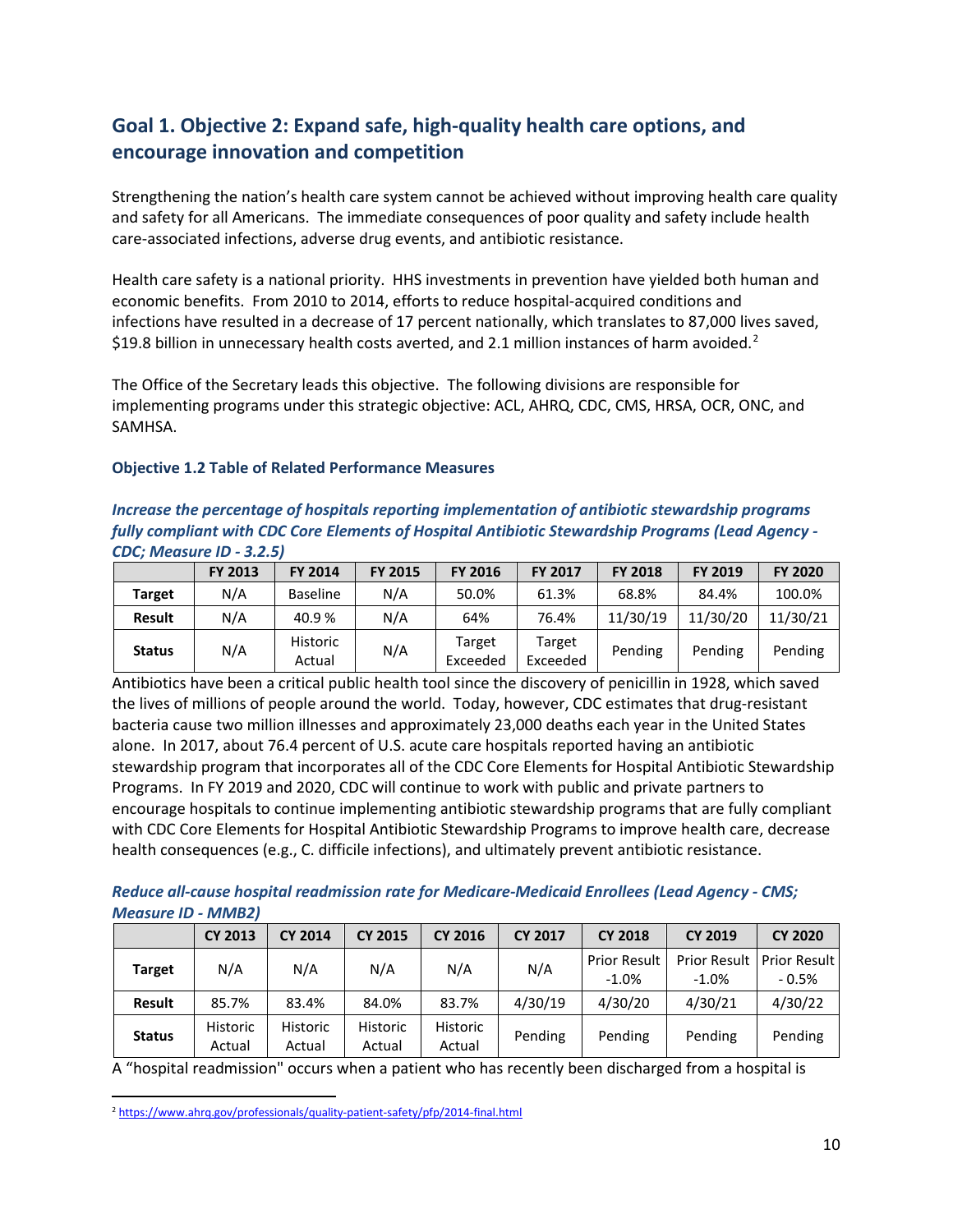once again readmitted to a hospital. A thirty-day period for readmission data has been standard across the quality measure industry for several years. Discharge from a hospital is a critical transition point in a patient's care. Incomplete handoffs at discharge can lead to adverse events for patients and avoidable readmissions. Hospital readmissions may indicate poor care, missed opportunities to better coordinate care, and result in unnecessary costs.

The rate of readmissions for individuals who are dually eligible for both Medicare and Medicaid (also referred to as Medicare-Medicaid Enrollees) is often higher than for Medicare beneficiaries overall. In 2017, an estimated 12 million beneficiaries were dually eligible for Medicare and Medicaid.

CMS calculates this measure using the number of readmissions per 1,000 eligible beneficiaries. Eligible beneficiaries are dually eligible individuals of any age.

Based on national trends, which reflect a slowing in readmissions reductions for all Medicare beneficiaries after a number of years of larger declines, CMS has selected a more modest target reduction rate for CY 2020 of 0.5 percent.

*Improve hospital patient safety by reducing preventable patient harms (Lead Agency – CMS; Measure ID – QIO11)[3,](#page-10-0)[4](#page-10-1),[5](#page-10-2),[6](#page-10-3)*

|               | <b>CY 2013</b> | <b>CY 2014</b>     | <b>CY 2015</b>     | <b>CY 2016</b>       | <b>CY 2017</b> | <b>CY 2018</b> | <b>CY 2019</b> | <b>CY 2020</b> |
|---------------|----------------|--------------------|--------------------|----------------------|----------------|----------------|----------------|----------------|
| <b>Target</b> | N/A            | N/A                | N/A                | N/A                  | 86 harms       | 82 harms       | 78 harms       | TBD            |
| <b>Result</b> | N/A            | 98 harms           | 94 harms           | 90 harms             | 86 harms       | 12/31/19       | 12/31/20       | 12/31/21       |
| <b>Status</b> | N/A            | Historic<br>Actual | Historic<br>Actual | Historical<br>Actual | Pending        | Pending        | Pending        | Pending        |

Preventable harms can cause additional pain, stress, and costs to the patient and their family during intended treatment and increase spending on the part of payers. This measure utilizes the AHRQ National Scorecard, which includes abstraction from a nationally representative sample of approximately 20,000 hospital charts per year that yields clinical relevant yet highly standardized national hospital safety metrics. This represents an enormous contribution to the government's ability to measure, monitor, and improve patient safety at a national scale. As a composite of many different harms, the AHRQ National Score Card also includes data from the CDC's National Healthcare Safety Network and AHRQ's Healthcare Cost and Utilization Project databases.

Beginning in 2016, the all cause harm metric is being calculated differently due to two significant events that impacted the calculation: Hospital Inpatient Quality Reporting Program changes and International Classification of Diseases, 9<sup>th</sup> Revision, to International Classification of Diseases, 10<sup>th</sup> Revision, conversions. As a result, CMS adjusted the previously reported targets and results for this performance goal. CMS anticipates that other changes to the sampling methodology will need to be made after 2019

<span id="page-10-0"></span><sup>&</sup>lt;sup>3</sup> The purpose of this measure is to determine the national impact of patient safety efforts by counting the number of preventable patient harms that take place per 1,000 inpatient discharges.<br><sup>4</sup> Data are preliminary based on partial data from this calendar year combined with data from prior years to fill gaps. The estimates are subject

<span id="page-10-1"></span>to change after all data from this calendar year are available and all quality control procedureshave been completed.

<span id="page-10-2"></span><sup>5</sup> Targets and results for this performance goal have been revised since the release of the FY 2019 President's Budget due to significant revisions in methodology that impacted the calculation. (See performance narrative).

<span id="page-10-3"></span><sup>&</sup>lt;sup>6</sup> Examples of some of the preventable patient harms included in this measure are: adverse drug events, catheter-associated urinary tract infections, central line-associated bloodstream infections, falls, pressure ulcers, surgical site infections, ventilator-associated pneumonia/events, venous thromboembolism, and hospital readmissions.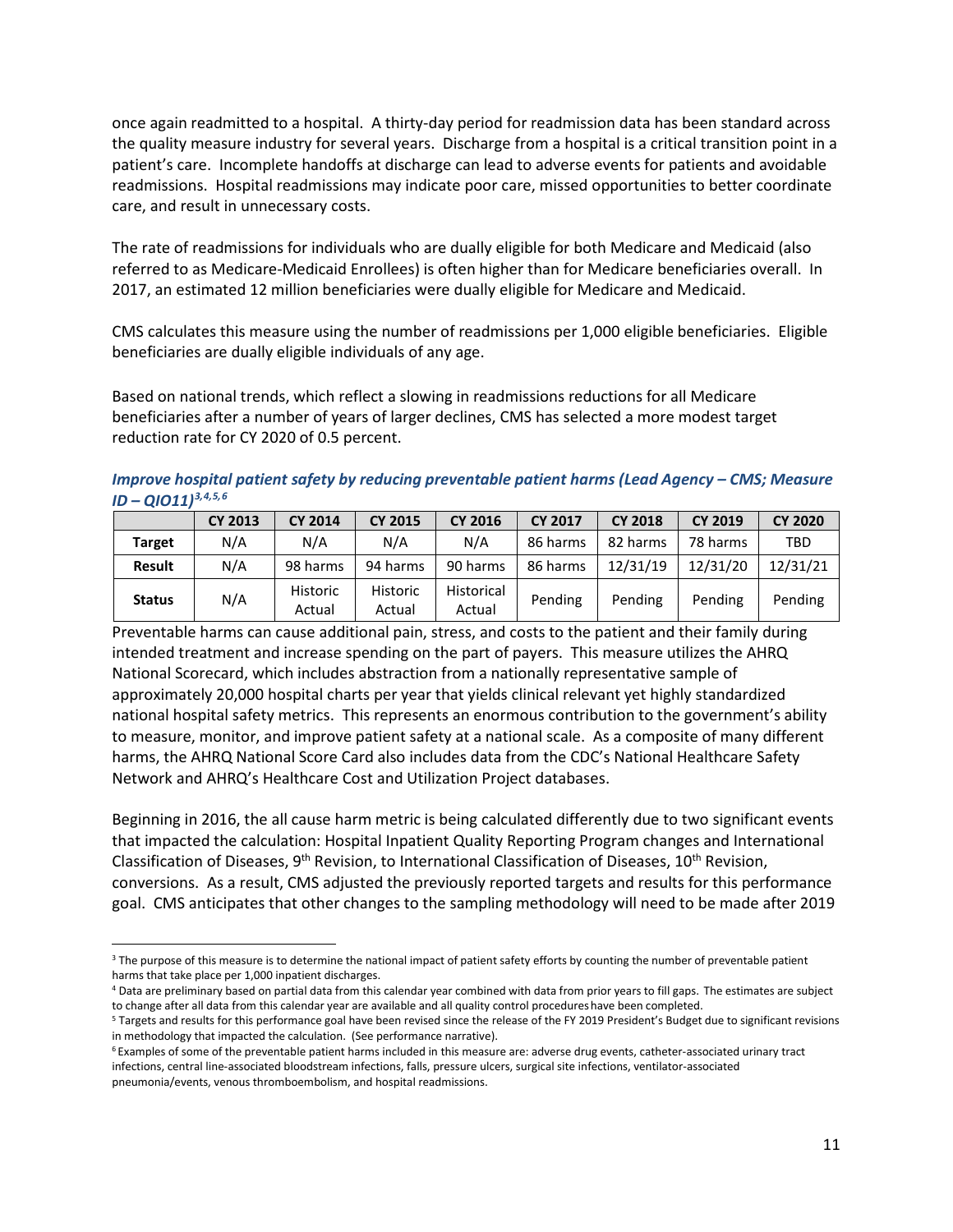based on improved definitions and sampling methodology, which may require the realignment of targets for 2020 and beyond.

Using this new sampling methodology, CMS observed a 4 percent decline from the 2014 revised baseline to 2015 and an 8 percent decline from 2014 to 2016, which resulted in an estimated 350,000 fewer hospital acquired conditions, 8,000 lives saved from harms avoided, and \$2.9 billion in costs saved.<sup>[7](#page-11-0)</sup> CMS has committed to a 20 percent reduction in all cause harm by 2019. The proposed 2019 target is a 20 percent reduction in patient harms from the 2014 baseline (annualized reduction [-4.4 percent] applied for 5 years). Given the progress to date and the active intervention of Hospital Improvement Innovation Networks, CMS and AHRQ believe that this is a challenging, yet achievable goal.

*Reduce the standardized infection ratio (SIR) central line-associated bloodstream infection (CLABSI) in acute care hospitals (Lead Agency - CDC; Measure ID - 3.3.3) [8](#page-11-1),[9](#page-11-2)*

|               | <b>FY 2013</b> | FY 2014                                           | <b>FY 2015</b>     | <b>FY 2016</b>     | FY 2017  | <b>FY 2018</b> | FY 2019           | FY 2020 |
|---------------|----------------|---------------------------------------------------|--------------------|--------------------|----------|----------------|-------------------|---------|
| <b>Target</b> | 0.5            | 0.4                                               | <b>Baseline</b>    | 0.90               | 0.80     | 0.70           | 0.60              | .50     |
| <b>Result</b> | 0.54           | 0.5                                               | 1.0                | .89                | 11/30/19 | 11/30/20       | 11/30/21 11/30/22 |         |
| <b>Status</b> | but Improved   | Target Not Met   Target Not Met  <br>but Improved | Historic<br>Actual | Target<br>Exceeded | Pending  | Pending        | Pending           | Pending |

Reducing health care-associated Infections (HAIs) across all health care settings supports the HHS mission to prevent infections and their complications as well as reduce excess health care costs in the U.S. These efforts also align with the [National Action Plan to Prevent Health Care Associated Infections:](http://www.cdc.gov/niosh/hhe/pdfs/HHE_2014_Annual_Report.pdf)  [Roadmap to Elimination \(National HAI Action Plan\),](http://www.cdc.gov/niosh/hhe/pdfs/HHE_2014_Annual_Report.pdf)<sup>[10](#page-11-3)</sup> National Action Plan for Combatting Antibiotic Resistance Bacteria (CARB), an[d Healthy People 2020 Goals.](http://www.cdc.gov/drugresistance/solutions-initiative/) CDC exceeded its FY 2016 target with a result of 0.89 SIR, which is an 11 percent decrease compared to the new 2015 baseline. In FY 2019 and 2020, CDC will continue to monitor HAIs and to develop strategies for prevention.

#### *Reduce standardized infection ratio for hospital-onset Clostridioides difficile infections (Lead Agency - CDC; Measure ID - 3.2.4b) [11,](#page-11-4) [12](#page-11-5)*

|               | <b>FY 2013</b> | <b>FY 2014</b>            | <b>FY 2015</b>     | <b>FY 2016</b>                 | <b>FY 2017</b> | <b>FY 2018</b> | FY 2019 | <b>FY 2020</b> |
|---------------|----------------|---------------------------|--------------------|--------------------------------|----------------|----------------|---------|----------------|
| <b>Target</b> | N/A            | <b>Baseline</b>           | <b>Baseline</b>    | 0.84                           | 0.76           | 0.75           | 0.70    | .70            |
| <b>Result</b> | N/A            | 1.00                      | 1.00               | 0.92                           | 3/31/19        | 3/31/20        | 3/31/21 | 3/31/22        |
| <b>Status</b> | N/A            | <b>Historic</b><br>Actual | Historic<br>Actual | Target Not Met<br>but Improved | Pending        | Pending        | Pending | Pending        |

[Clostridioides difficile](https://www.cdc.gov/motorvehiclesafety/pdf/native/tmvip_best-practices_guide_2016-a.pdf) infection (CDI)<sup>[13](#page-11-6)</sup> is a preventable, life-threatening bacterial infection that can occur in both inpatient and outpatient health care settings. CDC provides data-driven strategies and tools for targeted intervention to the health care community to help prevent CDI, as well as resources to help the public safeguard its own health. CDI prevention is a national priority, with a 2020 target to reduce CDI by 50 percent in the National Action Plan for CARB and the 2015 National HAI Action Plan.<sup>[14](#page-11-7)</sup> In FY 2016, the SIR for hospital-onset CDI was 0.92. Although the target of 0.84 was not met, progress was made in

<sup>10</sup> <https://health.gov/hcq/prevent-hai-action-plan.asp>

<span id="page-11-5"></span><sup>12</sup> CDC rebaselined Measure 3.2.4b in 2015, and subsequent targets were adjusted to align to changes in the current HHS HAI Action Plan.  $13 \frac{\text{https://www.nejm.org/doi/full/10.1056/NEJMoa1408913}}{2}$  $13 \frac{\text{https://www.nejm.org/doi/full/10.1056/NEJMoa1408913}}{2}$  $13 \frac{\text{https://www.nejm.org/doi/full/10.1056/NEJMoa1408913}}{2}$ 

 <sup>7</sup> <https://www.ahrq.gov/news/newsroom/press-releases/declines-in-hacs.html>

<span id="page-11-1"></span><span id="page-11-0"></span><sup>8</sup> The baseline for this measure was updated in FY 2015 and will affect future targets and data reporting for FY 2016 onward.

<span id="page-11-2"></span><sup>&</sup>lt;sup>9</sup> CDC uses a standardized infection ratio (SIR), the ratio of the observed number of infections to the number of predicted infections, to measure progress in reducing HAIs compared to the baseline period (FY 2015). In 2015, CDC developed a new baseline for all HAIs including CLABSI to better assess national and local prevention progress and identify gaps for tailored prevention.

<span id="page-11-4"></span><span id="page-11-3"></span><sup>&</sup>lt;sup>11</sup> FY 2019 targets reflects proposed changes to program resources for antibiotic resistance.

<span id="page-11-7"></span><span id="page-11-6"></span><sup>14</sup> <https://health.gov/hcq/prevent-hai-action-plan.asp>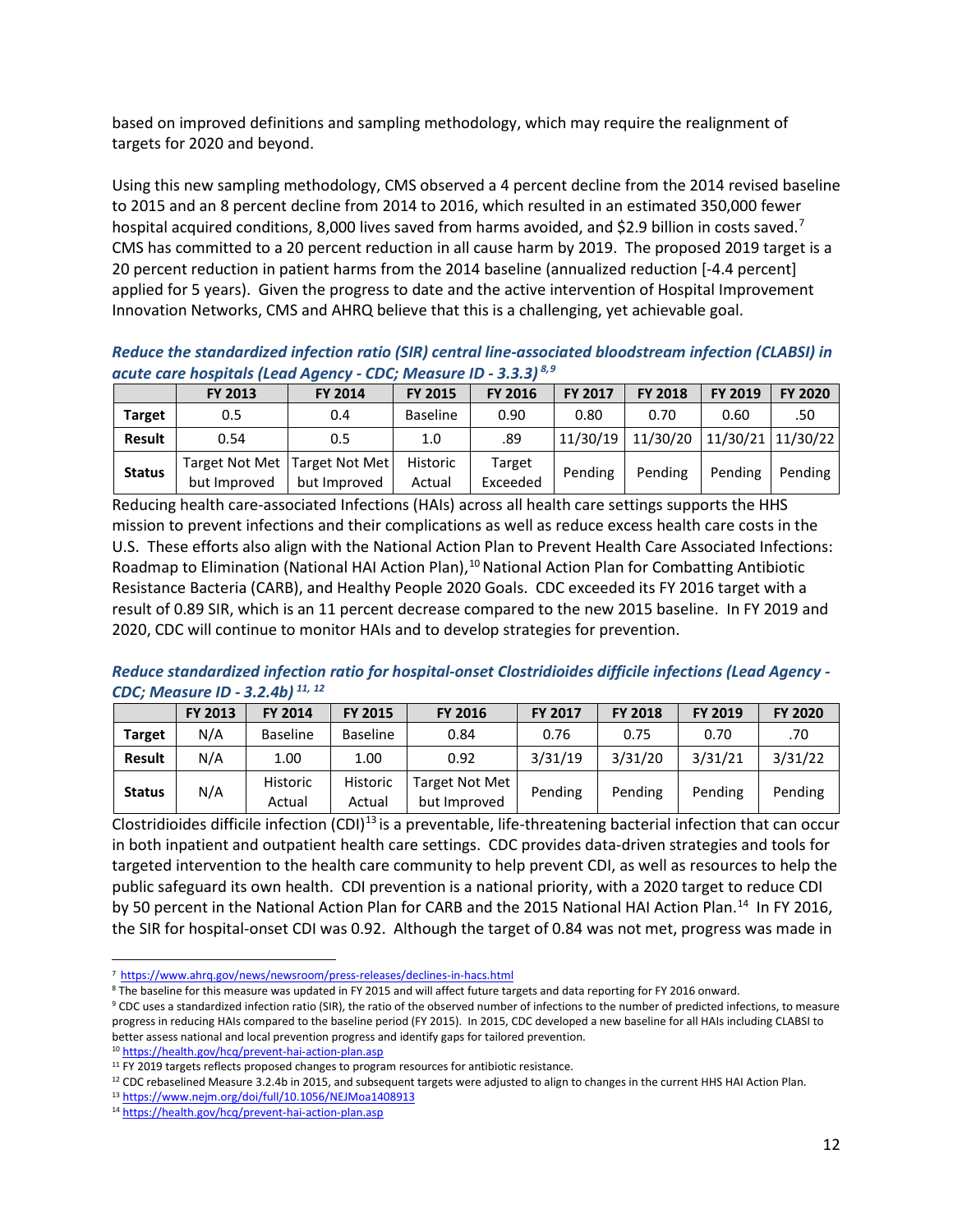reducing CDIs in these health care settings. FY 2019 and 2020 targets are set at 0.70, which is consistent with the current HAI Action Plan CDI goal.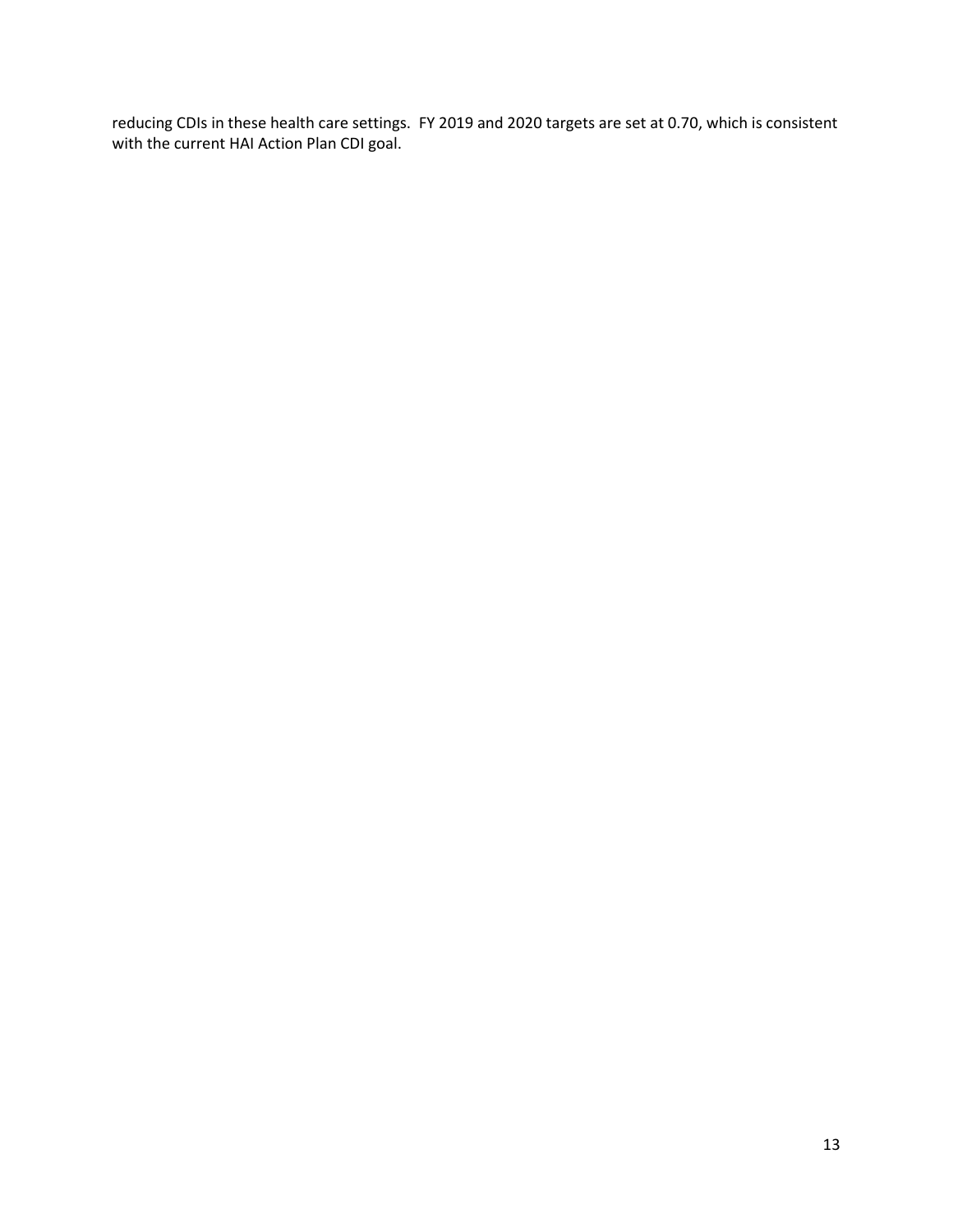# <span id="page-13-0"></span>**Goal 1. Objective 3: Improve Americans' access to health care and expand choices of care and service options**

Accessing health services involves gaining entry into the health care system, usually through payment; gaining access to diverse options for receiving treatment, services, and products, including physical locations and online options; and having a trusted relationship with a health care provider. Efforts to improve access to care are not limited to physical health care. Improving access to behavioral and oral health care, including through innovative solutions that use health information technology, also is critical, especially for populations experiencing disparities in access. To improve outcomes in this objective, HHS is working to address the high cost of care, lack of availability of services, and lack of culturally competent care.

The Office of the Secretary leads this objective. The following divisions are responsible for implementing programs under this strategic objective: ACL, CMS, HRSA, IHS, IOS, OCR, OGA, and SAMHSA.

#### **Objective 1.3 Table of Related Performance Measures**

#### *Track the number of unique individuals who received direct services through Federal Office of Rural Health Policy (FORHP) Outreach grants, subject to the availability of resources (Lead Agency - HRSA; Measure ID - 29.IV.A.3)[15](#page-13-1)*

|               | <b>FY 2013</b>     | FY 2014            | <b>FY 2015</b>     | <b>FY 2016</b>     | <b>FY 2017</b>     | <b>FY 2018</b> | FY 2019  | <b>FY 2020</b> |
|---------------|--------------------|--------------------|--------------------|--------------------|--------------------|----------------|----------|----------------|
| Target        | 395.000            | 400,000            | 400.000            | 410,000            | 415.000            | 420,000        | 425.000  | 200,000        |
| <b>Result</b> | 703.070            | 820.176            | 837.511            | 993.187            | 704.700            | 10/31/19       | 10/31/20 | 10/31/21       |
| <b>Status</b> | Target<br>Exceeded | Target<br>Exceeded | Target<br>Exceeded | Target<br>Exceeded | Target<br>Exceeded | Pending        | Pending  | Pending        |

FORHP Outreach grants focus on improving access to care in rural communities through the work of community coalitions and partnerships. These grants often focus on disease prevention and health promotion, but can also support expansion of services such as primary care, mental and behavioral health care, and oral health services. Over 700,000 people received direct services supported through Outreach grants in FY 2017. In FY 2019 and 2020, FORHP will continue to fund non-categorical grants that allow rural communities to respond to health care challenges and issues unique to rural areas.

#### *Improve patient and family engagement by improving shared decision-making (Lead Agency - CMS; Measure ID - MCR31)[16](#page-13-2)*

|               | <b>CY 2013</b> | <b>CY 2014</b>            | <b>CY 2015</b>     | <b>CY 2016</b>     | <b>CY 2017</b>                 | <b>CY 2018</b>  | <b>CY 2019</b> | <b>CY 2020</b> |
|---------------|----------------|---------------------------|--------------------|--------------------|--------------------------------|-----------------|----------------|----------------|
| <b>Target</b> | N/A            | <b>Baseline</b>           | N/A                | N/A                | 76%                            | <b>Baseline</b> | TBD            | TBD            |
| <b>Result</b> | N/A            | 74.6%                     | 75.2%              | 75.4%              | 75.85%                         | 7/31/19         | 7/31/20        | 7/31/21        |
| <b>Status</b> | N/A            | <b>Historic</b><br>Actual | Historic<br>Actual | Historic<br>Actual | Target Not Met<br>but Improved | Pending         | Pending        | Pending        |

Congress created the Shared Savings Program to facilitate coordination and cooperation among providers to improve the quality of care for Medicare FFS beneficiaries and reduce unnecessary costs.

<span id="page-13-1"></span><sup>&</sup>lt;sup>15</sup> A new cohort of FORHP Outreach grants is awarded for a three-year project period. During the first year of the project period, the number of people receiving direct services through the FORHP Outreach grants tends to be lower due to program start up. The numbers generally increase throughout the project period as outreach efforts are implemented.

<span id="page-13-2"></span><sup>&</sup>lt;sup>16</sup> The methodology for this measure changed in CY 2018. Due to this change, a new baseline needs to be established before future targets are set.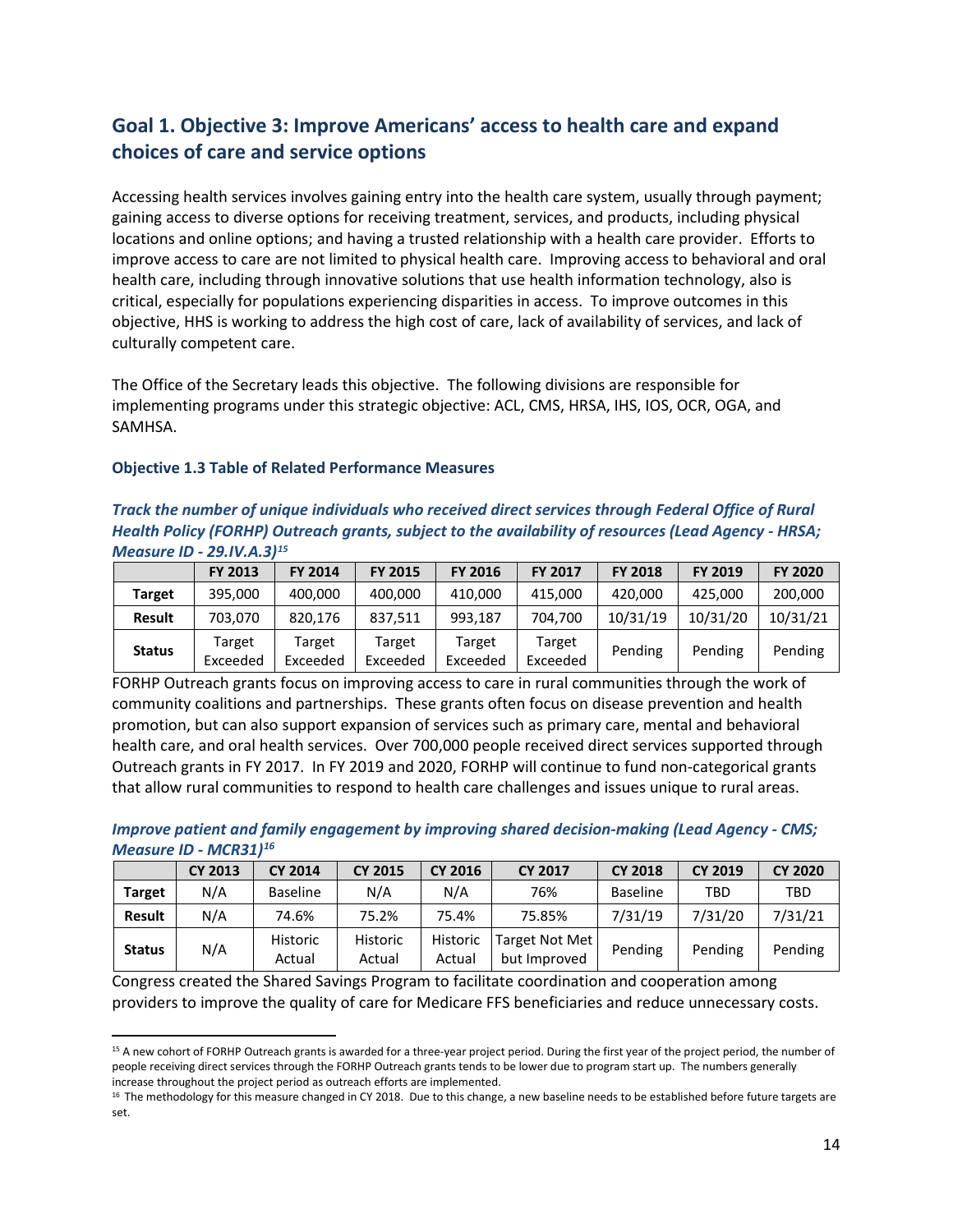Similarly, Congress designed the Merit-based Incentive Payment System (MIPS) to tie Medicare payments to clinicians to quality and cost efficient care, to drive improvement in care processes and health outcomes, and to increase the use of health care information. The purpose of this performance goal is to help assess an important component of patient experience of care with their provider. Shared decision making between patient, caregiver, and provider is considered to be a fundamental component of a patient-centered health care system that leads to improved health outcomes for patients.

The final results reported are representative of the survey results from the Shared Decision Making Summary Survey Measure (SSM), which is collected and reported through the Consumer Assessment of Healthcare Providers and Systems (CAHPS) survey for Physician Quality Reporting programs, the Merit-Based Incentive Program, and the CAHPS for Accountable Care Organizations (ACOs) Survey administered by ACOs participating in the Medicare Shared Savings Program. The SSM is the percentage of patients who gave positive responses on experience in sharing decision making with providers on topics related to medications, procedures, and information sharing. A higher score indicates a better experience with shared decision making.

CMS set the CY 2017 target for this goal at 76 percent, which is between the 80<sup>th</sup> and 90<sup>th</sup> percentiles for all Shared Savings Program ACOs that used the CY 2015 Shared Savings Program quality measure benchmarks. The mean performance on this measure was 75.40 percent in CY 2016 and was 75.85 percent in CY 2017.

Because the agency implemented a revised shortened version of the survey in CY 2018 for both ACOs and MIPS, the CY 2018 performance period was a developmental year. CMS plans to re-establish the baseline for this goal based on the results from the new survey for CY 2018, which is expected to be available to CMS in April 2019. In addition, CMS intends to provide targets for CY 2019, CY 2020, and CY 2021 when the new survey scores are available.

| -----------   |                           |                           |                    |                    |                    |                    |                |                |
|---------------|---------------------------|---------------------------|--------------------|--------------------|--------------------|--------------------|----------------|----------------|
|               | FY 2013                   | FY 2014                   | <b>FY 2015</b>     | <b>FY 2016</b>     | <b>FY 2017</b>     | <b>FY 2018</b>     | <b>FY 2019</b> | <b>FY 2020</b> |
| <b>Target</b> | N/A                       | N/A                       | 8.600              | 8.901              | 10.359             | 11.600             | 13.600         | 14,900         |
| <b>Result</b> | 7.397                     | 8.298                     | 9.773              | 10.388             | 12.212             | 13.204             | 12/31/20       | 12/31/21       |
| <b>Status</b> | <b>Historic</b><br>Actual | <b>Historic</b><br>Actual | Target<br>Exceeded | Target<br>Exceeded | Target<br>Exceeded | Target<br>Exceeded | Pending        | Pending        |

#### *Increase tele-behavioral health encounters nationally among American Indians and Alaska Natives (Lead Agency - IHS; Measure ID - MH-1)*

IHS increased efforts to expand access to care through the integration of telemedicine with communitybased services. An important specialty care delivered through this telehealth option includes behavioral health services. The FY 2018 target was 11,600, and the FY 2018 result was a total of 13,204 encounters. IHS exceeded its FY 2018 target by 14 percent. From FY 2013 to FY 2018, results for this measure increased by 79 percent. In FY 2019 and 2020, IHS will continue to expand access to care through telehealth behavioral services.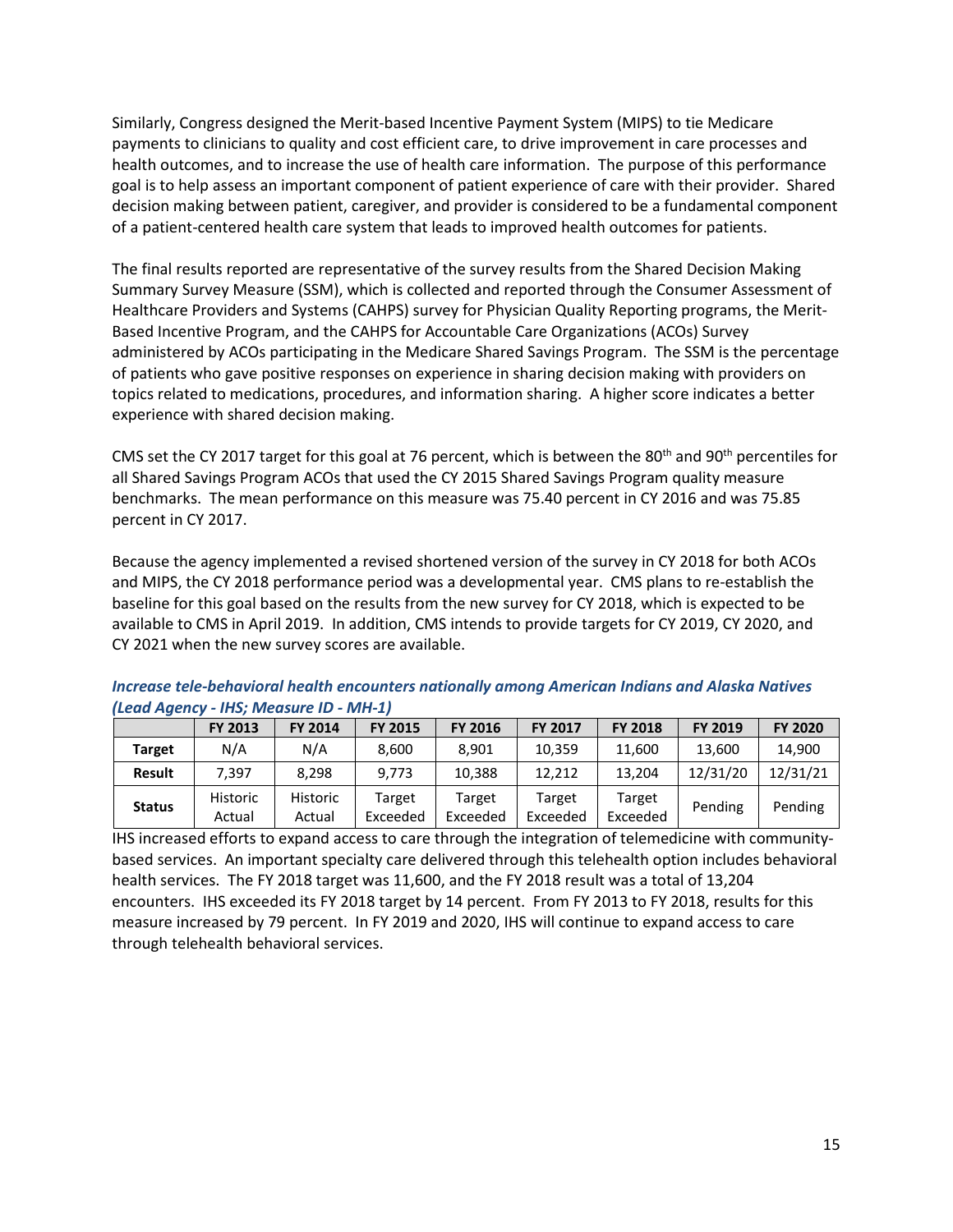### <span id="page-15-0"></span>**Goal 1. Objective 4: Strengthen and expand the health care workforce to meet America's diverse needs**

Whether people access health care in a doctor's office, in a health center, in a pharmacy, at home, or through a mobile device, they depend on a qualified, competent, responsive workforce to deliver highquality care. HHS regularly produces reports projecting growth or deficits in the supply and demand of various occupations in the health care workforce. At a national level, by 2025, demand is expected to exceed supply for several critical health professions, including primary care practitioners, geriatricians, dentists, and behavioral health providers, including psychiatrists, mental health and substance abuse social workers, mental health and substance use disorder counselors, and marriage and family therapists. At a state level, the picture is more complex, with some states projected to experience greater deficits in certain health care occupations. For example, rural areas experience greater shortages in the oral and behavioral health workforces. HHS works in close partnership with academic institutions, advisory committees, research centers, and primary care offices. These collaborations help HHS make informed decisions on policy and program planning to strengthen and expand the workforce.

The Office of the Secretary leads this objective. The following divisions are responsible for implementing programs under this strategic objective: CDC, CMS, HRSA, IHS, OCR, and SAMHSA.

|               | Agency - HRSA; Measure ID - 4.I.C.2) <sup>17, 18,19</sup> |                    |                    |                    |                    |                    |          |                |  |  |  |  |  |
|---------------|-----------------------------------------------------------|--------------------|--------------------|--------------------|--------------------|--------------------|----------|----------------|--|--|--|--|--|
|               | FY 2013                                                   | <b>FY 2014</b>     | <b>FY 2015</b>     | <b>FY 2016</b>     | <b>FY 2017</b>     | <b>FY 2018</b>     | FY 2019  | <b>FY 2020</b> |  |  |  |  |  |
| <b>Target</b> | 7,128                                                     | 7.522              | 8.495              | 9,153              | 9,219              | 8,705              | 11.410   | 12,570         |  |  |  |  |  |
| <b>Result</b> | 8.899                                                     | 9.242              | 9,683              | 10.493             | 10,179             | 10.939             | 12/31/19 | 12/31/20       |  |  |  |  |  |
| <b>Status</b> | Target<br>Exceeded                                        | Target<br>Exceeded | Target<br>Exceeded | Target<br>Exceeded | Target<br>Exceeded | Target<br>Exceeded | Pending  | Pending        |  |  |  |  |  |

#### **Objective 1.4 Table of Related Performance Measures**

*Support field strength (participants in service) of the National Health Service Corps (NHSC) (Lead Agency - HRSA; Measure ID - 4.I.C.2)[17,](#page-15-1) [18](#page-15-2),[19](#page-15-3)*

The National Health Service Corps addresses the nationwide shortage of health care providers in health professional shortage areas by providing recruitment and retention incentives in the form of scholarship and loan repayment support to health professionals committed to a career in primary care and service to underserved communities. The NHSC field strength indicates the number of providers actively serving with the NHSC in underserved areas in exchange for scholarship or loan repayment support.

As of September 30, 2018, 10,939 primary care medical, dental, and mental and behavioral health practitioners were providing service nationwide through the following programs: NHSC Scholarship Program, NHSC Loan Repayment Program, NHSC Students to Service Loan Repayment Program, and the State Loan Repayment Program. These programs collectively serve the immediate needs of underserved communities and support the development and maintenance of a pipeline of health care providers capable of meeting the needs of these communities in the future. In FY 2019 and 2020, NHSC will continue to assist students through scholarships and loan repayments and professionals through

<span id="page-15-1"></span> $17$  This measure reports on the number of people who received assistance through the NHSC scholarship and loan programs who are currently in the field. NHSC field strength data include awards made from the FY 2017 Zika Supplemental, which supported providers in the U.S. territories.

<span id="page-15-2"></span><sup>&</sup>lt;sup>18</sup> Field disciplines include: allopathic/osteopathic physicians, dentists, dental hygienists, nurse practitioners, physician assistants, nurse midwives, mental and behavioral health professionals, and clinicians.

<span id="page-15-3"></span><sup>&</sup>lt;sup>19</sup> Previously HRSA reported an FY 2019 target of 8,810 NHSC participants in the field. Since the publication of the FY 2019 APP/R, HRSA has received additional FY 2019 funding and has increased its targets accordingly.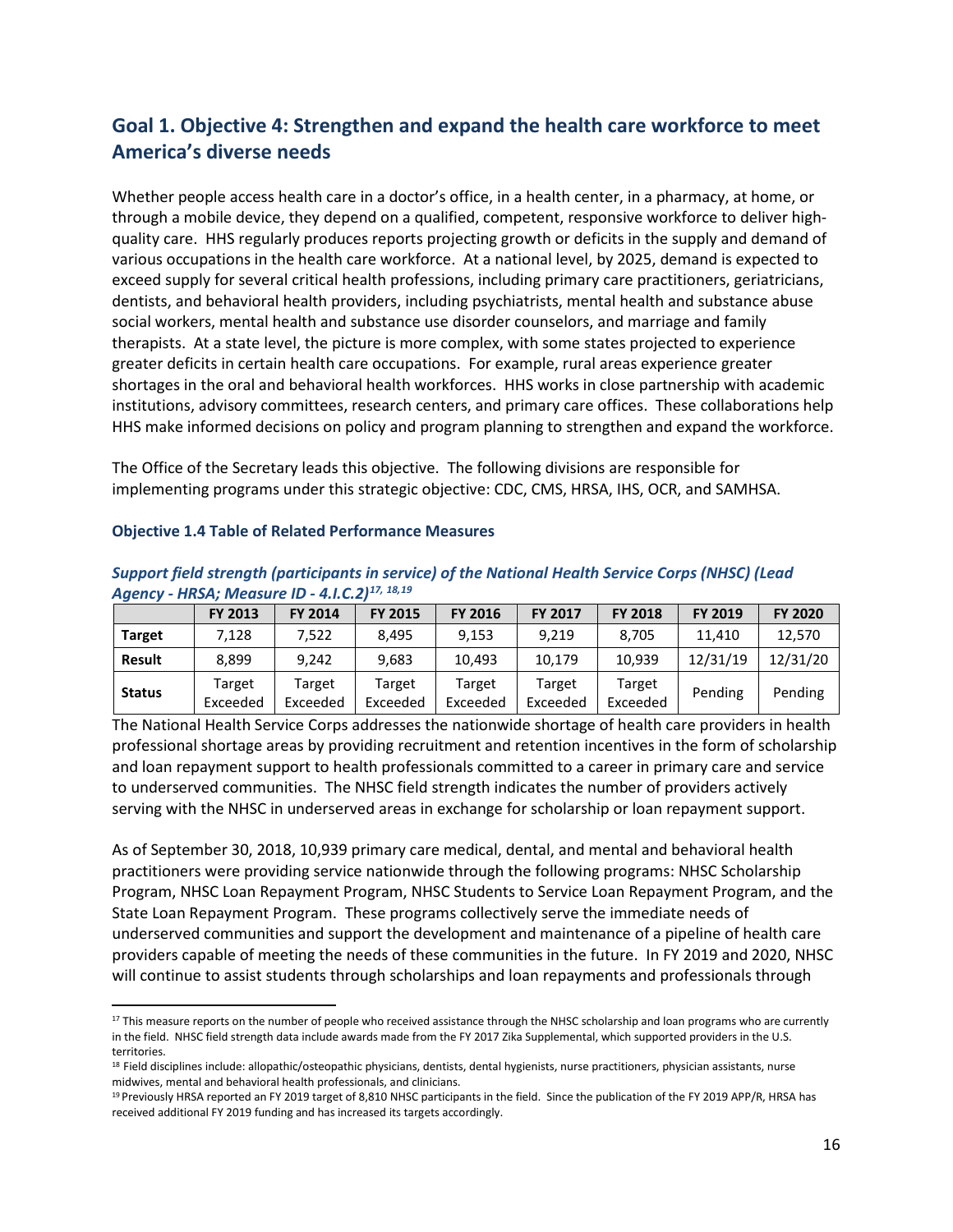<span id="page-16-0"></span>loan repayment awards as incentives to practice in underserved communities.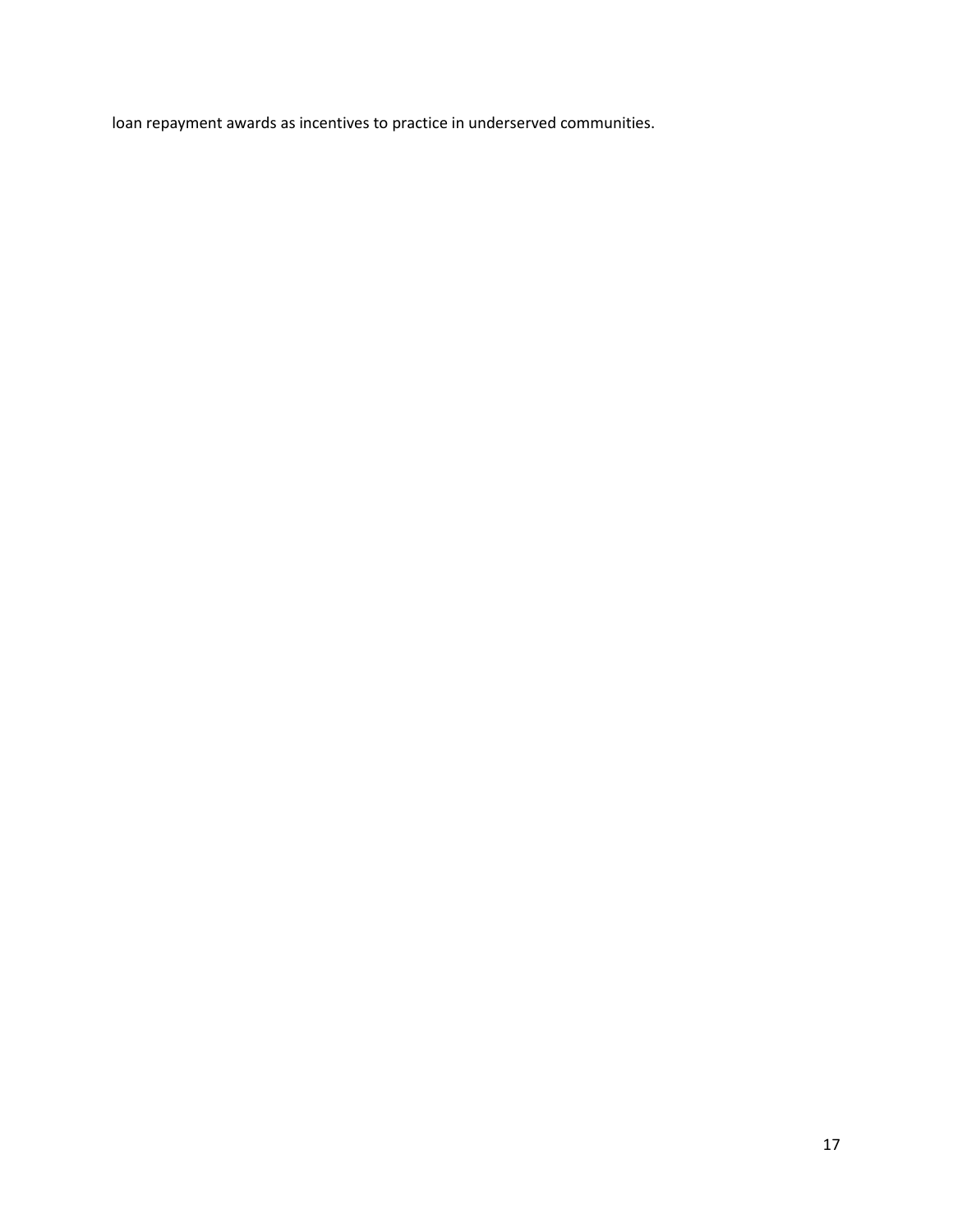# **Goal 2. Objective 1: Empower people to make informed choices for healthier living**

Health promotion and wellness activities involve providing information and education to motivate individuals, families, and communities to adopt healthy behaviors, which ultimately can improve overall public health. However, the lack of access to and understanding of health information can lead people to make uninformed decisions and engage in risky behavior. The Department supports a series of programs and initiatives aimed at improving nutrition; increasing physical activity; reducing environmental hazards; increasing access to preventive services; and reducing the use of tobacco, alcohol, and illicit drugs and prescription drug abuse. These outcomes are achieved through culturally competent and linguistically appropriate health education, services, and supports made possible through strategic partnerships.

The Office of the Secretary leads this objective. The following divisions are responsible for implementing programs under this strategic objective: ACF, ATSDR, CDC, FDA, HRSA, IHS, NIH, OASH, OCR, OGA, and SAMHSA.

#### **Objective 2.1 Table of Related Performance Measures**

|               | Agency - CDC; Measure ID - 4.0.201 |                    |                    |                                       |                    |                |         |                |  |  |  |  |
|---------------|------------------------------------|--------------------|--------------------|---------------------------------------|--------------------|----------------|---------|----------------|--|--|--|--|
|               | FY 2013                            | <b>FY 2014</b>     | FY 2015            | <b>FY 2016</b>                        | <b>FY 2017</b>     | <b>FY 2018</b> | FY 2019 | <b>FY 2020</b> |  |  |  |  |
| <b>Target</b> | N/A                                | N/A                | N/A                | 1,145                                 | 1.128              | 967            | 903     | 838            |  |  |  |  |
| <b>Result</b> | 1.277                              | 1.216              | 1,211              | 1,164                                 | 1.114              | 7/31/19        | 7/31/20 | 7/31/21        |  |  |  |  |
| <b>Status</b> | Historic<br>Actual                 | Historic<br>Actual | Historic<br>Actual | <b>Target Not Met</b><br>but Improved | Target<br>Exceeded | Pending        | Pending | Pending        |  |  |  |  |

#### *Reduce the annual adult per-capita combustible tobacco consumption in the United States (Lead Agency - CDC; Measure ID - 4.6.2a)*

Although cigarette smoking remains the leading cause of tobacco-related disease, tobacco users are increasingly shifting consumption to other tobacco products and dual use with other combusted tobacco, which include cigars, cigarillos and little cigars, pipe tobacco, roll-your-own tobacco, and hookah. This has resulted in a slowing of the decline in the consumption of all combustible tobacco, and indicates that the use of non-cigarette combustible products has become more common in recent years and that some smokers may be switching to other combustible tobacco products rather than quitting smoking cigarettes completely. Per capita combustible tobacco product consumption declined from 1,164 cigarette equivalents in FY 2016 to 1,114 cigarette equivalents in FY 2017. In FY 2019 and 2020, CDC will continue to monitor combustible tobacco consumption to inform its strategies on reducing tobacco-related disease.

| Reduce the age-adjusted proportion of adults (age 20 years and older) who are obese (Lead Agency - |  |
|----------------------------------------------------------------------------------------------------|--|
| <b>CDC; Measure ID - 4.11.10a)</b> <sup>20</sup>                                                   |  |

|               | FY 2013 | <b>FY 2014</b> | <b>FY 2015</b> | <b>FY 2016</b> | <b>FY 2017</b> | <b>FY 2018</b> | <b>FY 2019</b> | <b>FY 2020</b> |
|---------------|---------|----------------|----------------|----------------|----------------|----------------|----------------|----------------|
| <b>Target</b> | N/A     | 34.4%          | N/A            | 33.2%          | N/A            | 33%            | N/A            | 32.3%          |
| <b>Result</b> | N/A     | 37.7%          | N/A            | 39.6%          | N/A            | 10/31/19       | N/A            | 10/31/21       |
| <b>Status</b> | N/A     | Target Not Met | N/A            | Target Not Met | N/A            | Pending        | N/A            | Pending        |

National Health and Nutrition Examination Survey data for FY 2016 show that 39.6 percent of adults are

<span id="page-17-0"></span><sup>&</sup>lt;sup>20</sup> Data for this measure are collected and reported every other year.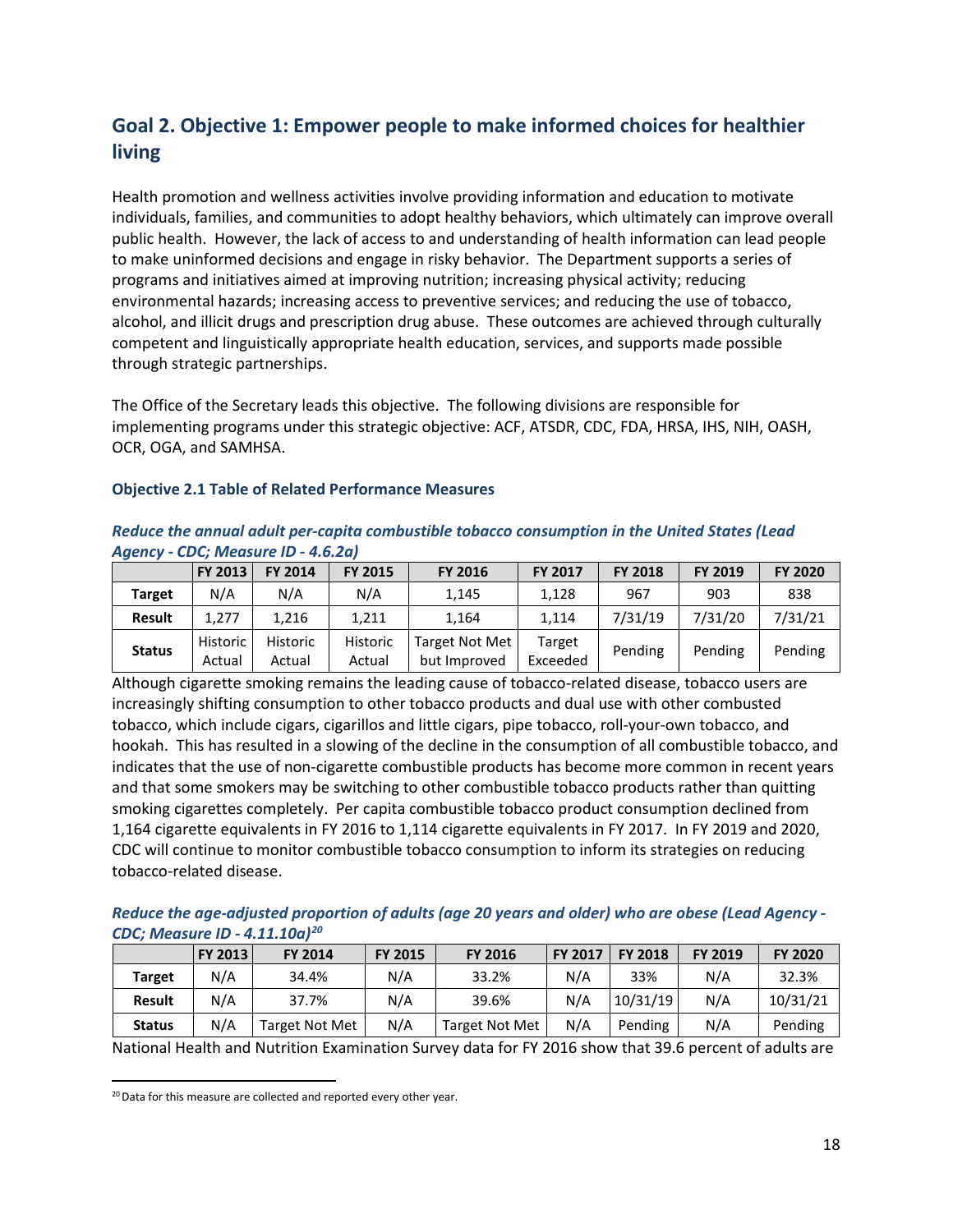obese, an increase in the proportion of obese adults reported in FY 2014 (37.7 percent). There are some community factors that affect diet and physical activity. These factors include the affordability and availability of healthy food options (e.g. fruits and vegetables), peer and social supports, marketing and promotion, and policies that determine whether a community is designed to support physical activity. In FY 2019 and 2020, CDC will continue to implement evidence-based strategies and increase healthy eating and active living through its support for states and communities throughout the United States.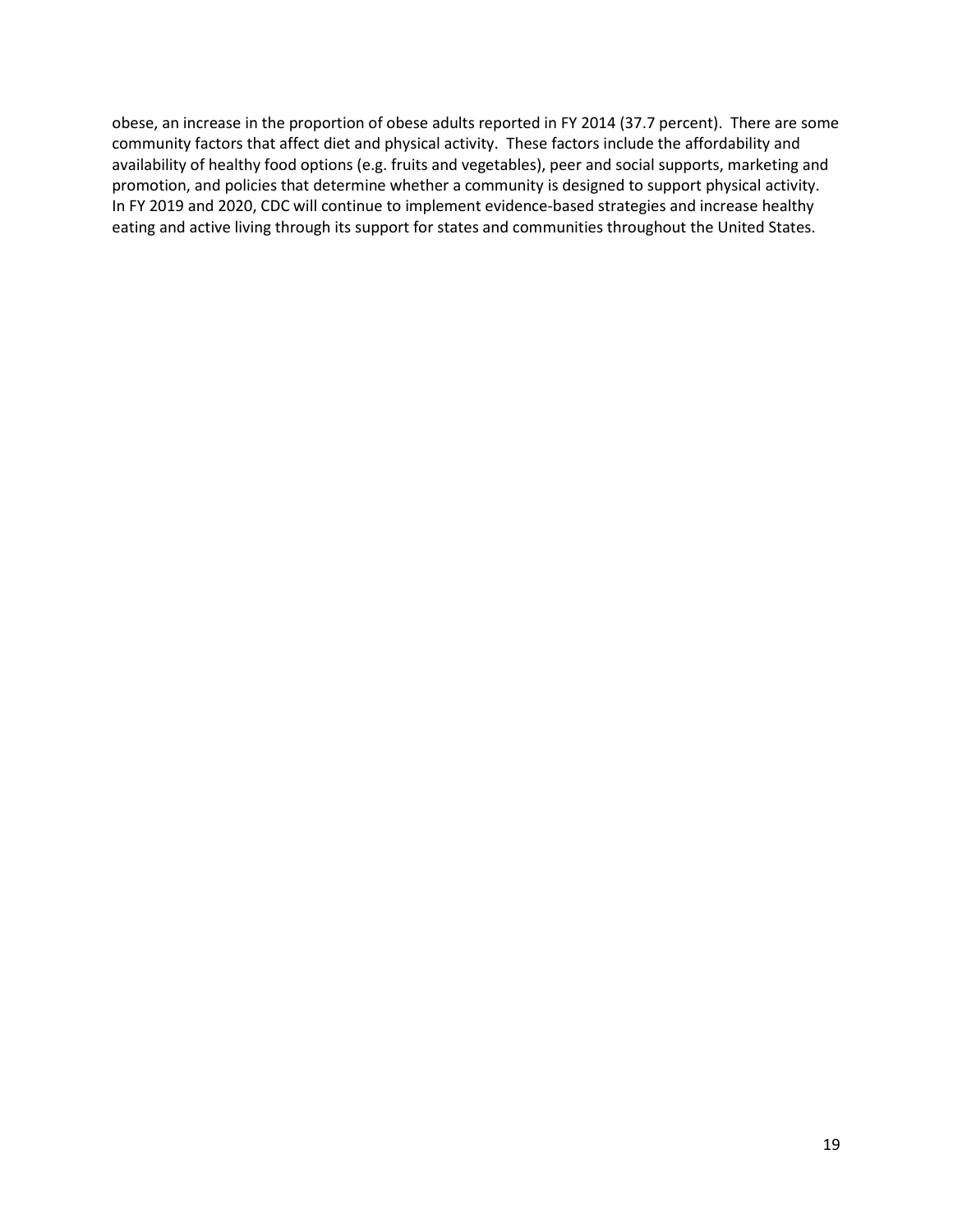# <span id="page-19-0"></span>**Goal 2. Objective 2: Prevent, treat, and control communicable diseases and chronic conditions**

Communicable diseases and chronic conditions affect the lives of millions of Americans every day. The emergence and spread of infectious diseases—such as HIV/AIDS, hepatitis, tuberculosis, measles, and human papillomavirus—can quickly threaten the stability of public health for communities and place whole populations at risk. The rise of globalization and ease of travel also has made it easier for domestic and international outbreaks—such as recent outbreaks of measles, pandemic influenza A, Ebola, Zika, and chikungunya—to create public health challenges. Moreover, the prevalence of chronic conditions—such as diabetes, heart disease, stroke, and cancer—in the United States continues to contribute to the daily struggles of Americans. The occurrence of multiple chronic conditions also exacerbates the adverse health impacts and health care costs associated with chronic conditions and their associated health risks. HHS programs and initiatives focus on promoting partnerships, educating the public, improving vaccine development and uptake, advancing early detection and prevention methods, and enhancing surveillance and response capacity.

The Office of the Secretary leads this objective. The following divisions are responsible for implementing programs under this strategic objective: ACL, ASPA, ASPR, CDC, CMS, FDA, HRSA, IHS, NIH, OASH, OGA, and SAMHSA.

|               | <u>ICUJE UIIC VIIUI IUUU ECJE WIIU UIC VIIUII JUNNICJJCU ILCUU AUCIICY</u><br>$\blacksquare$ |         |                    |                           |                |                |                |                |  |  |  |
|---------------|----------------------------------------------------------------------------------------------|---------|--------------------|---------------------------|----------------|----------------|----------------|----------------|--|--|--|
|               | FY 2013                                                                                      | FY 2014 | <b>FY 2015</b>     | <b>FY 2016</b>            | <b>FY 2017</b> | <b>FY 2018</b> | <b>FY 2019</b> | <b>FY 2020</b> |  |  |  |
| <b>Target</b> | N/A                                                                                          | N/A     | N/A                | N/A                       | N/A            | 83%            | 83%            | 83%            |  |  |  |
| <b>Result</b> | N/A                                                                                          | N/A     | 83%                | 85%                       | 10/31/19       | 10/31/20       | 10/31/21       | 10/31/22       |  |  |  |
| <b>Status</b> | N/A                                                                                          | N/A     | Historic<br>Actual | Historic Actual   Pending |                | Pending        | Pending        | Pending        |  |  |  |

#### **Objective 2.2 Table of Related Performance Measures**

#### *Increase the percentage of Ryan White HIV/AIDS Program clients receiving HIV medical care and at least one viral load test who are virally suppressed (Lead Agency - HRSA; Measure ID - 16.III.A.4)[21](#page-19-1)*

The Ryan White HIV/AIDS Program (RWHAP) works to improve health outcomes by preventing disease transmission or slowing disease progression for disproportionately impacted communities. One way RWHAP accomplishes its mission is through the provision of medications that help patients reach HIV viral suppression. People living with HIV who use medications designed to virally suppress the disease are less infectious, which reduces the risk of their transmitting HIV to others. In FY 2019 and 2020, RWHAP will continue to play a central role in ending the HIV epidemic by ensuring that persons living with HIV have access to regular care, receive antiretroviral medications, and adhere to a regular schedule for taking their medications.

#### *Increase the percentage of adults aged 18 years and older who are vaccinated annually against seasonal influenza (Lead Agency - CDC; Measure ID - 1.3.3a)*

|               | <b>FY 2013</b> | <b>FY 2014</b> | <b>FY 2015</b> | <b>FY 2016</b> | <b>FY 2017</b> | <b>FY 2018</b> | <b>FY 2019</b> | <b>FY 2020</b> |
|---------------|----------------|----------------|----------------|----------------|----------------|----------------|----------------|----------------|
| <b>Target</b> | 47%            | 50%            | 53%            | 56%            | 59%            | 62%            | 62%            | 62%            |
| <b>Result</b> | 42%            | 44%            | 42%            | 43%            | 38%            | 9/30/19        | 9/30/20        | 9/30/21        |

<span id="page-19-1"></span> $^{21}$  Changes in the Ryan White Services Report on how viral suppression data derived before 2015 used a different data collection methodology and are not comparable to data collected using the current methodology.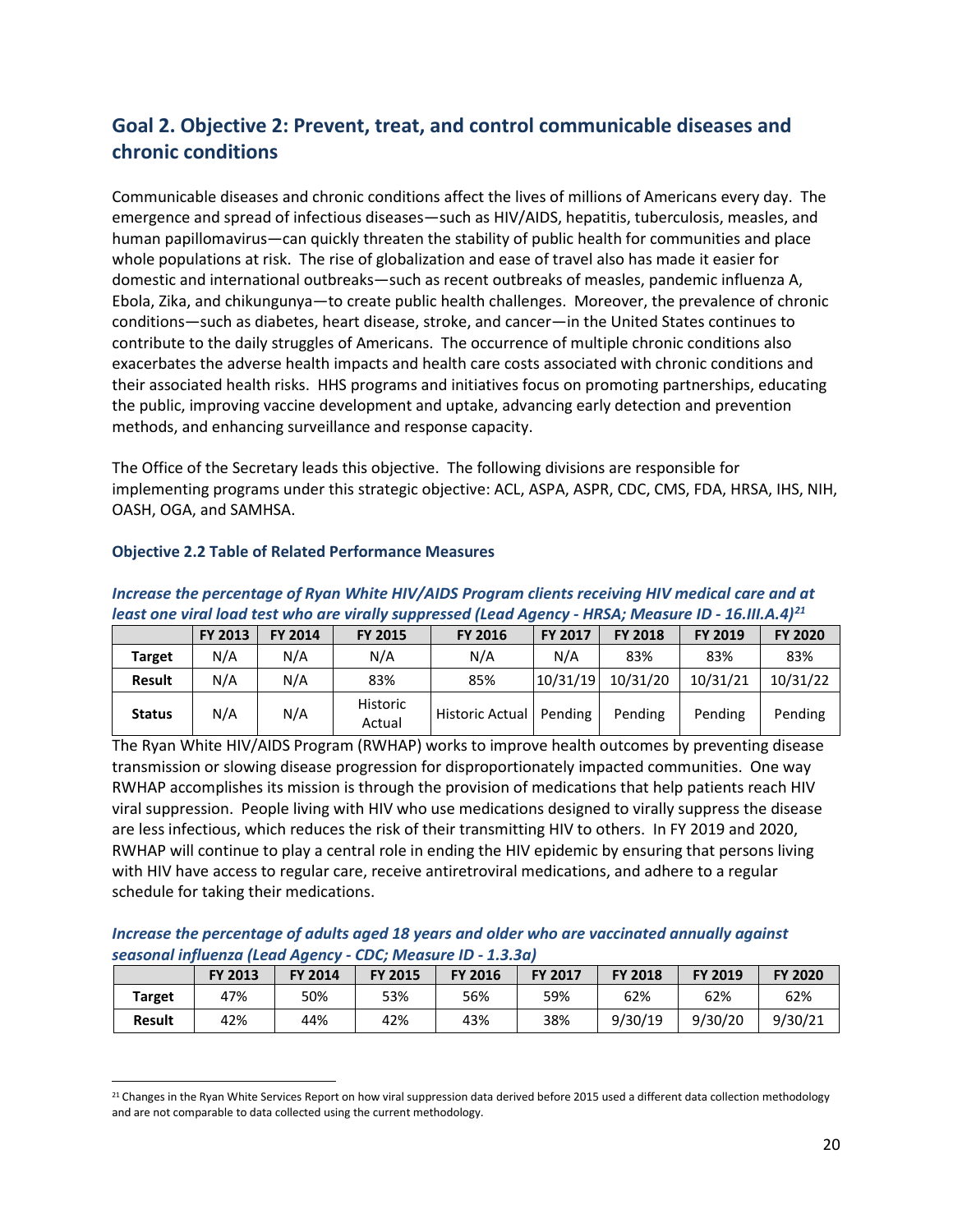|               | FY 2013                           | FY 2014                           | <b>FY 2015</b>           | <b>FY 2016</b>                                 | <b>FY 2017</b>           | <b>FY 2018</b> | <b>FY 2019</b> | <b>FY 2020</b> |
|---------------|-----------------------------------|-----------------------------------|--------------------------|------------------------------------------------|--------------------------|----------------|----------------|----------------|
| <b>Status</b> | Target Not<br>Met but<br>Improved | Target Not<br>Met but<br>Improved | <b>Target Not</b><br>Met | <sup>1</sup> Target Not<br>Met but<br>Improved | <b>Target Not</b><br>Met | Pending        | Pending        | Pending        |

In the United States, on average 5-20 percent of the population contracts the flu, more than 200,000 people are hospitalized from seasonal flu-related complications, and approximately 36,000 people die from seasonal flu-related causes. This measure reflects the universal influenza vaccination recommendation and aligns with the Advisory Committee on Immunization Practices' updated recommendation (as of 2010) for the seasonal influenza vaccine. Seasonal influenza vaccinations rates for adults ages 18 years old and over increased slightly by 2 percentage-points from FY 2013 (42 percent) to FY 2014 (44 percent), then varied from 42 percent in FY 2015 to 43 percent in FY 2016, and most recently decreased to 38 percent in FY 2017. Interpretation of these results should take into account limitations of the survey, which include reliance on self-reporting of vaccination status and a decrease in response rates. No decreases in flu vaccination coverage were seen in preliminary estimates from claims-based data systems. Four in ten adults report receiving a flu vaccination. In FY 2019 and 2020, CDC will continue to monitor the percentage of adults aged 18 and older who are vaccinated annually against seasonal influenza to inform its strategies for improving adult vaccination coverage rates.

*Continue advanced research and development initiatives for more effective influenza vaccines and the development of safe and broad-spectrum therapeutics for use in seriously ill and/or hospitalized patients, including pediatric patients (Lead Agency - ASPR; Measure ID - 2.4.15b)* 

|               | <b>FY 2013</b> | <b>FY 2014</b> | FY 2015 | <b>FY 2016</b> | <b>FY 2017</b>  | <b>FY 2018</b>  | FY 2019 | <b>FY 2020</b>    |
|---------------|----------------|----------------|---------|----------------|-----------------|-----------------|---------|-------------------|
| Target        | N/A            | N/A            | N/A     | N/A            | <b>Baseline</b> |                 |         |                   |
| <b>Result</b> | N/A            | N/A            | N/A     | N/A            |                 |                 |         | 12/31/19 12/31/20 |
| <b>Status</b> | N/A            | N/A            | N/A     | N/A            | Historic Actual | Target Exceeded | Pending | Pending           |

It is estimated that a highly contagious and virulent airborne pathogen, such as a novel influenza virus, could kill tens of millions of people globally in less than a year. Influenza and other emerging infectious diseases with pandemic potential continue to mutate, evolve, spread geographically, and infect animals and humans. Effective treatments for those who are severely ill with influenza are a critical component of pandemic preparedness and response, with significant benefit for use in annual influenza epidemics. Despite this persistent need, there are no approved influenza antiviral drugs indicated for use in severely ill and hospitalized patients in the United States.

During 2018, BARDA supported manufacturing efficiency improvements to achieve a two-fold or more increase in the number of pandemic influenza vaccine doses produced, which led to the supplemental licensure of cell-based vaccine being incorporated into the national supplies for seasonal influenza. BARDA assisted two programs to support development of improved influenza vaccines or next generation vaccines. In addition, BARDA assisted four programs for late stage development of influenza antivirals and therapeutics. These programs include antiviral drugs with novel mechanisms of action, new therapeutics, and host-based therapeutics. Development of these candidate products will improve our pre-pandemic preparedness and also support use of the products to address seasonal influenza. In FY 2020, BARDA will continue to support advanced development of novel therapeutics and next generation vaccines to increase our pandemic response capability and improve products available for response to seasonal influenza.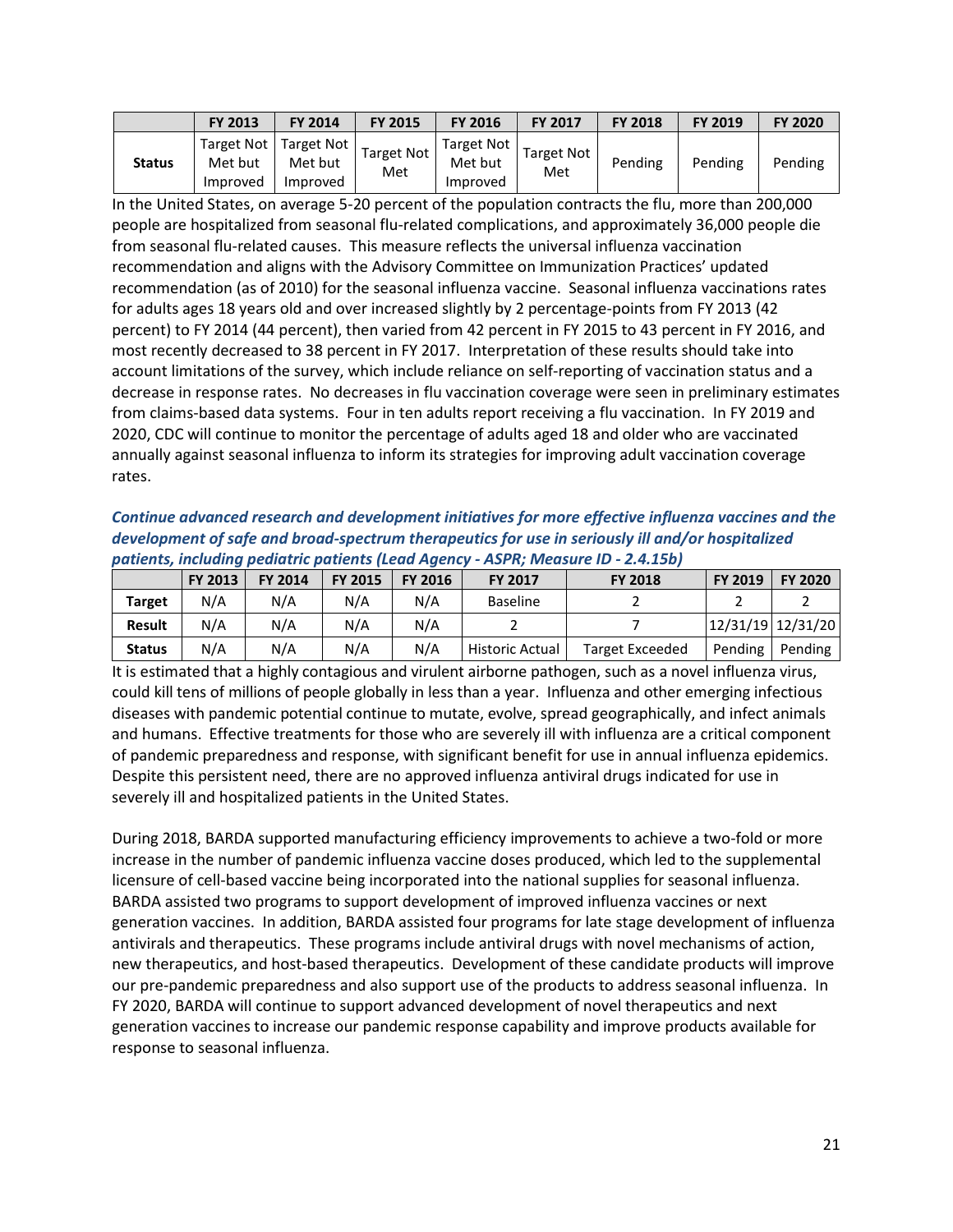# <span id="page-21-0"></span>**Goal 2. Objective 3: Reduce the impact of mental and substance use disorders through prevention, early intervention, treatment, and recovery support**

Mental illness and substance abuse create health risks and place a heavy burden on affected individuals and their families. Substance use disorders arise from the recurring use of alcohol and/or drugs, which lead to clinically and functionally significant impairments. Mental disorders are health conditions that involve significant changes in thinking, emotion, and/or behavior and lead to distress and/or problems functioning in social, work, or family activities. Mental and substance use disorders are illnesses that impact people's ability to go about their daily lives in family, social, and professional settings and place individuals at risk of additional health problems. HHS works closely with federal, state, tribal, local, territorial, and community partners and stakeholders, including faith-based and community organizations, to help identify and address mental health problems and substance use disorders.

The Office of the Secretary leads this objective. The following divisions are responsible for implementing programs under this strategic objective: ACF, ACL, AHRQ, CDC, CMS, FDA, HRSA, IHS, IOS, OCR, and SAMHSA.

#### **Objective 2.3 Table of Related Performance Measures**

| Reduce the age-adjusted annual rate of overdose deaths involving prescription opioids per 100,000 |
|---------------------------------------------------------------------------------------------------|
| population among states funded through Prescription Drug Overdose Prevention for States program   |
| (Lead Agency - CDC; Measure ID - 7.2.6) <sup>22</sup>                                             |

|               | FY 2013 | <b>FY 2014</b> | <b>FY 2015</b> | <b>FY 2016</b>  | <b>FY 2017</b> | <b>FY 2018</b> | FY 2019  | <b>FY 2020</b> |
|---------------|---------|----------------|----------------|-----------------|----------------|----------------|----------|----------------|
| <b>Target</b> | N/A     | N/A            | 11.9           | <b>Baseline</b> | 11.8           | 11.8           | 10.8     | 10.8           |
| <b>Result</b> | N/A     | 13.3           | N/A            | 15.0            | 12/31/18       | 12/31/19       | 12/31/20 | 12/31/21       |
| <b>Status</b> | N/A     | N/A            | Not Collected  | Historic Actual | Pending        | Pending        | Pending  | Pending        |

CDC tracks the rise of opioid overdose deaths and uses the data to pivot to prevention activities to curb this alarming epidemic. Opioids were involved in over 42,249 deaths in 2016, and opioid overdoses were five times higher in 2016 than 1999. In response to this growing public health crisis, CDC has launched its Overdose Prevention in States (OPIS)<sup>[23](#page-21-2)</sup> effort as means to equip states with resources and expertise needed to reverse this epidemic. As a part of OPIS, CDC's Prescription Drug Overdose Prevention for States (PfS) program funds 29 state health departments to advance and evaluate comprehensive state-level interventions for preventing opioid-related overdose, misuse, and abuse. This measure tracks progress in reducing overdose deaths involving all opioids among the 29 states funded specifically for PfS. In FY 2016 the baseline, age-adjusted annual rate of opioid overdoses was 15.0 per 100,000 residents among states funded for the PfS program. The PfS program will fund states through September 2019, at which point all the current OPIS programs will be replaced with one comprehensive new grant – Overdose Data to Action. Eligible entities include states, territories, and localities. CDC will continue to track the rise of opioid overdose deaths to monitor the impact of its prevention activities in FY 2020.

<span id="page-21-1"></span> $^{22}$  This measure reports the number of overdose deaths involving prescription opioids per 100,000 residents. Targets and results have been adjusted for 2018 using data from the 29 funded states. The performance metrics reflect age-adjusted rates of overdose deaths involving all opioid analgesics per 100,000 population.

<span id="page-21-2"></span><sup>23</sup> <https://www.cdc.gov/drugoverdose/states/index.html>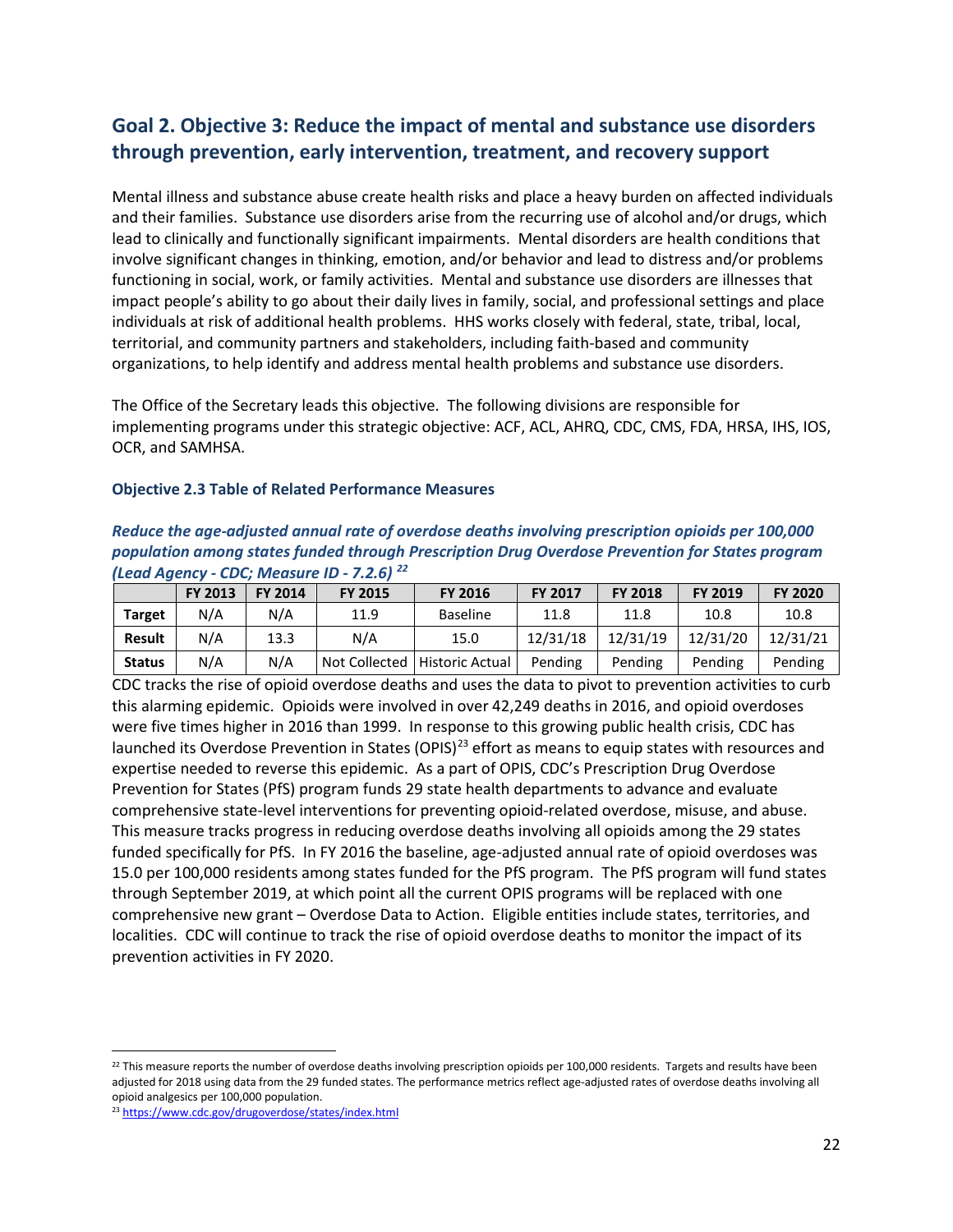*Increase the number of substance abuse treatment admissions with Medication-Assisted Treatment (MAT) planned as part of Opioid Use Disorder Treatment (Lead Agency - SAMHSA; Measure ID - 2.3.19K) [24](#page-22-0)*

|               | <b>CY 2013</b> | <b>CY 2014</b> | <b>CY 2015</b>         | <b>CY 2016</b>         | <b>CY 2017</b> | <b>CY 2018</b> | <b>CY 2019</b> | <b>CY 2020</b> |
|---------------|----------------|----------------|------------------------|------------------------|----------------|----------------|----------------|----------------|
| <b>Target</b> | N/A            | N/A            | N/A                    | N/A                    | N/A            | 200,000        | 220,000        | 242,000        |
| <b>Result</b> | N/A            | N/A            | 223.407                | 217.626                | 8/31/19        | 8/31/20        | 8/31/21        | 8/31/22        |
| <b>Status</b> | N/A            | N/A            | <b>Historic Actual</b> | <b>Historic Actual</b> | N/A            | Pending        | Pending        | Pending        |

SAMHSA expects the number of people receiving MAT and the number of admissions to substance abuse treatment with MAT to increase. States are continuing to develop their systems with increased resources from grant programs, such as the State Opioid Response grants, Tribal Opioid Response grants, and Targeted Capacity Expansion: Medication-Assisted Treatment Prescription-Drug and Opioid Addiction grants. Medicaid systems have increased their focus on opioid-related technical assistance, and outreach efforts from across HHS promote the use of MAT. SAMHSA uses data from the Treatment Episode Dataset (TEDS) to track the provision of substance abuse treatment for opioid use disorders, which includes tracking the planned use of MAT at admission.<sup>[25](#page-22-1)</sup> In CY 2015, 223,407 treatment admissions had MAT as a planned part of the treatment plan and 217,626 admissions had MAT planned in CY 2016. MAT data for CY 2017 will be made available in 2019. MAT data for CY 2018 will be available in CY 2020. SAMHSA will continue to monitor the use of MAT in CY 2019 and CY 2020.

| Increase the availability of electronic clinical decision support tools related to safe pain management |
|---------------------------------------------------------------------------------------------------------|
| and opioid prescribing (Lead Agency - AHRQ; Measure ID - 2.3.8)                                         |

| <b>Fiscal</b>  | <b>Target</b>                                                                                                                    | <b>Result</b>                                                                                                                                                                                                                                                        | <b>Status</b>     |
|----------------|----------------------------------------------------------------------------------------------------------------------------------|----------------------------------------------------------------------------------------------------------------------------------------------------------------------------------------------------------------------------------------------------------------------|-------------------|
| Year           |                                                                                                                                  |                                                                                                                                                                                                                                                                      |                   |
| FY 2013        | N/A                                                                                                                              | N/A                                                                                                                                                                                                                                                                  | N/A               |
| FY 2014        | N/A                                                                                                                              | N/A                                                                                                                                                                                                                                                                  | N/A               |
| <b>FY 2015</b> | N/A                                                                                                                              | N/A                                                                                                                                                                                                                                                                  | N/A               |
| <b>FY 2016</b> | N/A                                                                                                                              | N/A                                                                                                                                                                                                                                                                  | N/A               |
| FY 2017        | N/A                                                                                                                              | N/A                                                                                                                                                                                                                                                                  | N/A               |
| <b>FY 2018</b> | Develop at least one new electronic clinical<br>decision support tool related to safe pain<br>management and opioid prescribing. | Developed and tested a dashboard that<br>aggregates pain-related information into<br>one consolidated view for clinicians.<br>Information includes data such as pain<br>medications, pain assessments, pain-<br>related diagnoses, and relevant lab test<br>results. | <b>Target Met</b> |
| FY 2019        | 1)<br>Test, revise, and disseminate at least one<br>new electronic clinical decision tool                                        | 9/30/19                                                                                                                                                                                                                                                              | In Progress       |

<span id="page-22-0"></span> $24$  TEDS Annual Report, which is based on calendar year data, can be found at:

[https://www.samhsa.gov/data/sites/default/files/2016\\_Treatment\\_Episode\\_Data\\_Set\\_Annual.pdf](https://www.samhsa.gov/data/sites/default/files/2016_Treatment_Episode_Data_Set_Annual.pdf)

<span id="page-22-1"></span><sup>&</sup>lt;sup>25</sup> MAT consists of provision of methadone, buprenorphine or extended-release naltrexone, in combination with counseling and behavioral therapies. TEDS is a compilation of client-level data routinely collected by the individual state administrative data systems to monitor their substance use treatment systems. Generally, facilities that are required to report to the state substance abuse agency (SSA) are those that receive public funds and/or are licensed or certified by the SSA to provide substance use treatment (or are administratively tracked for other reasons). TEDS records do not represent individuals; rather, each record represents a treatment episode. Thus, an individual admitted to treatment twice within a calendar year is counted as two admissions. TEDS does not include all substance use treatments. It includes treatment admissions and discharges at facilities that are licensed or certified by a state substance abuse agency to provide care for people with a substance use disorder (or facilities that are administratively tracked for other reasons). In general, facilities reporting TEDS data are those that receive state alcohol and/or drug agency funds (including federal block grant funds) for the provision of alcohol and/or drug treatment services.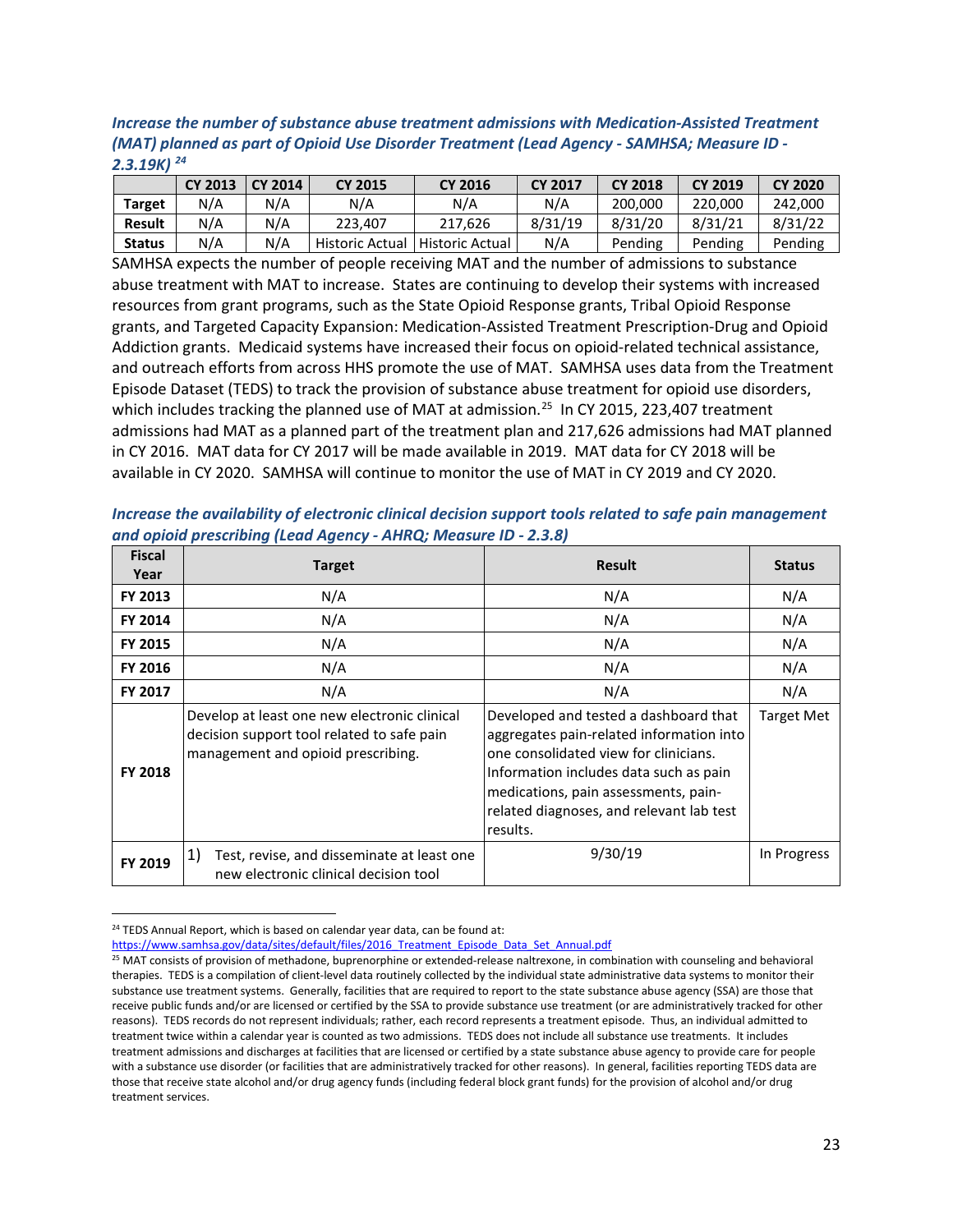| <b>Fiscal</b><br>Year | <b>Target</b>                                                                                                                                                                                                                                                                  | <b>Result</b> | <b>Status</b> |
|-----------------------|--------------------------------------------------------------------------------------------------------------------------------------------------------------------------------------------------------------------------------------------------------------------------------|---------------|---------------|
|                       | related to safe pain management and<br>opioid prescribing and<br>Partner with stakeholders to identify<br>2)<br>additional evidence-based electronic<br>clinical decision tools related to safe pain<br>management and opioid prescribing and<br>make them publicly available. |               |               |
| FY 2020               | Develop, test, and disseminate at least one<br>electronic clinical decision support tool<br>related to opioids or safe chronic pain<br>management.                                                                                                                             | N/A           | In Progress   |

Addressing the nation's opioid epidemic is an ongoing focus of AHRQ's Health Services Research, Data, and Dissemination portfolio. In FY 2017, AHRQ launched a new initiative to ensure that health care professionals have access to evidence supporting safe pain management and opioid prescribing at the point of care through electronic clinical decision support (CDS). CDS Connect is the infrastructure for developing and sharing these CDS tools.<sup>[26](#page-23-0)</sup>

In FY 2018, AHRQ developed a dashboard that aggregates pain-related information from the Electronic Health Records (EHR) into one consolidated view for clinicians. The information includes data such as pain medications, pain assessments, relevant diagnoses, and lab test results. The dashboard was tested in partnership with Oregon Community Health Information Network, a network of community health centers, and uses the Health Level Seven Fast Healthcare Interoperability Resources standard, which allows for interoperability and implementation in different EHRs.

In FY 2018 and continuing in FY 2019, AHRQ will disseminate safe pain management and opioid-related CDS through CDS Connect. This includes the pain management dashboard developed in FY 2018. In addition, AHRQ will continue to work with its partners to disseminate safe pain management and opioid CDS tools. For example, CDC uses AHRQ's CDS Connect web platform as a dissemination mechanism for two opioid CDS tools that were developed by CDC and ONC. In FY 2019 and continuing in FY 2020, AHRQ will develop, test, and disseminate another electronic clinical decision support tool related to opioids or safe chronic pain management. AHRQ will continue to work with its partners and stakeholders on dissemination.

|                       | $\frac{1}{2}$ Leud Agency - Nill, ivieusule ID - SNO-4.31                       |                                                                           |                   |  |  |  |  |  |
|-----------------------|---------------------------------------------------------------------------------|---------------------------------------------------------------------------|-------------------|--|--|--|--|--|
| <b>Fiscal</b><br>Year | <b>Target</b>                                                                   | <b>Result</b>                                                             | <b>Status</b>     |  |  |  |  |  |
| FY 2013               | N/A                                                                             | N/A                                                                       | N/A               |  |  |  |  |  |
| FY 2014               | N/A                                                                             | N/A                                                                       | N/A               |  |  |  |  |  |
| FY 2015               | N/A                                                                             | N/A                                                                       | N/A               |  |  |  |  |  |
| FY 2016               | N/A                                                                             | N/A                                                                       | N/A               |  |  |  |  |  |
| FY 2017               | N/A                                                                             | N/A                                                                       | N/A               |  |  |  |  |  |
| FY 2018               | Initiate at least one study to improve<br>identification of OUD or evaluate the | A Phase 3 clinical trial to test a non-<br>opioid medication for managing | <b>Target Met</b> |  |  |  |  |  |

#### *By 2020, evaluate the efficacy of new or refined interventions to treat opioid use disorders (OUD) (Lead Agency - NIH; Measure ID - SRO-4.9)*

<span id="page-23-0"></span> <sup>26</sup> https://cds.ahrq.gov.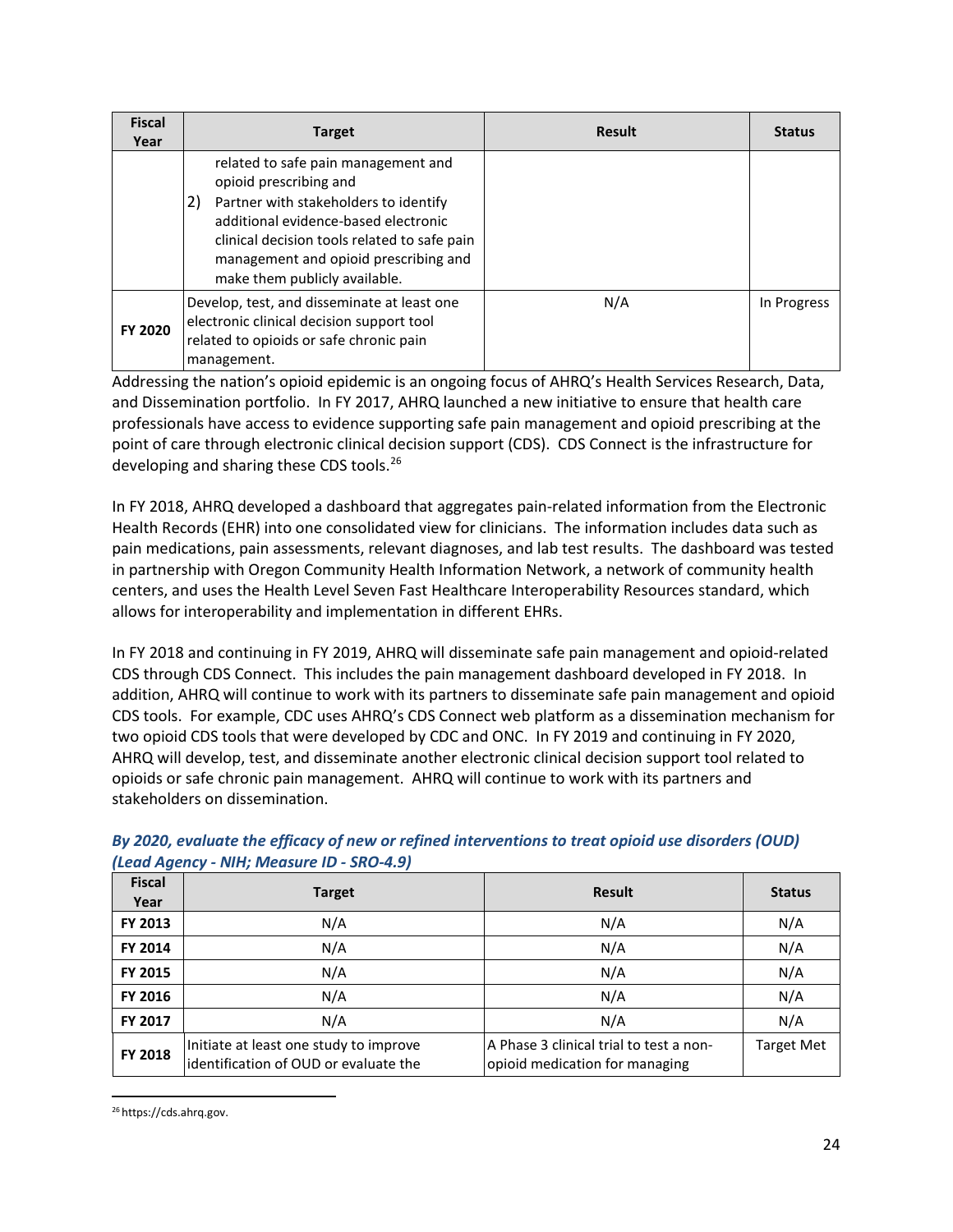| <b>Fiscal</b><br>Year | <b>Target</b>                                                                                                                                                              | <b>Result</b>                                   | <b>Status</b> |
|-----------------------|----------------------------------------------------------------------------------------------------------------------------------------------------------------------------|-------------------------------------------------|---------------|
|                       | comparative effectiveness of available<br>pharmacotherapies for OUD treatment.                                                                                             | symptoms of opioid withdrawal was<br>completed. |               |
| <b>FY 2019</b>        | Conduct 1 preclinical study and 1 clinical trial<br>to develop non-opioid based medications to<br>treat OUD that may avoid the risks of opioid<br>dependence and overdose. | 12/31/19                                        | In Progress   |
| FY 2020               | Conduct 1 pre-clinical and 1 clinical study of a<br>longer acting formulation of a medication for<br>the treatment of opioid use disorders or<br>opioid overdose.          | 12/31/20                                        | In Progress   |

The misuse of and addiction to opioids such as heroin and prescription pain medicines is a serious national problem. This issue has become a public health epidemic with devastating consequences, which include increases in opioid use disorders (OUDs) and related fatalities from overdoses; rising incidence of newborns who experience neonatal abstinence syndrome because their mothers used these substances during pregnancy; and increases in the spread of infectious diseases, which include HIV and hepatitis C. This measure highlights one facet of NIH-funded research in providing scientific evidence to inform the public health response to the opioid crisis. In FY 2018, an NIH-funded Phase 3 clinical trial of lofexidine was completed, and the results were submitted to FDA.

Lofexidine is the first non-opioid medication for managing symptoms of opioid withdrawal in the United States, and FDA approved its use in May 2018. The drug provides a new option to help patients manage the excruciating physical symptoms of opioid withdrawal, which can be a major cause of relapse for those undergoing detoxification. Although medications have been available to treat opioid addiction, none have been approved to treat the physical symptoms of withdrawal. Approval of lofexidine (Lucemyra) is expected to facilitate detoxification and improve the success of detoxification, which will make treatment and recovery possible for many patients with opioid use disorder. In FY 2019 and 2020, NIH will continue to support research that explores new strategies for treating opioid misuse and addiction.

| Increase the percentage of youth ages 12-17 who experienced major depressive episodes with severe  |
|----------------------------------------------------------------------------------------------------|
| impairment in the past year receiving treatment for depression (Lead Agency - SAMHSA; Measure ID - |
| $2.3.190$ <sup>27</sup>                                                                            |

|               | <b>CY 2013</b> | <b>CY 2014</b> | <b>CY 2015</b> | <b>CY 2016</b>               | <b>CY 2017</b>  | <b>CY 2018</b> | <b>CY 2019</b> | <b>CY 2020</b> |
|---------------|----------------|----------------|----------------|------------------------------|-----------------|----------------|----------------|----------------|
| <b>Target</b> | N/A            | N/A            | N/A            | N/A<br>N/A<br>48.0%<br>48.5% |                 |                | 50.0%          |                |
| <b>Result</b> | N/A            | N/A            | N/A            | 46.7%                        | 47.5%           | 12/31/19       | 12/31/20       | 12/31/21       |
| <b>Status</b> | N/A            | N/A            | N/A            | <b>Historic Actual</b>       | Historic Actual | Pending        | Pending        | Pending        |

With states and the Interdepartmental Serious Mental Illness Coordinating Committee (ISMICC) driving efforts to address the needs of children and youth with serious emotional disturbances, SAMHSA expects to see increases in the percentage of youth with a past year major depressive episode who receive mental health treatment. The National Survey on Drug Use and Health (NSDUH) defines treatment for depression as 1) Seeing or talking to a health or alternative service professional, or 2) Using prescription medication for depression in the past year. The most recent data available show that in CY 2017, 47.5 percent of youth ages 12-17 who experienced major depressive episodes with severe impairment in the past year received mental health treatment. SAMHSA has funded a number of

<span id="page-24-0"></span><sup>&</sup>lt;sup>27</sup> NSDUH full 2017 report available a[t https://www.samhsa.gov/data/nsduh/reports-detailed-tables-2017-NSDUH.](https://www.samhsa.gov/data/nsduh/reports-detailed-tables-2017-NSDUH)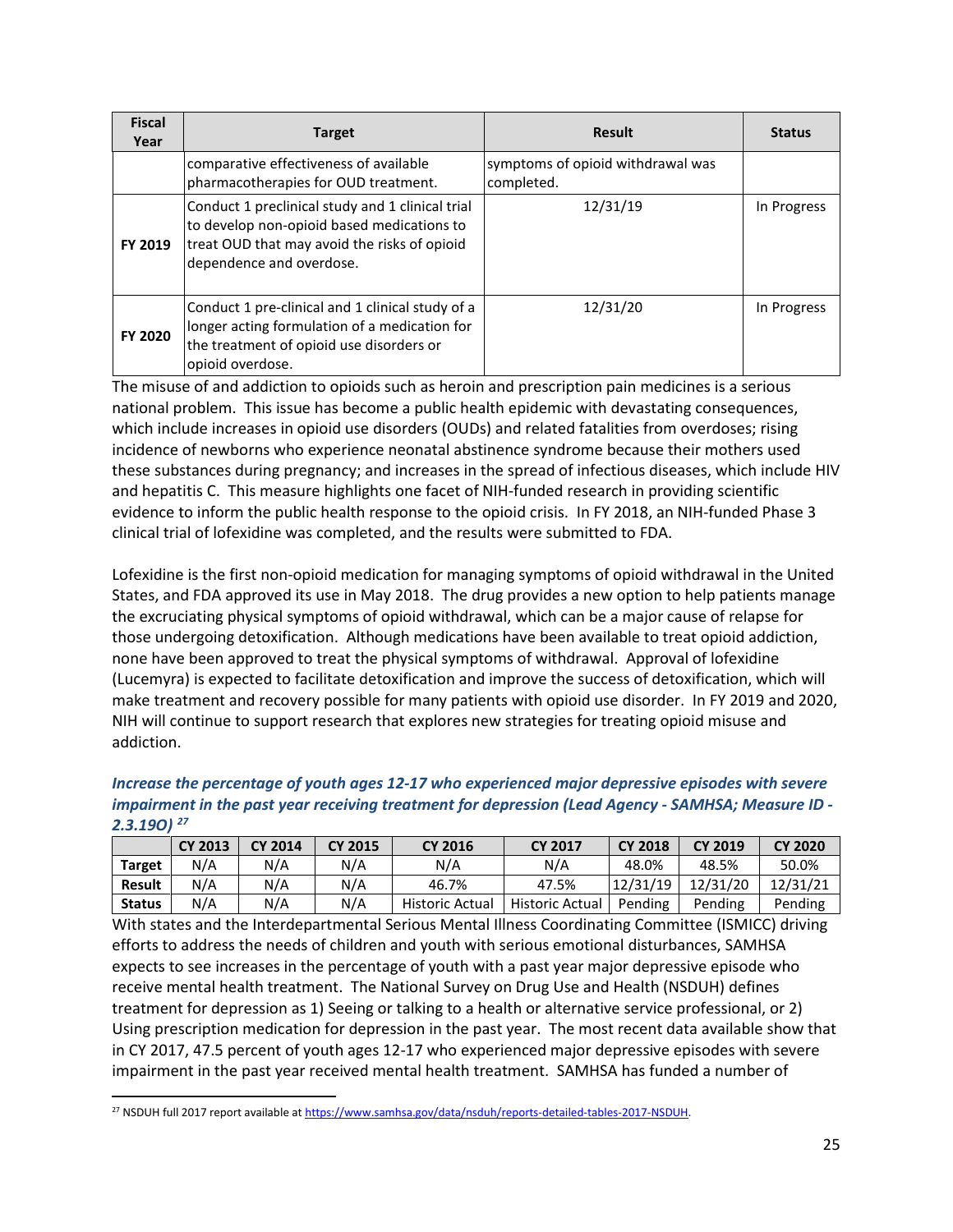programs to increase access to treatment, which include Healthy Transitions continuation grants and contracts for technical assistance and evaluation. In FY 2018, in addition to supporting contracts for technical assistance and evaluation, SAMHSA continued support for 14 continuation grants and supported 4 new grants. In CY 2019 and 2020, SAMHSA will continue to monitor major depressive episodes in youth ages 12-17, and the agency anticipates that these efforts made to improve access to services will lead to identifying reductions in the percentage of youth who report major depressive episodes.

*Increase the percentage of adults with Serious Mental Illness (SMI) receiving mental health services (Lead Agency - SAMHSA; Measure ID - 2.3.19L) [28](#page-25-0)*

|               | <b>CY 2013</b> | <b>CY 2014</b> | <b>CY 2015</b> | <b>CY 2016</b>         | <b>CY 2017</b>  | <b>CY 2018</b> | <b>CY 2019</b> | <b>CY 2020</b> |
|---------------|----------------|----------------|----------------|------------------------|-----------------|----------------|----------------|----------------|
| <b>Target</b> | N/A            | N/A            | N/A            | N/A                    | N/A             | 67.0%          | 68.0%          | 71.0%          |
| <b>Result</b> | N/A            | N/A            | N/A            | 64.8%                  | 66.7%           | 12/31/19       | 12/31/20       | 12/31/21       |
| <b>Status</b> | N/A            | N/A            | N/A            | <b>Historic Actual</b> | Historic Actual | Pending        | Pending        | Pending        |

With states and ISMICC driving efforts to address the needs of individuals with serious mental illness (SMI), SAMHSA expects to see increases in the percentage of adults with SMI who receive mental health services.<sup>29</sup> The most recent NSDUH data available show that in CY 2017, 66.7 percent of adults with SMI received mental health services. In CY 2019 and 2020, SAMHSA will continue to provide guidance to agencies on how to administer mental health services to individuals with SMI. Federal efforts, including ISMICC, discretionary grant programs, and SAMHSA's Clinical Support Services for SMI Technical Assistance Center will enable agencies to provide coordinated efforts and resources to individuals with SMI.

<span id="page-25-0"></span> $28$  Ibid.

<span id="page-25-1"></span><sup>&</sup>lt;sup>29</sup> In NSDUH, SMI is defined as having a diagnosable mental, behavioral, or emotional disorder, other than a developmental or substance use disorder. SMI was assessed using the Structured Clinical Interview for the Diagnostic and Statistical Manual of Mental Disorders—Fourth Edition—Research Version—Axis I Disorders (MHSS-SCID) which is based on the 4th edition of the Diagnostic and Statistical Manual of Mental Disorders (DSM-IV). These mental illness estimates are based on a predictive model. Additionally, 'Mental Health Services' in the NSDUH is defined as having received inpatient treatment/counseling or outpatient treatment/counseling or having used prescription medication for problems with emotions, nerves, or mental health.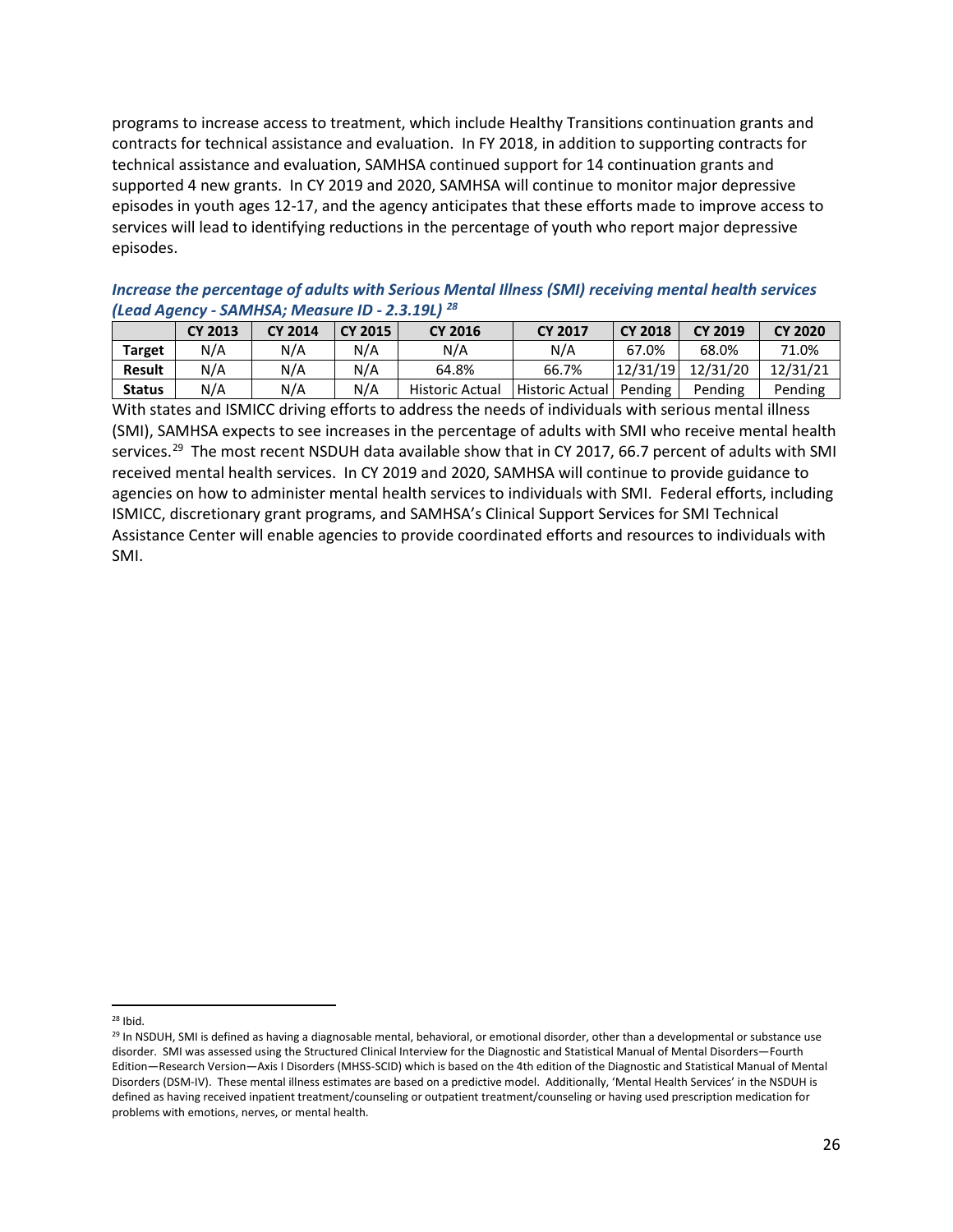### <span id="page-26-0"></span>**Goal 2. Objective 4: Prepare for and respond to public health emergencies**

The health of Americans during public health emergencies and other incidents depends on the effectiveness of preparedness, mitigation, response and recovery efforts. Threats in an increasingly interconnected, complex, and dangerous world include naturally emerging infectious diseases; frequent and severe weather events; state and non-state actors that have access to chemical, biological, radiological, or nuclear agents; non-state actors who commit acts of mass violence; and cyber-attacks on

HHS is engaged in the research, development, and procurement of medical countermeasures, which include vaccines, drugs, therapies, and diagnostic tools. HHS collaborates with others to ensure that the appropriate number of safe and effective medical countermeasures are developed and stockpiled and can be easily distributed and used to save lives during an incident. HHS also invests in building the capacity of other countries to detect, prevent, and respond to incidents.

The Office of the Secretary leads this objective. The following divisions are responsible for implementing programs under this strategic objective: ACF, ACL, ASA, ASPA, ASPR, CDC, CMS, FDA, HRSA, IHS, IOS, NIH, OASH, OCR, OGA, and SAMHSA.

#### **Objective 2.4 Table of Related Performance Measures**

| Maintain the percentage of CDC-funded Public Health Emergency Preparedness (PHEP) state and local        |
|----------------------------------------------------------------------------------------------------------|
| public health agencies that can convene, within 60 minutes of notification, a team of trained staff that |
| can make decisions about appropriate response and interaction with partners (Lead Agency - CDC;          |
| Measure ID - 13.5.3) <sup>30</sup>                                                                       |

|               | <b>FY 2013</b>     | <b>FY 2014</b>     | <b>FY 2015</b>     | <b>FY 2016</b>    | <b>FY 2017</b>           | <b>FY 2018</b> | <b>FY 2019</b> | <b>FY 2020</b> |
|---------------|--------------------|--------------------|--------------------|-------------------|--------------------------|----------------|----------------|----------------|
| Target        | 94%                | 95%                | 95%                | 96%               | 96%                      | 96%            | 96%            | 96%            |
| <b>Result</b> | 96%                | 96%                | 100%               | 95%               | 93%                      | 2/28/20        | 2/28/21        | 2/28/22        |
| <b>Status</b> | Target<br>Exceeded | Target<br>Exceeded | Target<br>Exceeded | Target Not<br>Met | <b>Target Not</b><br>Met | Pending        | Pending        | Pending        |

Public health agencies must be able to rapidly convene key management staff (within 60 minutes of notification) to appropriately respond to an emergency. This effort includes the integration of information and the prioritization of resources to ensure timely and effective coordination within the public health agency and key response partners. In FY 2017, 93 percent of PHEP-funded public health agencies convened trained staff within 60 minutes of notification to make decisions regarding partner engagement and incident response, slightly below the target of 96 percent. Some jurisdictions did not meet the target because they did not or could not submit adequate documentation to accompany staff assembly results. In FY 2019 and 2020, CDC will continue to work with awardees to improve results and achieve future targets.

*Increase the number of new licensed medical countermeasures within Biomedical Advanced Research and Development Authority (BARDA) (Lead Agency - ASPR; Measure ID - 2.4.13a)* 

|               | FY 2013 | <b>FY 2014</b> | FY 2015 | <b>FY 2016</b> | <b>FY 2017</b> | <b>FY 2018</b>                                 | FY 2019 | <b>FY 2020</b>    |
|---------------|---------|----------------|---------|----------------|----------------|------------------------------------------------|---------|-------------------|
| <b>Target</b> | N/A     | N/A            | N/A     |                |                |                                                |         |                   |
| <b>Result</b> | N/A     | N/A            | N/A     |                |                |                                                |         | 12/31/19 12/31/20 |
| <b>Status</b> | N/A     | N/A            | N/A     |                |                | Target Met   Target Exceeded   Target Exceeded | Pending | Pending           |

<span id="page-26-1"></span>30 CDC results are based on jurisdictions (N) that allocated PHEP funding for pulsed-field gel electrophoresis E.coli activities.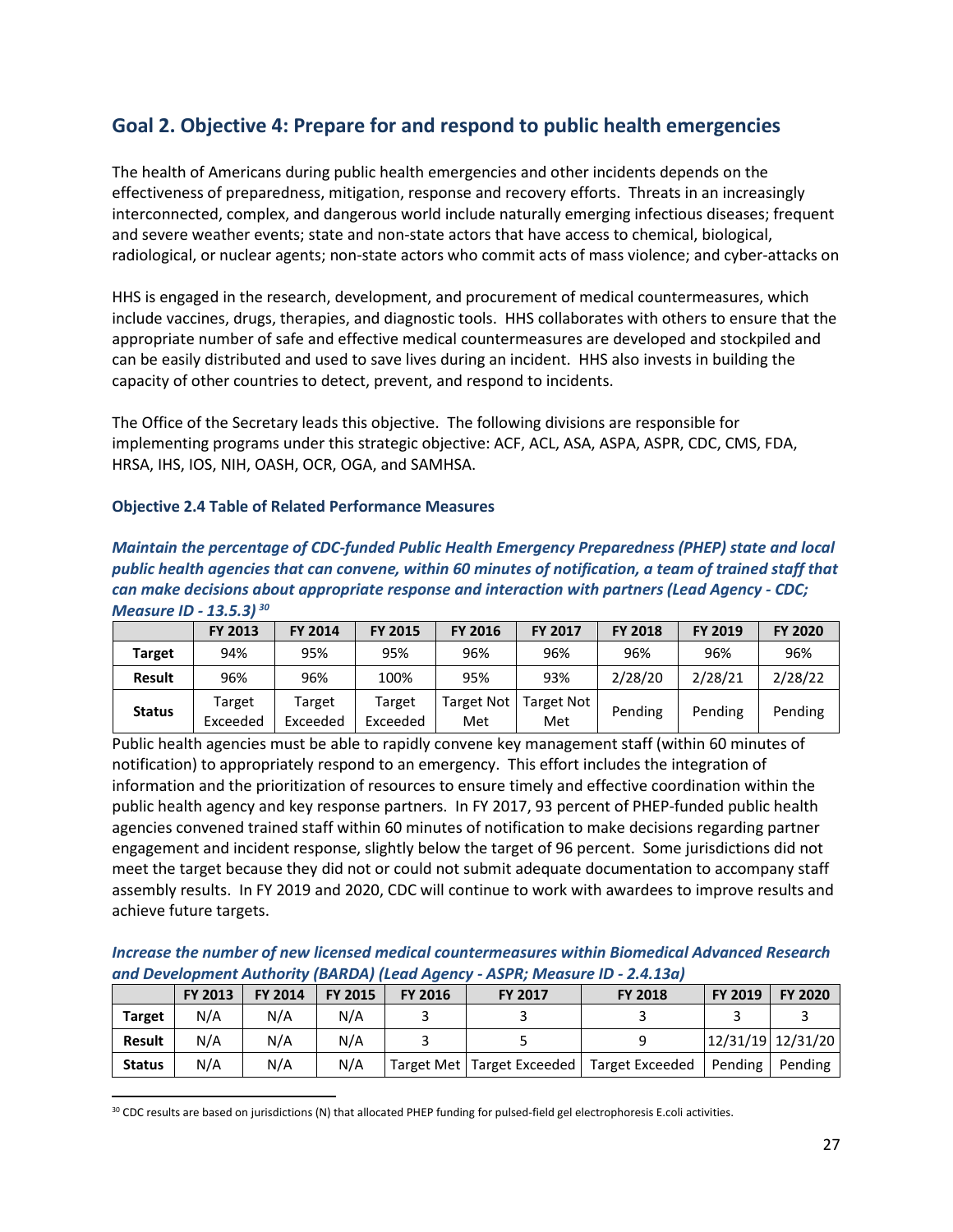BARDA's mission is to develop and make available medical countermeasures (MCMs) to address some of the most serious threats our nation could face. These include chemical, biological, radiological, and nuclear agents, pandemic influenza, and emerging (or re-emerging) infectious disease threats. In FY 2018, nine BARDA-supported programs achieved FDA licensure/approval/clearance. These products improve our nations' preparedness against these threats and supports ASPR's mission to protect American and save lives. BARDA worked with public and private partners to transition candidates for vaccines, antivirals, diagnostics, and medical devices – known collectively as MCMs – from early development into the advanced and late-stages of development and approval. BARDA's cost-efficient and innovative approach to MCM development is stimulating dormant industry sectors and revolutionizing the medical technology needed to protect communities from national health security threats and other public health emergencies.

BARDA's approach to advanced research and development has a proven track record of success due to continuous collaboration with NIH, CDC, FDA, and the Departments of Defense, Homeland Security, Veteran Affairs, and Agriculture. These agencies set research and development priorities under a fiveyear strategy and implementation plan. In FY 2019 and 2020, BARDA will continue to monitor progress towards an agile, robust and sustainable U.S. manufacturing infrastructure capable of rapidly producing vaccines and other biologics against pandemic influenza and other emerging threats.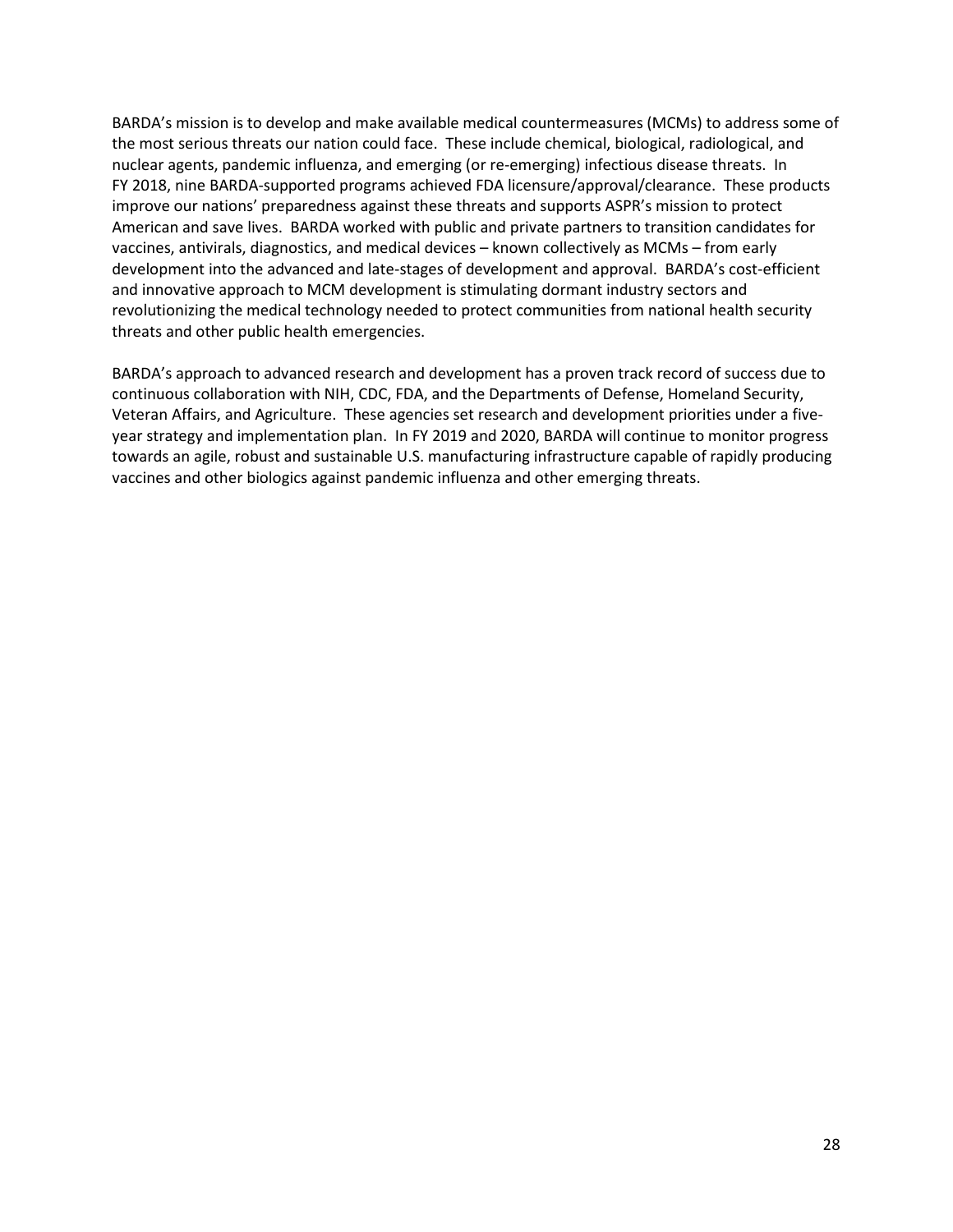# <span id="page-28-0"></span>**Goal 3. Objective 1: Encourage self-sufficiency and personal responsibility, and eliminate barriers to economic opportunity**

Strong, economically stable individuals, families, and communities are integral components of a strong America. Many Americans currently experience or are at risk for economic and social instability. The social and health impacts of poverty can include reduced access to nutritious food; fewer educational opportunities, and poor educational outcomes; a lack of access to safe and stable housing; increased risk of poor health outcomes including obesity and heart disease; and difficulty obtaining work opportunities. The Department coordinates safety-net programs across the Federal Government; state, local, tribal, and territorial governments; and faith-based and community organizations.

The Office of the Secretary leads this objective. The following divisions are responsible for implementing programs under this strategic objective: ACF, ACL, and CMS.

#### **Objective 3.1 Table of Related Performance Measures**

*Increase the percentage of adult TANF recipients and former recipients who are newly employed (Lead Agency - ACF; Measure ID - 22B) [31,](#page-28-1) [32](#page-28-2)*

|               | <b>FY 2013</b>                 | FY 2014 | FY 2015 | <b>FY 2016</b> | <b>FY 2017</b> | <b>FY 2018</b> | FY 2019   | <b>FY 2020</b>                                            |
|---------------|--------------------------------|---------|---------|----------------|----------------|----------------|-----------|-----------------------------------------------------------|
|               | 30.7%                          | 32.5%   | N/A     | N/A            |                |                |           | Prior Result   Prior Result   Prior Result   Prior Result |
| <b>Target</b> |                                |         |         |                | $+0.1$ PP      | $+0.1$ PP      | $+0.1$ PP | $+0.1$ PP                                                 |
| <b>Result</b> | 32.4%                          | 31.4%   | N/A     | N/A            | 3/31/19        | 11/30/19       | 11/30/20  | 11/30/21                                                  |
| <b>Status</b> | Target Exceeded Target Not Met |         | N/A     | N/A            | Pending        | Pending        | Pending   | Pending                                                   |

TANF provides states with block grants to design and operate programs that help needy families reach self-sufficiency, with a focus on preparing parents for work. This program measure assesses how effectively recipients transition from cash assistance to employment. Full success requires not only that recipients be employed, but also that they remain employed, increase their earnings, and demonstrate a reduction in dependency on cash assistance.

ACF is committed to providing innovative and effective employment information and strategies to the states and offering a range of targeted technical assistance efforts. In FY 2019 and 2020, ACF will continue to support state, tribal, and community partners' efforts to design and implement programs that focus simultaneously on adult employment and family well-being.

*Increase the percentage of refugees who are self-sufficient (not dependent on any cash assistance) within the first six months of the service period (Lead Agency - ACF; Measure ID - 16.1LT and 16C)[33](#page-28-3)*

|               | <b>FY 2013</b> | <b>FY 2014</b> | <b>FY 2015</b> | <b>FY 2016</b> | <b>FY 2017</b> | <b>FY 2018</b> | <b>FY 2019</b> | <b>FY 2020</b>   |
|---------------|----------------|----------------|----------------|----------------|----------------|----------------|----------------|------------------|
| <b>Target</b> | 71.77%         | 69.76%         | 76.84%         | 83.01%         | 85.26%         | 84.84%         | 82.88%         | Prior Result +1% |
| <b>Result</b> | 69.07%         | 76.08%         | 82.19%         | 84.42%         | 84%            | 82.06%         | 11/1/19        | 11/1/20          |

<span id="page-28-1"></span><sup>&</sup>lt;sup>31</sup> These data exclude territories, but includes the District of Columbia.

<span id="page-28-2"></span><sup>32</sup> The actual results for fiscal years 2015 and 2016 cannot be reported due to technological constraints.

<span id="page-28-3"></span><sup>&</sup>lt;sup>33</sup> In spite of generally robust economic conditions, grantees continue to note the difficulties inherent with decreasing and uneven arrival numbers and the corresponding adjustments in funding. Nonetheless, outcomes remain commendable and ACF expects positive growth to resume as the agency works towards achieving FY 2020 goals.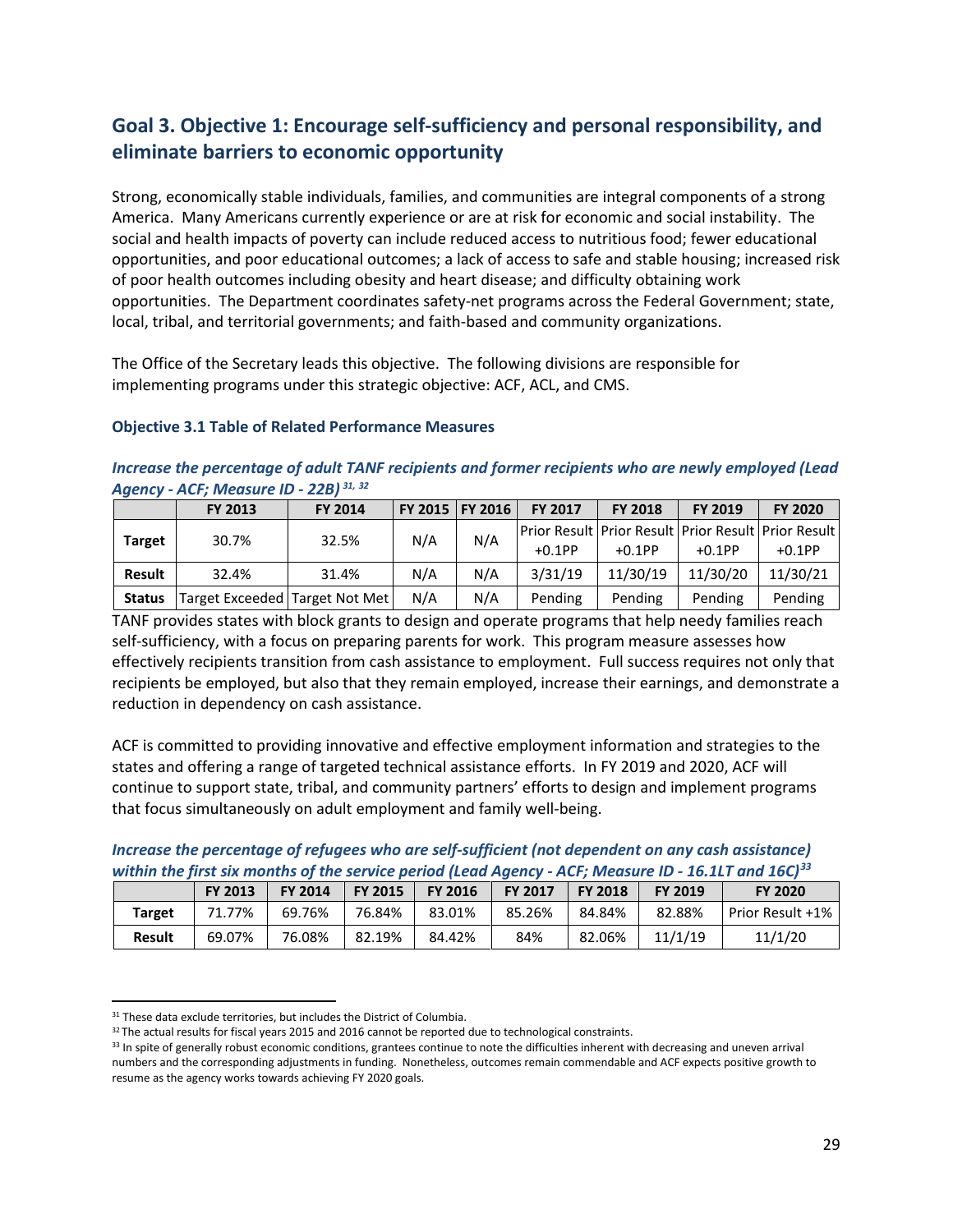|               | <b>FY 2013</b>    | FY 2014                                    | <b>FY 2015</b> | <b>FY 2016</b> | <b>FY 2017</b>    | <b>FY 2018</b> | <b>FY 2019</b> | <b>FY 2020</b> |
|---------------|-------------------|--------------------------------------------|----------------|----------------|-------------------|----------------|----------------|----------------|
| <b>Status</b> | Target<br>Not Met | Target<br>  Exceeded   Exceeded   Exceeded | Target         | Target         | Target Not<br>Met | Pending        | Pending        | Pending        |

In FY 2018, 236 locations offered ACF Matching Grant Program services. This is a decrease from 250 locations in FY 2017, and ACF expects additional site consolidations in FY 2019. The program provides \$2,500 in funds for each individual served and grantees must match those funds by at least 50 percent while providing services. ACF encourages grantees to experiment in the delivery of services at one or more sites to further improve efficiencies and outcomes. The number of refugees and other eligible individuals served is directly linked to the amount of money ACF awards grantees.

ACF expects to complete on-site monitoring of each grantee's local service provider site at least once every three years. ACF continues to enforce the Performance Improvement Plan (PIP) requirement that affects each site expecting to serve at least 50 clients in the fiscal year, performing 10 percentage-points or more below the network's self-sufficiency average, and performing at least 5 percentage-points below the annual national program average. Each PIP must include concrete measures such as enhanced monitoring, professional development training, reassignment of personnel, and reductions in funding. Grantees report on the progress of their PIPs every six months.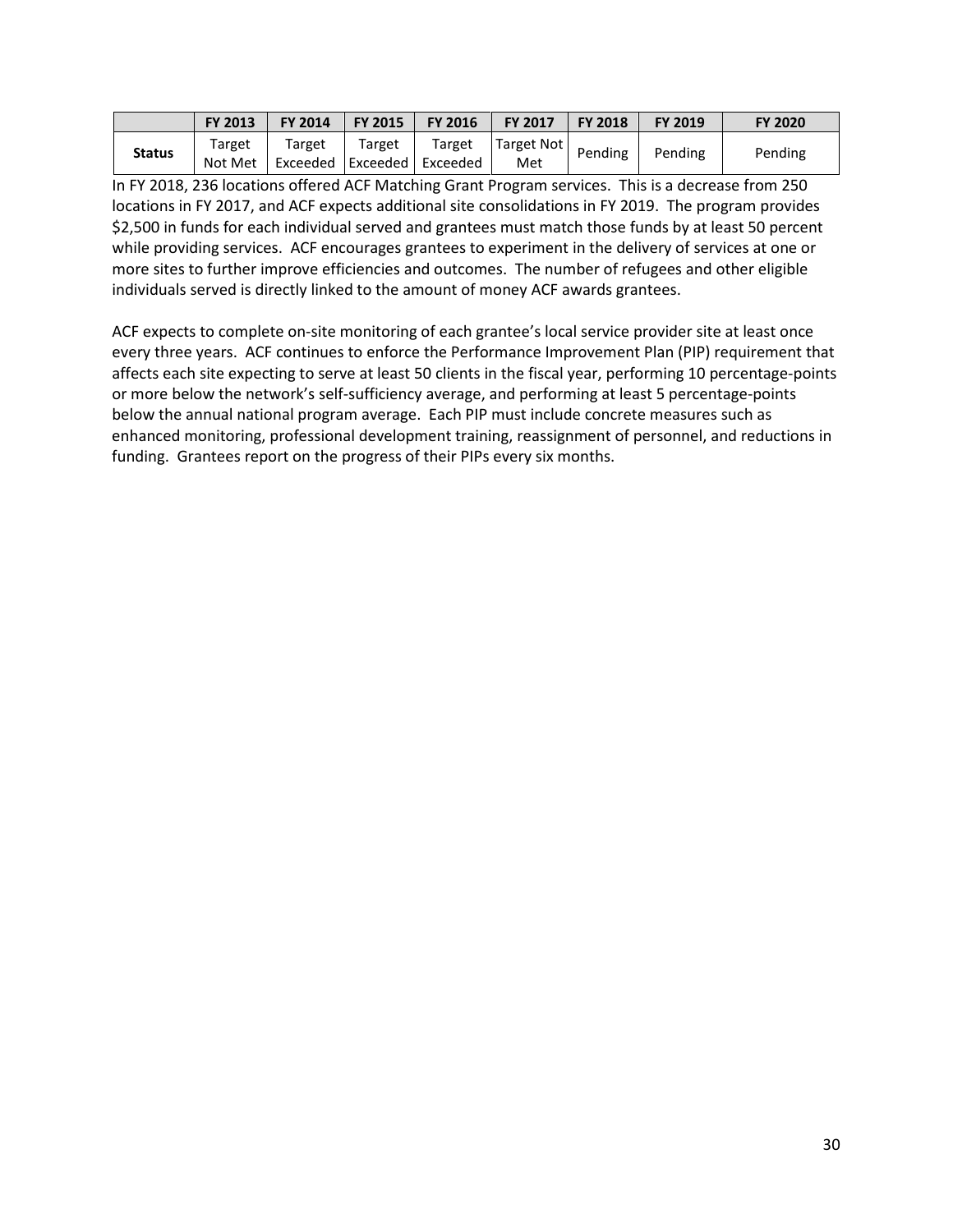# <span id="page-30-0"></span>**Goal 3. Objective 2: Safeguard the public against preventable injuries and violence or their results**

Injuries and violence affect all Americans regardless of an individual's age, race, or economic status. Preventable injuries and violence—such as falls, homicide stemming from domestic violence, and gang violence—kill more Americans ages 1 to 44 than any other cause, including cancer, HIV, or the flu.[34](#page-30-1) Hospitalizations, emergency room visits, and lost productivity caused by injuries and violence cost Americans billions of dollars annually.

Individual trauma results from an event, series of events, or set of circumstances that is experienced by an individual as physically or emotionally harmful or threatening and that has lasting adverse effects on the individual's functioning and mental, physical, social, emotional, or spiritual well-being. The Department supports multiple trauma-informed care initiatives to integrate a trauma-informed approach into health, behavioral health, and related systems to reduce the harmful effects of trauma and violence on individuals, families, and communities.

The Office of the Secretary leads this objective. The following divisions are responsible for implementing programs under this strategic objective: ACF, ACL, CDC, IHS, OASH, and SAMHSA.

#### **Objective 3.2 Table of Related Performance Measures**

| Maintain the percentage of domestic violence program clients who have a safety plan (Lead Agency - |  |
|----------------------------------------------------------------------------------------------------|--|
| ACF; Measure ID - 14D)                                                                             |  |

|               | <b>FY 2013</b>     | FY 2014            | <b>FY 2015</b>     | <b>FY 2016</b>           | <b>FY 2017</b>     | <b>FY 2018</b> | FY 2019 | <b>FY 2020</b> |
|---------------|--------------------|--------------------|--------------------|--------------------------|--------------------|----------------|---------|----------------|
| <b>Target</b> | 90%                | 90%                | 90%                | 90%                      | 90%                | 90%            | 90%     | 90%            |
| <b>Result</b> | 92.3%              | 93%                | 91.9%              | 89.6%                    | 92.8%              | 5/31/19        | 5/31/20 | 5/31/21        |
| <b>Status</b> | Target<br>Exceeded | Target<br>Exceeded | Target<br>Exceeded | <b>Target Not</b><br>Met | Target<br>Exceeded | Pending        | Pending | Pending        |

Family Violence Prevention and Services Act grantee data for fiscal years 2012 through 2015 show that more than 90 percent of domestic violence program clients reported improved knowledge of safety planning as a result of grantee efforts. Since many program participants receive short-term crisis assistance and would not be expected to report significant change, the program's consistently achieving a higher than 90 percent benchmark is unrealistic. In FY 2020, ACF will continue to implement its improved data quality checks to ensure data accuracy as well as work with the grantees to identify ways to promote domestic violence safety.

#### *Decrease the percentage of children with substantiated or indicated reports of maltreatment that have a repeated substantiated or indicated report of maltreatment within six months (Lead Agency - ACF; Measure ID - 7B)[35](#page-30-2)*

|               | FY 2013 | <b>FY 2014</b> | <b>FY 2015</b> | <b>FY 2016</b> | <b>FY 2017</b> | <b>FY 2018</b> | FY 2019   | <b>FY 2020</b>                            |
|---------------|---------|----------------|----------------|----------------|----------------|----------------|-----------|-------------------------------------------|
| <b>Target</b> | 6.3%    | 6.1%           | 6.3%           | 6.2%           | 5.2%           | 6.74%          | $-0.2$ PP | Prior Result   Prior Result  <br>$-0.2PP$ |
| <b>Result</b> | 6.3%    | 6.5%           | 6.4%           | 6.5%           | 6.9%           | 10/31/19       | 10/31/20  | 10/31/21                                  |

<span id="page-30-1"></span>34 [https://www.cdc.gov/injury/wisqars/overview/key\\_data.html](https://www.cdc.gov/injury/wisqars/overview/key_data.html)

<span id="page-30-2"></span><sup>35</sup> The program updated the FY 2016 actual result for this performance measure based on a technical correction to calculate the data based on the national population, which is consistent with previous results. The program updated the FY 2017 target as a result of this change.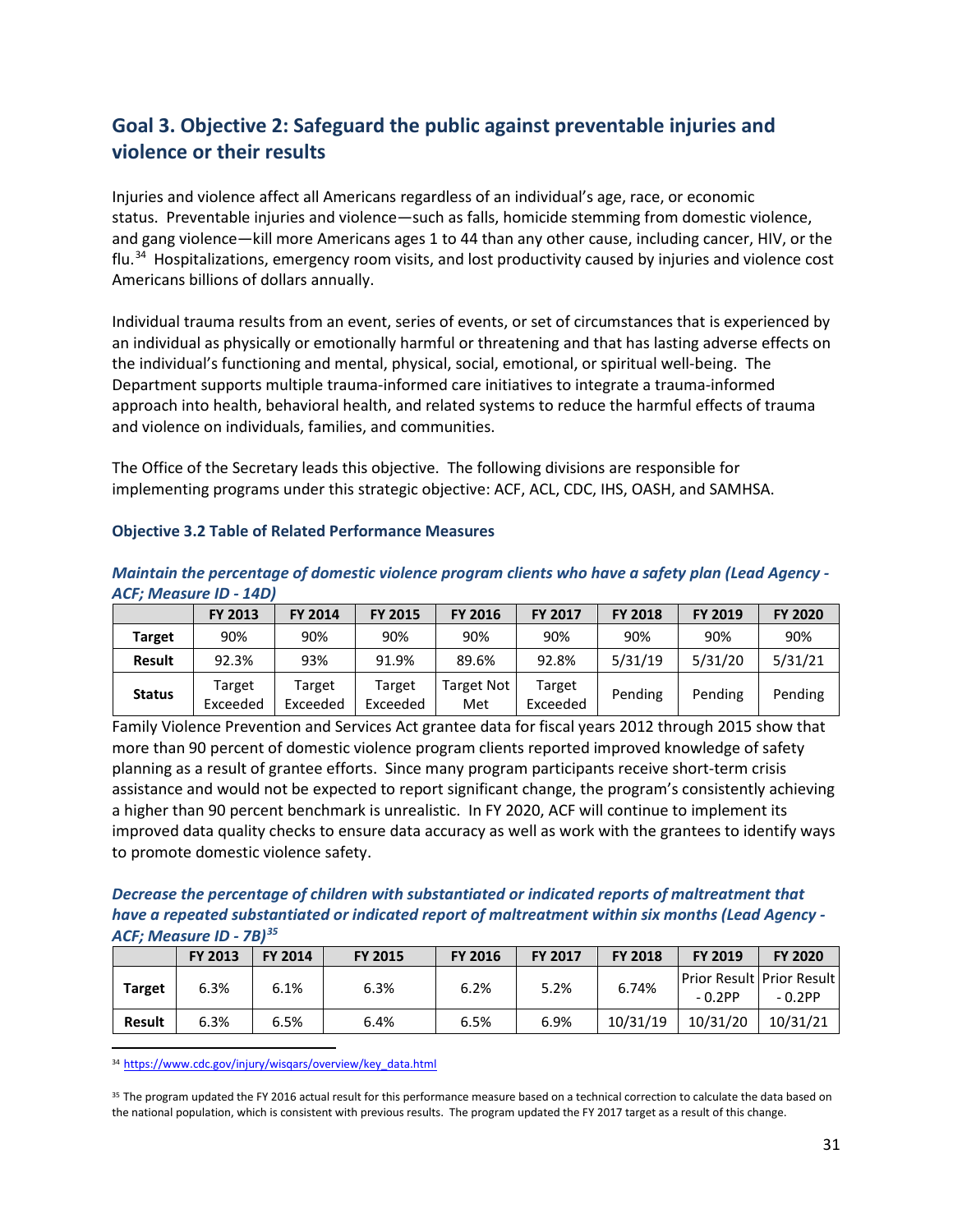|               | FY 2013       | FY 2014           | <b>FY 2015</b>                                             | <b>FY 2016</b> | <b>FY 2017</b> | <b>FY 2018</b> | <b>FY 2019</b> | <b>FY 2020</b> |
|---------------|---------------|-------------------|------------------------------------------------------------|----------------|----------------|----------------|----------------|----------------|
| <b>Status</b> | Target<br>Met | Target<br>Not Met | Target Not Met   Target Not   Target Not  <br>but Improved | Met            | Met            | Pending        | Pending        | Pending        |

In FY 2017, the rate of repeat child maltreatment increased from 6.5 percent to 6.9 percent. In FY 2019 and 2020, ACF will continue to identify and implement ways to support states in their efforts to care for children and families in crisis, which also ensures the safety of children. The renewed emphasis on prevention efforts may also assist performance in this area.

*Increase Intimate Partner (Domestic) Violence screening among American Indian and Alaska Native (AI/AN) females (Lead Agency – IHS; Measure ID – 81)*

|               | FY 2013 | <b>FY 2014</b> | FY 2015 | <b>FY 2016</b> | FY 2017 | <b>FY 2018</b>        | <b>FY 2019</b> | <b>FY 2020</b> |
|---------------|---------|----------------|---------|----------------|---------|-----------------------|----------------|----------------|
| Target        | N/A     | N/A            | N/A     | N/A            | N/A     | 41.6%                 | 41.6%          | TBD            |
| <b>Result</b> | N/A     | N/A            | N/A     | N/A            | N/A     | 38.1%                 | 1/31/20        | 1/31/21        |
| <b>Status</b> | N/A     | N/A            | N/A     | N/A            | N/A     | <b>Target Not Met</b> | Pending        | Pending        |

Domestic and intimate partner violence has a disproportionately large impact on AI/AN communities. AI/AN women experience intimate partner violence at higher rates than any other single race or ethnicity in the United States. The Intimate Partner (Domestic) Violence screening measure is designed to support improved processes for identification, referral, and treatment for victims of domestic assault. In FY 2018, IHS began reporting the Intimate Partner (Domestic) Violence screening measure using the IHS Integrated Data Collection System Data Mart (IDCS DM). In FY 2019 and 2020, IHS will continue to support improvements in screening for female victims of domestic violence among the AI/AN community.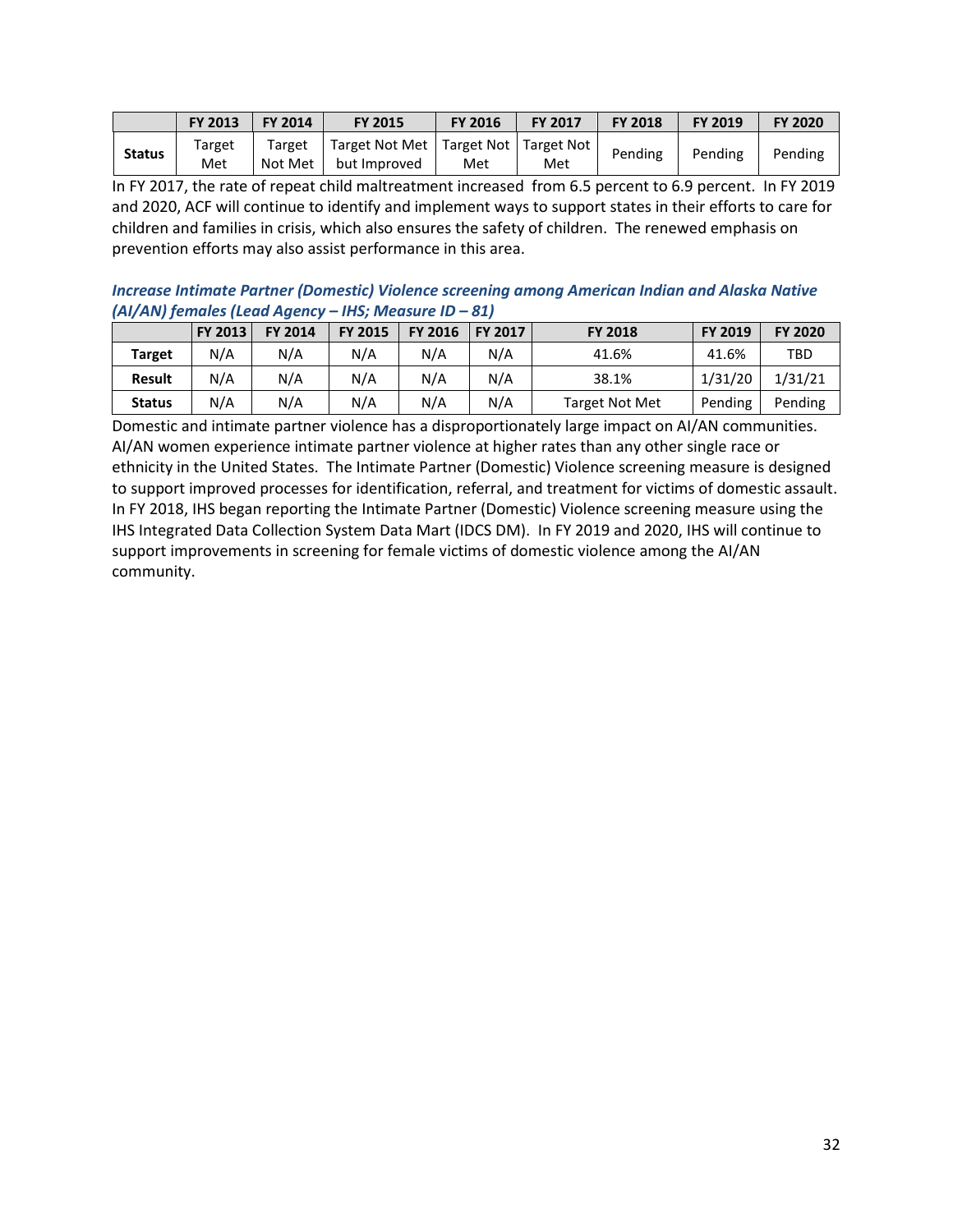### <span id="page-32-0"></span>**Goal 3. Objective 3: Support strong families and healthy marriage, and prepare children and youth for healthy, productive lives**

Families are the cornerstone of America's social fabric. People live longer, have less stress, and are more financially stable in a healthy family environment where both parents are present, share the responsibility of the household, and raise the children. Additionally, in these households, children tend to be healthier, both mentally and physically, and are better able to have their fundamental needs met. The Department supports healthy families and youth development through collaborations across the Federal Government and with states, territories, community partners, tribal governments, and faithbased organizations.

The Office of the Secretary leads this objective. The following divisions are responsible for implementing programs under this strategic objective: ACF, ACL, CDC, HRSA, IHS, OASH, and SAMHSA.

#### **Objective 3.3 Table of Related Performance Measures**

*Reduce the proportion of Head Start preschool grantees receiving a score in the low range on any of the three domains on the basis of the Classroom Assessment Scoring System (CLASS: Pre-K) (Lead Agency - ACF; Measure ID - 3A)* 

|               | <b>FY 2013</b>           | <b>FY 2014</b> | <b>FY 2015</b>               | FY 2016            | <b>FY 2017</b>     | <b>FY 2018</b>    | FY 2019 | <b>FY 2020</b>     |
|---------------|--------------------------|----------------|------------------------------|--------------------|--------------------|-------------------|---------|--------------------|
| <b>Target</b> | 23%                      | 27%            | 26%                          | 25%                | 24%                | 15%               | 17%     | Prior Result - 1PP |
| <b>Result</b> | 31%                      | 23%            | 22%                          | 24%                | 16%                | 18%               | 1/31/20 | 1/31/21            |
| <b>Status</b> | <b>Target Not</b><br>Met | Target         | Target<br> Exceeded Exceeded | Target<br>Exceeded | Target<br>Exceeded | Target Not<br>Met | Pending | Pending            |

The ACF Office of Head Start (OHS) strives to increase the percentage of Head Start children in highquality classrooms. ACF measures progress by reducing the proportion of Head Start grantees scoring in the low range (below 2.5) in any domain of the Classroom Assessment Scoring System (CLASS: Pre-K). This research-based tool measures teacher-child interaction on a seven-point scale in three broad domains: Emotional Support, Classroom Organization, and Instructional Support. Research findings underscore the importance of teacher-child interactions as a demonstrated measure of classroom quality. Now OHS assesses each Head Start grantee using the CLASS instrument during onsite monitoring reviews. The most recent data from FY 2018 CLASS reviews indicate that 18 percent of grantees scored in the low range. Although the target of 15 percent was not met, the proportion of low scoring grantees did remain relatively stable. In FY 2019 and 2020, ACF plans to reduce the proportion of grantees scoring in the low range by at least one percentage-point, year over year.

*Reduce the proportion of children and adolescents ages 2 through 19 who are obese (Lead Agency - CDC; Measure ID - 4.11.10b)[36](#page-32-1)*

|               | <b>FY 2013</b> | <b>FY 2014</b>         | <b>FY 2015</b> | <b>FY 2016</b> | <b>FY 2017</b> | <b>FY 2018</b> | <b>FY 2019</b> | <b>FY 2020</b> |
|---------------|----------------|------------------------|----------------|----------------|----------------|----------------|----------------|----------------|
| <b>Target</b> | N/A            | N/A                    | N/A            | 15.7%          | N/A            | 15.2%          | N/A            | 14.7%          |
| <b>Result</b> | N/A            | 17.2%                  | N/A            | 18.5%          | N/A            | 10/31/19       | N/A            | 10/31/21       |
| <b>Status</b> | N/A            | <b>Historic Actual</b> | N/A            | Target Not Met | N/A            | Pending        | N/A            | Pending        |

CDC funds a number of interventions that target obesity as well as related chronic diseases. The percentage of all children and adolescents (ages 2 to 19 years) that have obesity increased from 16.8

<span id="page-32-1"></span><sup>&</sup>lt;sup>36</sup> The data for this performance goal are collected and reported every other year.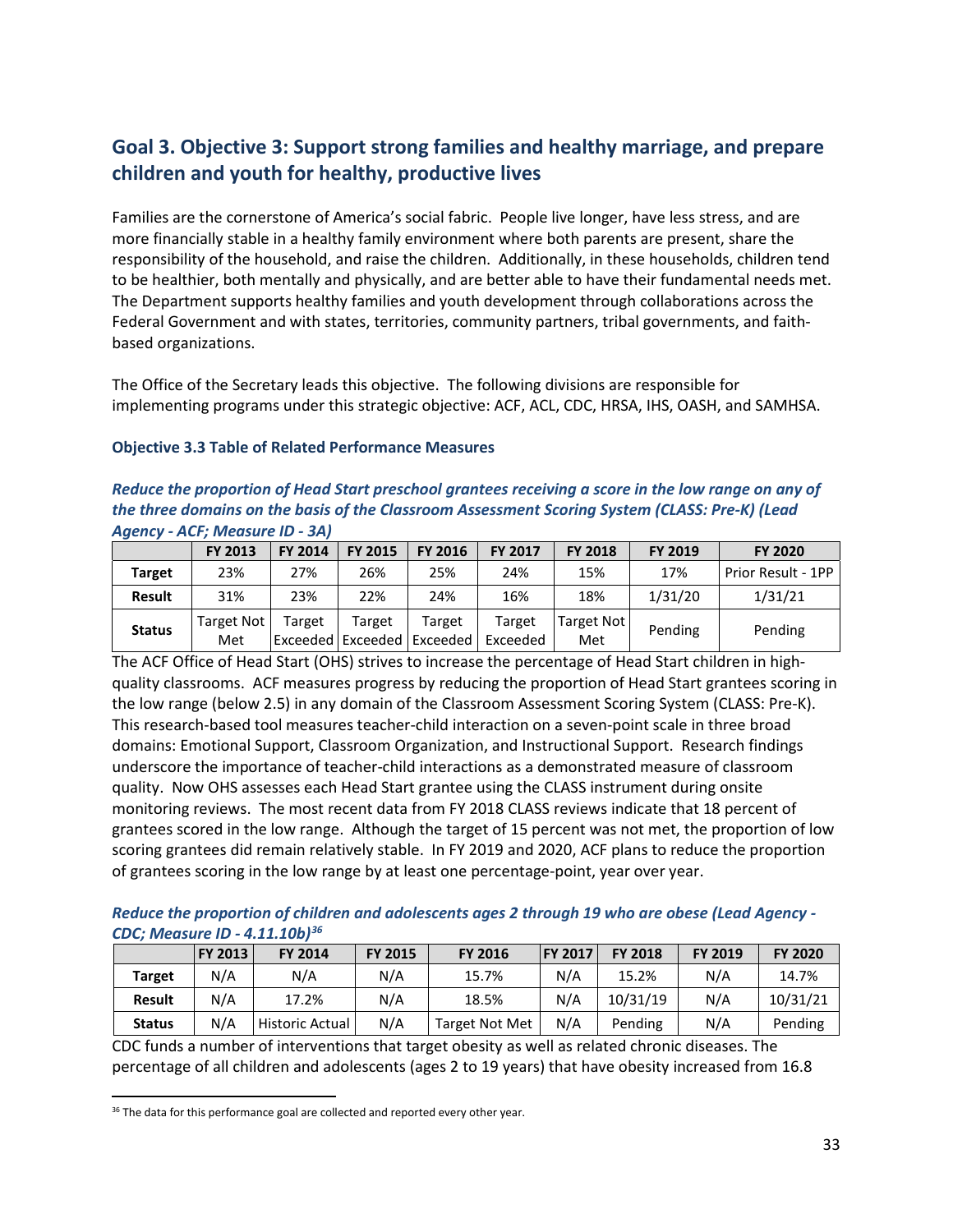percent in FY 2008 to 18.5 percent in FY 2016. In children ages 2 to 5, the prevalence of obesity has fluctuated over time. Research shows behaviors that influence excess weight gain include eating highcalorie, low-nutrient foods and beverages and not getting enough physical activity. Public health practitioners can educate individuals about healthy lifestyle choices and ways to improve their diet and increase physical activity. Places such as child care centers, schools, or communities can affect diet and activity through the foods and drinks offered and the opportunities provided for physical activity. In FY 2019 and 2020, CDC will continue promoting good nutrition and physical activity in children and adolescents to help prevent childhood obesity.

*Maintain the proportion of youth living in safe and appropriate settings after exiting ACF-funded Transitional Living Program (TLP) services. (Lead Agency - ACF; Measure ID - 4A)* 

|               | <b>FY 2013</b>     | <b>FY 2014</b>     | <b>FY 2015</b>     | <b>FY 2016</b>     | <b>FY 2017</b>     | <b>FY 2018</b> | <b>FY 2019</b> | <b>FY 2020</b> |
|---------------|--------------------|--------------------|--------------------|--------------------|--------------------|----------------|----------------|----------------|
| Target        | 86%                | 86%                | 86%                | 86%                | 87%                | 90%            | 90%            | 90%            |
| <b>Result</b> | 87.7%              | 87.8%              | 88.2%              | 91.6%              | 90.7%              | 12/30/19       | 12/30/20       | 12/30/20       |
| <b>Status</b> | Target<br>Exceeded | Target<br>Exceeded | Target<br>Exceeded | Target<br>Exceeded | Target<br>Exceeded | Pending        | Pending        | Pending        |

The Transitional Living Program (TLP) supports community-based, adult-supervised residences for youth ages 16 to under 22 who cannot safely live with their own families, or for whom living with their families provides undue hardships. This long-term shelter program offers otherwise homeless youth housing for up to 18 months and provides the educational, employment, health care and life skills necessary for youth to transition into self-sufficient living. The TLP safe and appropriate exit rate is the percentage of TLP youth discharged during the year who find immediate living situations that are consistent with independent living. The vast majority of youth (72 percent) were between the ages of 18 and 20 when they entered the program. Nearly 25 percent of these youth had been in the child welfare system and almost 12 percent had been involved in the juvenile justice system.

Because safe and stable housing is one of the core outcomes for the TLP program, ACF proposes to keep this performance standard and increase the annual target to 90 percent. In FY 2019 and 2020, ACF will continue to work with grantees to ensure that appropriate service delivery and technical assistance systems are in place to provide increased support to at-risk youth.

|               |                | positive attitudes towards marriage (Lead Agency – ACF; Measure ID – 22F) $^{57}$ |                |                |                 |                |                |                |
|---------------|----------------|-----------------------------------------------------------------------------------|----------------|----------------|-----------------|----------------|----------------|----------------|
|               | <b>FY 2013</b> | <b>FY 2014</b>                                                                    | <b>FY 2015</b> | <b>FY 2016</b> | <b>FY 2017</b>  | <b>FY 2018</b> | <b>FY 2019</b> | <b>FY 2020</b> |
| <b>Target</b> | N/A            | N/A                                                                               | N/A            | N/A            | <b>Baseline</b> | TBD            | TBD            | TBD            |
| <b>Result</b> | N/A            | N/A                                                                               | N/A            | N/A            | 3/31/19         | 3/31/20        | 3/31/21        | 3/31/22        |
| <b>Status</b> | N/A            | N/A                                                                               | N/A            | N/A            | Pending         | Pending        | Pending        | Pending        |

*(For adult-serving programs) Increase the proportion of participants who, at program exit, express positive attitudes towards marriage (Lead Agency – ACF; Measure ID – 22F) [37](#page-33-0)*

*(For adult-serving programs) Increase the proportion of married couples who, at program exit, view their marriage as lifelong (Lead Agency – ACF; Measure ID – 22G) [38](#page-33-1)*

|               | <b>FY 2013</b> | <b>FY 2014</b> | <b>FY 2015</b> | <b>FY 2016</b> | <b>FY 2017</b>  | <b>FY 2018</b> | <b>FY 2019</b> | <b>FY 2020</b> |
|---------------|----------------|----------------|----------------|----------------|-----------------|----------------|----------------|----------------|
| <b>Target</b> | N/A            | N/A            | N/A            | N/A            | <b>Baseline</b> | TBD            | TBD            | TBD            |
| <b>Result</b> | N/A            | N/A            | N/A            | N/A            | 3/31/19         | 3/31/20        | 3/31/21        | 3/31/22        |
| <b>Status</b> | N/A            | N/A            | N/A            | N/A            | Pending         | Pending        | Pending        | Pending        |

<span id="page-33-0"></span> $37$  This is a new measure. ACF is in the process of collecting data and determining targets.

<span id="page-33-1"></span><sup>38</sup> This is a new measure. ACF is in the process of collecting data and determining targets.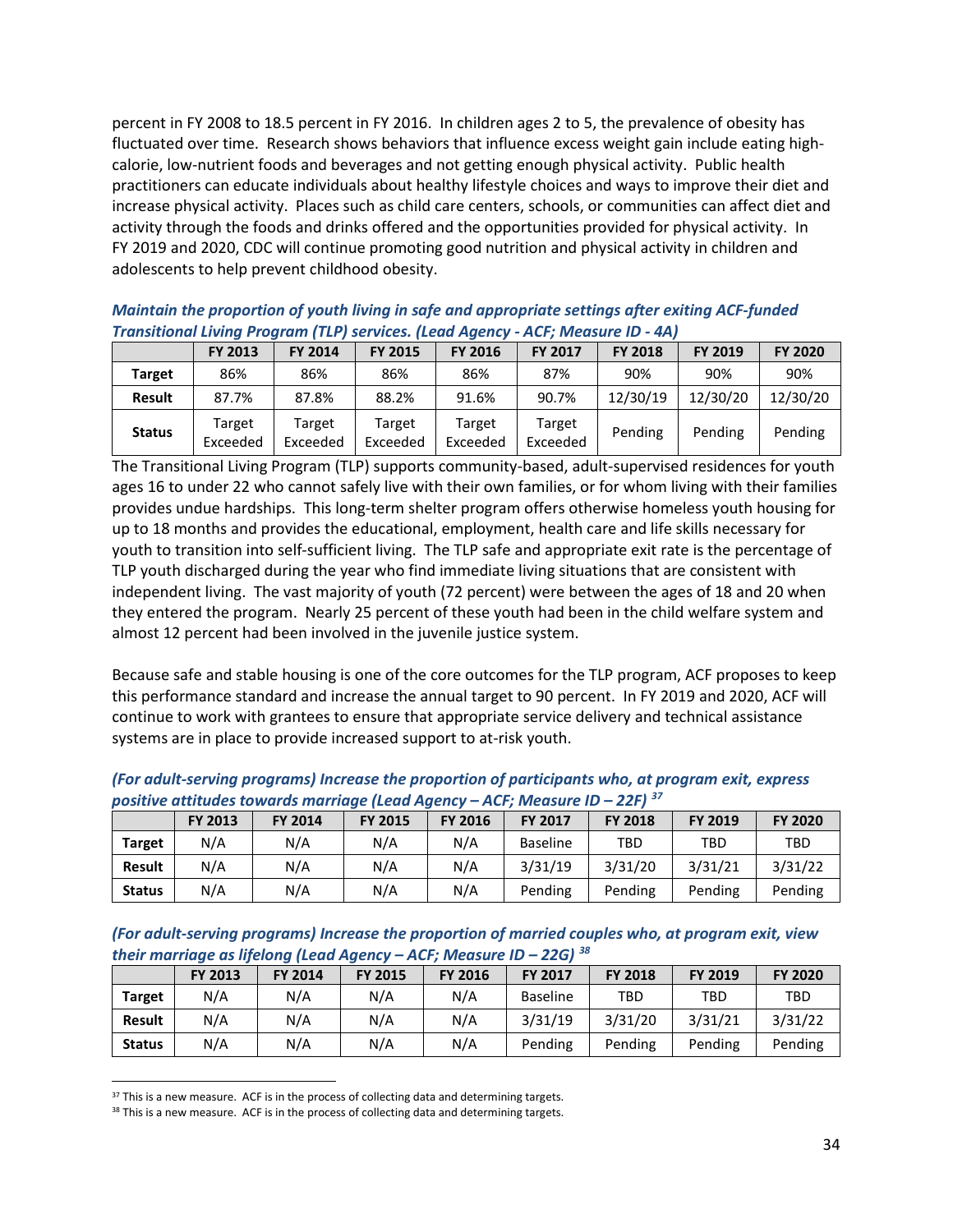|                                                                                                                                       | success sequence (Lead Agency – ACF; Measure ID – 22H) $^{39}$ |     |     |     |                 |     |     |     |  |  |
|---------------------------------------------------------------------------------------------------------------------------------------|----------------------------------------------------------------|-----|-----|-----|-----------------|-----|-----|-----|--|--|
| <b>FY 2020</b><br><b>FY 2017</b><br><b>FY 2018</b><br><b>FY 2013</b><br><b>FY 2016</b><br>FY 2019<br><b>FY 2015</b><br><b>FY 2014</b> |                                                                |     |     |     |                 |     |     |     |  |  |
| <b>Target</b>                                                                                                                         | N/A                                                            | N/A | N/A | N/A | <b>Baseline</b> | TBD | TBD | TBD |  |  |
| 3/31/20<br>3/31/19<br>3/31/22<br>3/31/21<br>N/A<br>N/A<br>N/A<br>N/A<br><b>Result</b>                                                 |                                                                |     |     |     |                 |     |     |     |  |  |

**Status** | N/A | N/A | N/A | Pending | Pending | Pending | Pending

*(For youth-serving programs) Increase the proportion of youth who express attitudes supportive of the* 

The Healthy Marriage Relationship Education Grant Program (HMRE) is part of HHS's community-based efforts to promote strong, healthy relationships; family formation; and maintenance of economically secure, two-parent, married families. ACF HMRE grants fund 46 organizations that provide comprehensive healthy relationship and marriage education services and job and career advancement activities.

These are new measures for the Healthy Marriage program that better address the core goals of the program. ACF will establish future performance targets once trend data are established.

<span id="page-34-0"></span><sup>&</sup>lt;sup>39</sup> This is a new measure. ACF is in the process of collecting data and determining targets.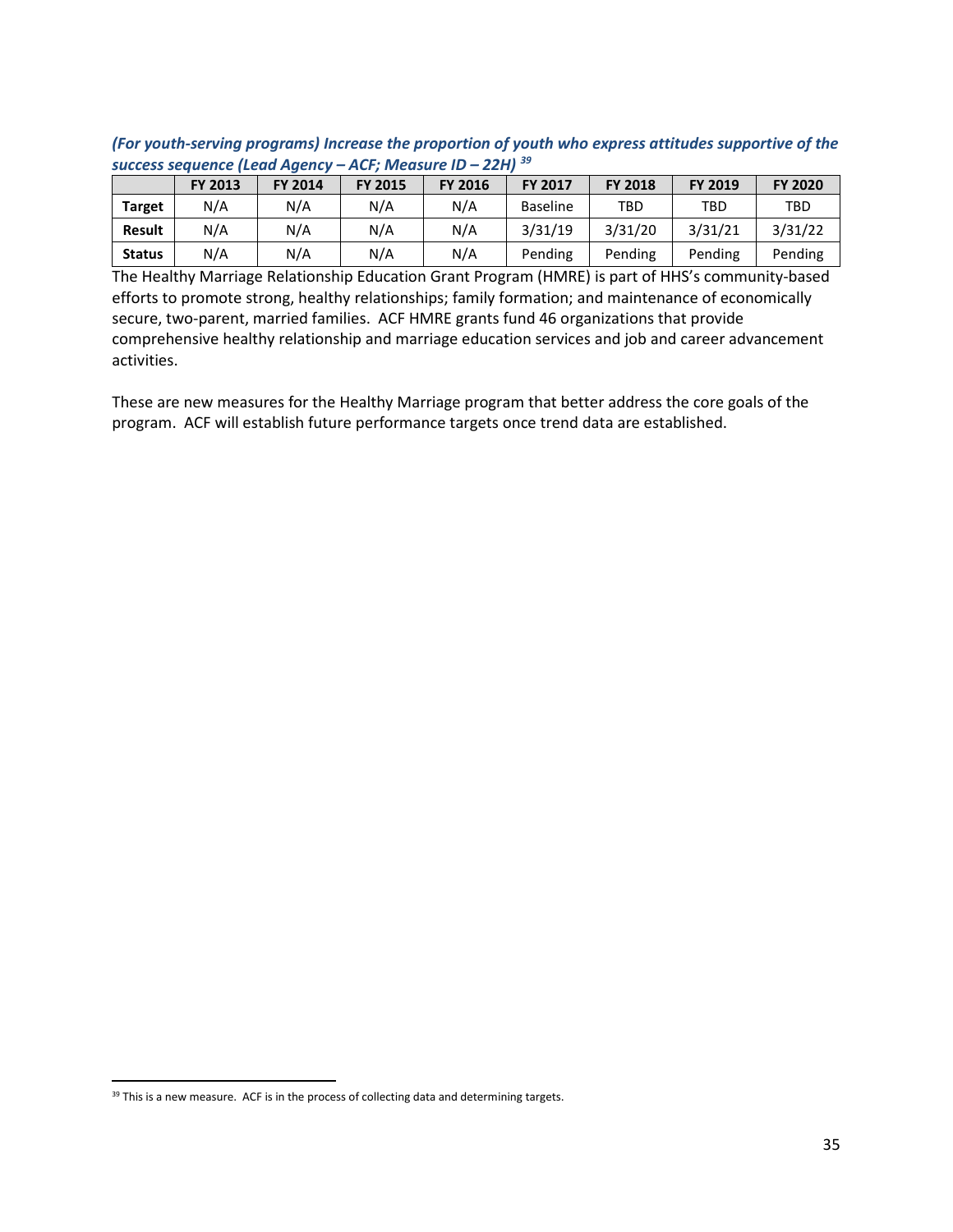### <span id="page-35-0"></span>**Goal 3. Objective 4: Maximize the independence, well-being, and health of older adults, people with disabilities, and their families and caregivers**

Older adults and people with disabilities face a complex set of difficulties. About 1 in every 7, or 14.9 percent, of the population is an older American. Approximately 12 percent of working-age adults in the United States have some type of disability. Of these adults, 51 percent had a mobility disability, and 38.3 percent had a cognitive disability.

To support older adults, people with disabilities, and the system of friends, family, and community members that support them, the Department collaborates across the Federal Government, with states, tribes, territories , and faith-based and community organizations. Aging and Disability Resource Centers provide a gateway to a broad range of services and supports for older adults and people with disabilities. Centers for Independent Living are community-based centers that offer services to empower and enable people with disabilities to stay in their communities. Every state and territory has an Assistive Technology Act program that can help people find, try, and obtain assistive technology devices and services. Assistive technology includes resources ranging from "low tech" helping tools like utensils with big handles—to higher-tech solutions like talking computers.

The Office of the Secretary leads this objective. The following divisions are responsible for implementing programs under this strategic objective: ACF, ACL, CDC, CMS, HRSA, IHS, OASH, and SAMHSA.

|               | <b>FY 2013</b> | <b>FY 2014</b> | <b>FY 2015</b> | <b>FY 2016</b>                    | <b>FY 2017</b> | <b>FY 2018</b> | <b>FY 2019</b> | <b>FY 2020</b> |
|---------------|----------------|----------------|----------------|-----------------------------------|----------------|----------------|----------------|----------------|
| <b>Target</b> | N/A            | N/A            | N/A            | <b>Baseline</b>                   | N/A            | 6.0%           | 5.0%           | <b>TBD</b>     |
| <b>Result</b> | N/A            | N/A            | N/A            | 8.0%                              | 4.6%           | 10/31/19       | 10/31/20       | 10/31/21       |
| <b>Status</b> | N/A            | N/A            | N/A            | Historic Actual   Historic Actual |                | Pending        | Pending        | Pending        |

#### **Objective 3.4 Table of Related Performance Measures**

#### *Demonstrate improvement in nursing home health care quality by reducing the number of one-star nursing homes (Lead Agency - CMS; Measure ID - QIO7.2) [40](#page-35-1)*

More than 3 million Americans rely on services provided by nursing homes each year. There are 1.4 million Americans who reside in the nation's 15,600 nursing homes on any given day. Those individuals and their family members, friends, and relatives, must be able to count on nursing homes to provide reliable, high-quality care. Current law requires CMS to develop a strategy that will guide local, state, and national efforts to improve the quality of care in nursing homes. The most effective approach to ensure quality is one that mobilizes and integrates all available tools and resources and aligns them with a comprehensive, actionable strategy.

In December 2008, CMS added a star rating system to the Nursing Home Compare website. This rating system serves three purposes: 1) to provide residents and their families with an assessment of nursing home quality, 2) to make a distinction between high and low performing nursing homes, and 3) to provide incentives for nursing homes to improve their performance. The one-star rating is the lowest rating and the five star rating is the highest. CMS tracks nursing home care quality using this rating system.

<span id="page-35-1"></span><sup>&</sup>lt;sup>40</sup> The target for FY 2020 will be determined when the specific goals and aims of the 12th Statement of Work are finalized. These are still being developed at the time of publication of the FY 2020 Budget.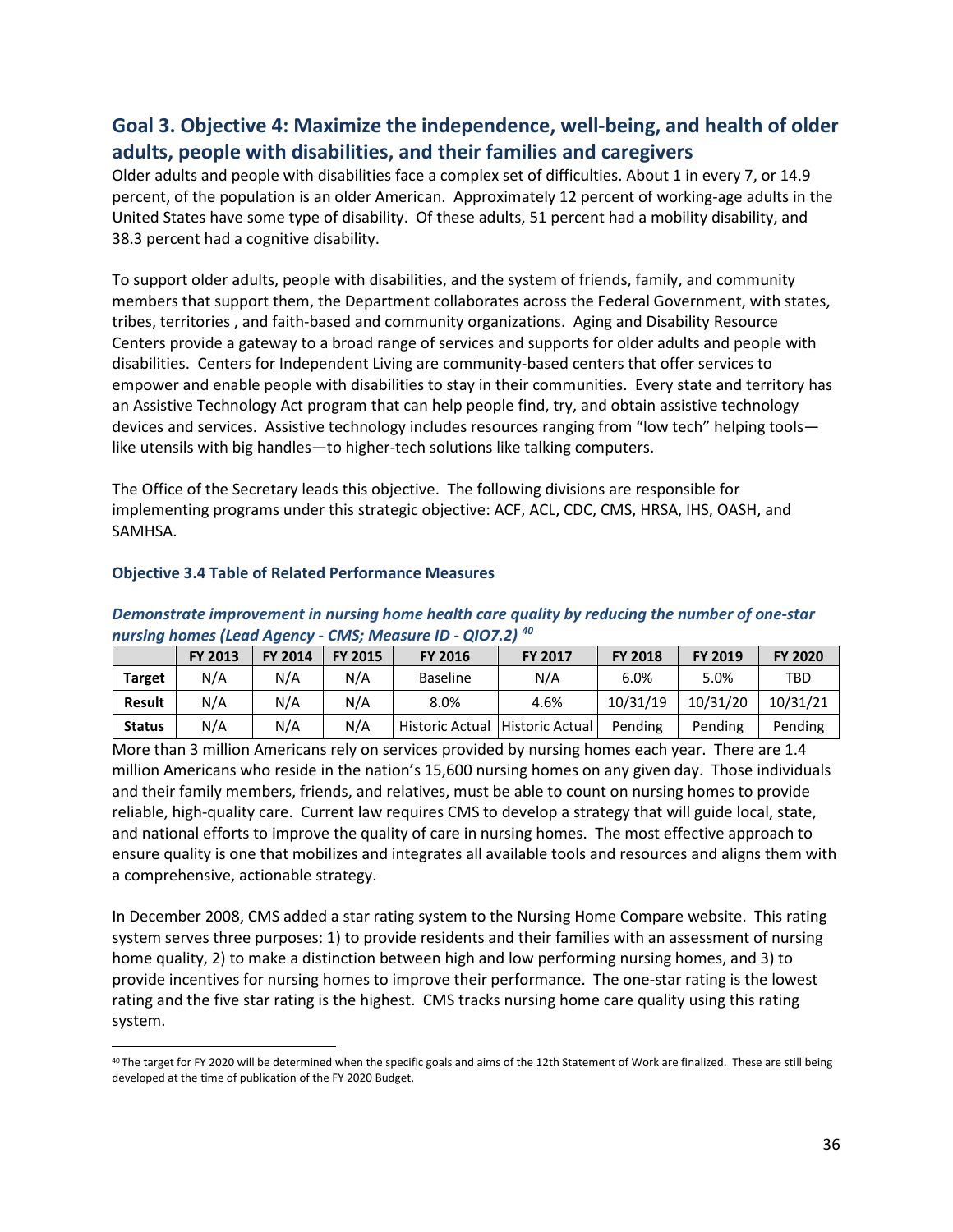The Quality Innovation Network-Quality Improvement Organization (QIN-QIO), via recruitment of nursing homes and other activities, shall support the creation of a National Nursing Home Quality Care Collaborative (NNHQCC). The purpose of the NNHQCC is to ensure, along with its partners, that every nursing home resident receives the highest quality of care. The one-star recruitment measure assessed the ability of the QIN-QIO to gain participation in peer-to-peer quality improvement activities, measured by the percentage increase of one-star nursing homes participating in the NNHQCCs through 2018. Participation ensures safer care received by Medicare beneficiaries residing in the lowest performing nursing homes. Nursing homes participating in the NNHQCC focus on processes that improve their systems and measure individual tests of change. Specifically, nursing homes look at their Plan-Do-Study-Act improvement cycle results, clinical outcomes measures such as falls with major trauma, and measures of quality improvement. Nursing homes participating in the NNHQCC are encouraged to improve quality as a whole rather than focus on any one measure. Therefore, the 16 measure total quality score appropriately reflects general quality improvement. A reduction in the percentage of homes that receive the lowest quality score would indicate progress in the hardest-to-reach nursing homes.

*Decrease the percentage of long-stay nursing home residents receiving an antipsychotic medication (Lead Agency - CMS; Measure ID - MSC5)[41](#page-36-0)*

|               | <b>CY 2013</b> | CY 2014 | <b>CY 2015</b> | CY 2016 | <b>CY 2017</b>                                                                                         |         | CY 2018 CY 2019 CY 2020 |         |
|---------------|----------------|---------|----------------|---------|--------------------------------------------------------------------------------------------------------|---------|-------------------------|---------|
| <b>Target</b> | 20.3%          | 19.1%   | 17.9%          | 16.7%   | 16%                                                                                                    | 16%     | 15.5%                   | 15.4 %  |
| Result        | 20.3%          | 19.1%   | 17.1%          | 16.7%   | 15.4%                                                                                                  | 4/30/19 | 4/30/20                 | 4/30/21 |
| <b>Status</b> |                |         |                |         | Target Met   Target Met   Target Exceeded   Target Met   Target Exceeded   Pending   Pending   Pending |         |                         |         |

Antipsychotic medications have common and dangerous side effects when used for the behavioral and psychological symptoms of dementia. A number of evidence-based non-pharmacological interventions and approaches have been reviewed by national scientists and thought leaders through the National Partnership to Improve Dementia Care. These have been incorporated into clinical practice guidelines and various tools and resources and are now posted on the Advancing Excellence website (in the public domain) at [www.nhqualitycampaign.org.](http://www.nhqualitycampaign.org/) State Coalitions are reaching out to providers in every state and encouraging the use of these resources, as well as Hand in Hand, which is a CMS-developed training program for nursing home staff.

Success has varied by state and CMS region, with some states and regions seeing a reduction of greater than 40 percent. CMS continues to have quarterly national calls with the public on aspects of good dementia care and the use of non-pharmacological approaches. CMS is conducting focused dementia care surveys on those facilities that continue to have high rates of antipsychotic use, and has modified the regulations limiting the use of antipsychotic medications on an as needed basis.

<span id="page-36-0"></span><sup>&</sup>lt;sup>41</sup> The purpose of including this measure as a CMS performance measure is to decrease the use of antipsychotic medications in nursing homes with emphasis on improving dementia care.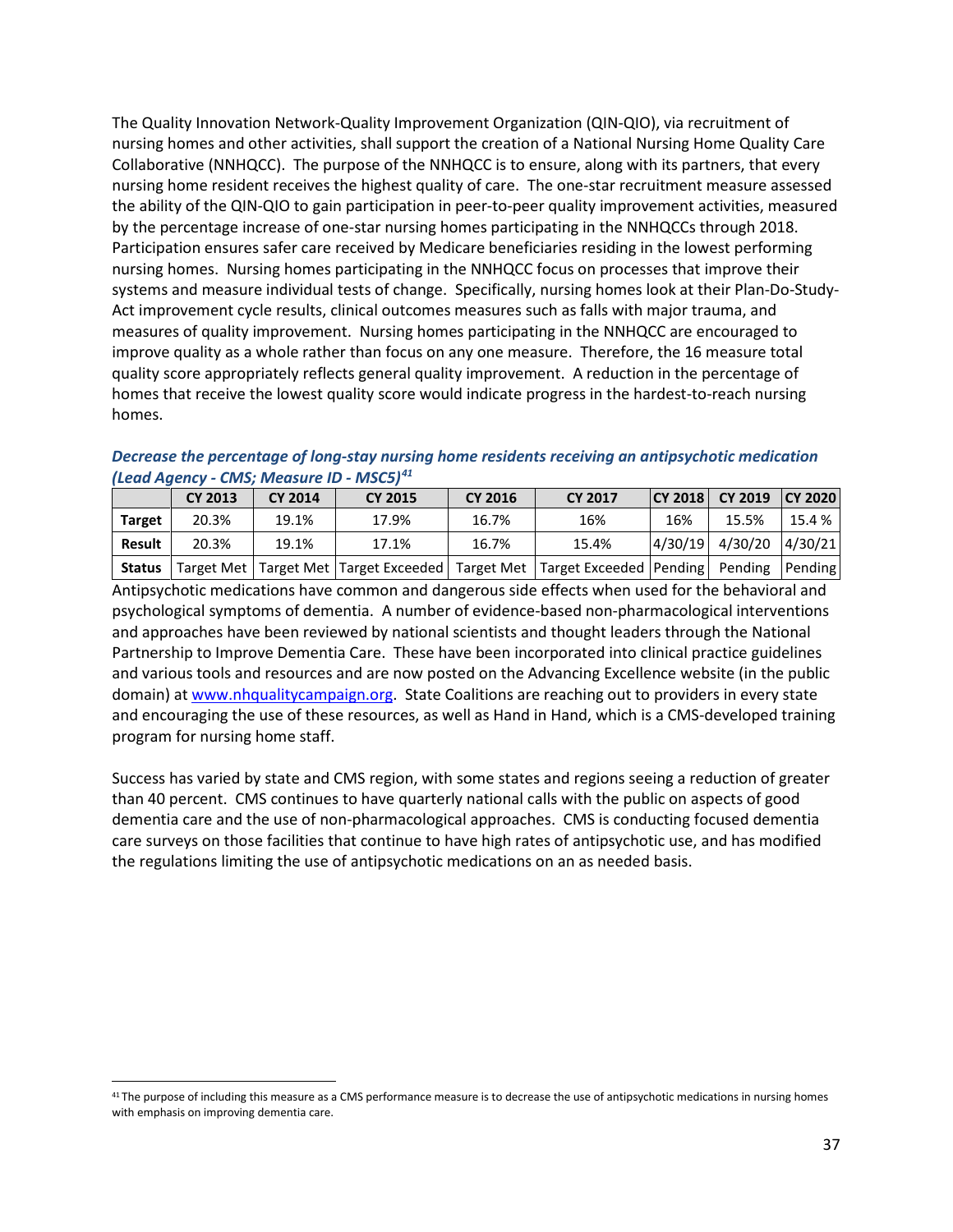|               | <b>FY 2013</b> | <b>FY 2014</b> | <b>FY 2015</b> | <b>FY 2016</b> | <b>FY 2017</b> | <b>FY 2018</b>     | FY 2019 | <b>FY 2020</b> |
|---------------|----------------|----------------|----------------|----------------|----------------|--------------------|---------|----------------|
| <b>Target</b> | N/A            | N/A            | N/A            | N/A            | N/A            | <b>Baseline</b>    | 28%     | 33%            |
| <b>Result</b> | N/A            | N/A            | N/A            | N/A            | N/A            | 22%                | 1/31/21 | 1/31/22        |
| <b>Status</b> | N/A            | N/A            | N/A            | N/A            | N/A            | Historic<br>Actual | Pending | Pending        |

#### *Improve dementia capability of long-term support systems to create dementia-friendly, livable communities (Lead Agency ACL; Measure ID – ALZ.3) [42](#page-37-0),[43](#page-37-1)*

Of the community dwelling individuals living with Alzheimer's Disease and Related Dementias (ADRD), approximately one-third live alone, exposing them to numerous risks, which include unmet needs, malnutrition and injury, and various forms of neglect and exploitation.<sup>[44](#page-37-2)</sup> As the number of people living with ADRD in the United States is projected to grow by almost 300 percent by 2050<sup>[45](#page-37-3)</sup>, it is important to develop effective and coordinated service delivery and health care systems that are responsive to the needs of these individuals and their caregivers.

ACL's Alzheimer's Disease Program provides funding for the development and enhancement of dementia-capable, person-centered systems of services and supports through partnerships with public and private entities. In 2017, ACL developed a new tool to measure the program's success at improving the dementia capability of long-term services and support systems. Through the tool, program grantees and their partners assess organizational activities in the following three areas:

- Identification of people with possible cognitive impairment or dementia and their primary caregiver;
- Staff training about cognitive impairment, dementia and dementia care, and
- Provision of specialized services for people with a cognitive impairment or dementia and their caregivers.

In FY 2019 and 2020, ACL will develop and implement a plan for continued improvement of assessment results.

*Increase the success rate of the Protection and Advocacy Program's individual or systemic advocacy, thereby advancing individuals with developmental disabilities right to receive appropriate community based services, resulting in community integration and independence, and have other rights enforced, retained, restored and/or expanded (Lead Agency ACL; Measure ID – 8F)[46](#page-37-4)*

|               | FY 2013 | FY 2014 | <b>FY 2015</b> | <b>FY 2016</b> | <b>FY 2017</b> | <b>FY 2018</b> | <b>FY 2019</b> | <b>FY 2020</b> |
|---------------|---------|---------|----------------|----------------|----------------|----------------|----------------|----------------|
| <b>Target</b> | N/A     | N/A     | N/A            | N/A            | N/A            | N/A            | TBD            | <b>TBD</b>     |
| <b>Result</b> | N/A     | N/A     | N/A            | N/A            | 78.1%          | 1/31/20        | 1/31/21        | 1/31/22        |

<span id="page-37-0"></span> $42$  Program participants report annually on program progress in advancement of the dementia-capability of program partners and provide appropriate technical assistance to address areas of concern. Data reported include changes in the range of services and supports each grantee provides to people with dementia, grantee capacity to provide specialized services to people with a cognitive impairment or dementia and their caregivers, and the degree to which the grantee organizations have standardized their procedures or assessing dementia among their

<span id="page-37-1"></span>consumers. ACL uses grantee responses to calculate grantee level of improvement between reporting periods.<br><sup>43</sup>This is a developmental measure. ACL is currently collecting sufficient data to establish a baseline. To set a years of data. This process ensures that the data are stable and show a clear trend.

<span id="page-37-3"></span><span id="page-37-2"></span><sup>44</sup> Gould, E., Maslow, K., Yuen, P., Wiener, J. *Providing Services for People with Dementia Who Live Alone: Issue Brief.* Accessed April 14, 2014*.* <sup>45</sup> Alzheimer's Association. *2017 Alzheimer's Disease Facts and Figures.* Accessed May 9th, 2017 at [http://www.alz.org/alzheimers\\_disease\\_facts\\_and\\_figures.asp](http://www.alz.org/alzheimers_disease_facts_and_figures.asp)

<span id="page-37-4"></span><sup>46</sup> This is a developmental measure. ACL is currently collecting sufficient data to establish a baseline. To set a baseline, the agency relies on 3 years of data. This process ensures that the data are stable and show a clear trend. The agency will set targets for this measure once a baseline is established.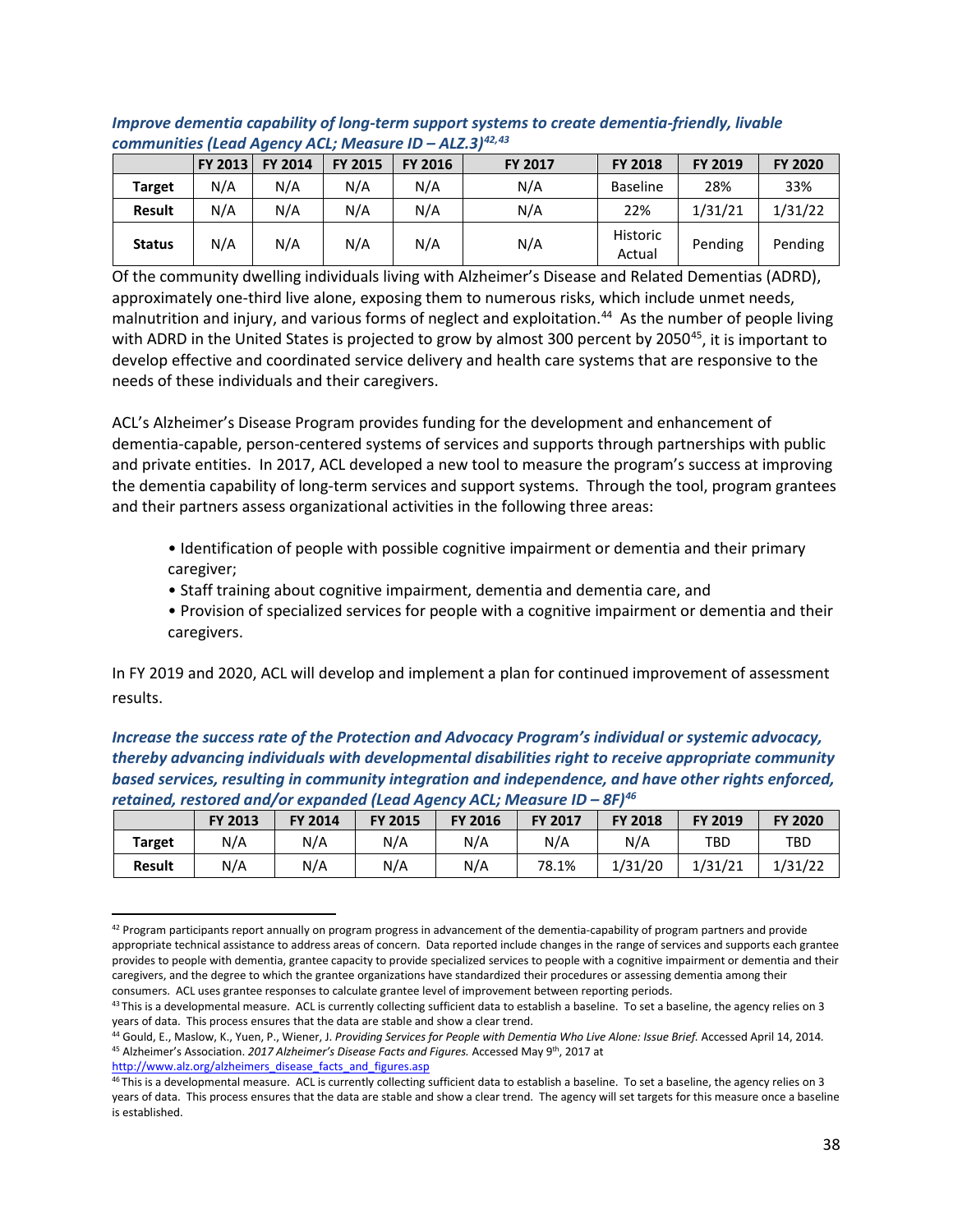|               | <b>FY 2013</b> | <b>FY 2014</b> | <b>FY 2015</b> | <b>FY 2016</b> | <b>FY 2017</b>     | <b>FY 2018</b>     | FY 2019 | <b>FY 2020</b> |
|---------------|----------------|----------------|----------------|----------------|--------------------|--------------------|---------|----------------|
| <b>Status</b> | N/A            | N/A            | N/A            | N/A            | Historic<br>Actual | Historic<br>Actual | Pending | Pending        |

Under the Developmental Disabilities Assistance and the Bill of Rights Act of 2000 (DD Act), each state and territory has a Developmental Disabilities Protection and Advocacy (P&A) program designated by the state's governor. The DD Act and other authorizing statutes give the P&A authority to advocate for the rights of individuals with disabilities. The DD Act states that each P&A has the authority to "pursue legal, administrative, and other appropriate remedies or approaches to ensure the protection of, and advocacy for, the rights of such individuals within the State."[47](#page-38-0) P&As provide a range of legal services and use a range of remedies, including self-advocacy assistance, negotiation, investigation, and litigation, to advocate for traditionally unserved or underserved individuals with developmental disabilities. P&A authorities are critical to preventing abuse and neglect of people with disabilities and safeguarding individuals' right to live with dignity and self-determination.

In FY 2019 and 2020, ACL will develop and implement a performance plan for improving results. The plan involves developing valid and reliable measures and a pilot to test the outcomes before full plan implementation. The plan also includes methods for analyzing the data to identify trends and results.

<span id="page-38-0"></span> <sup>47</sup> 42 U.S.C. 15043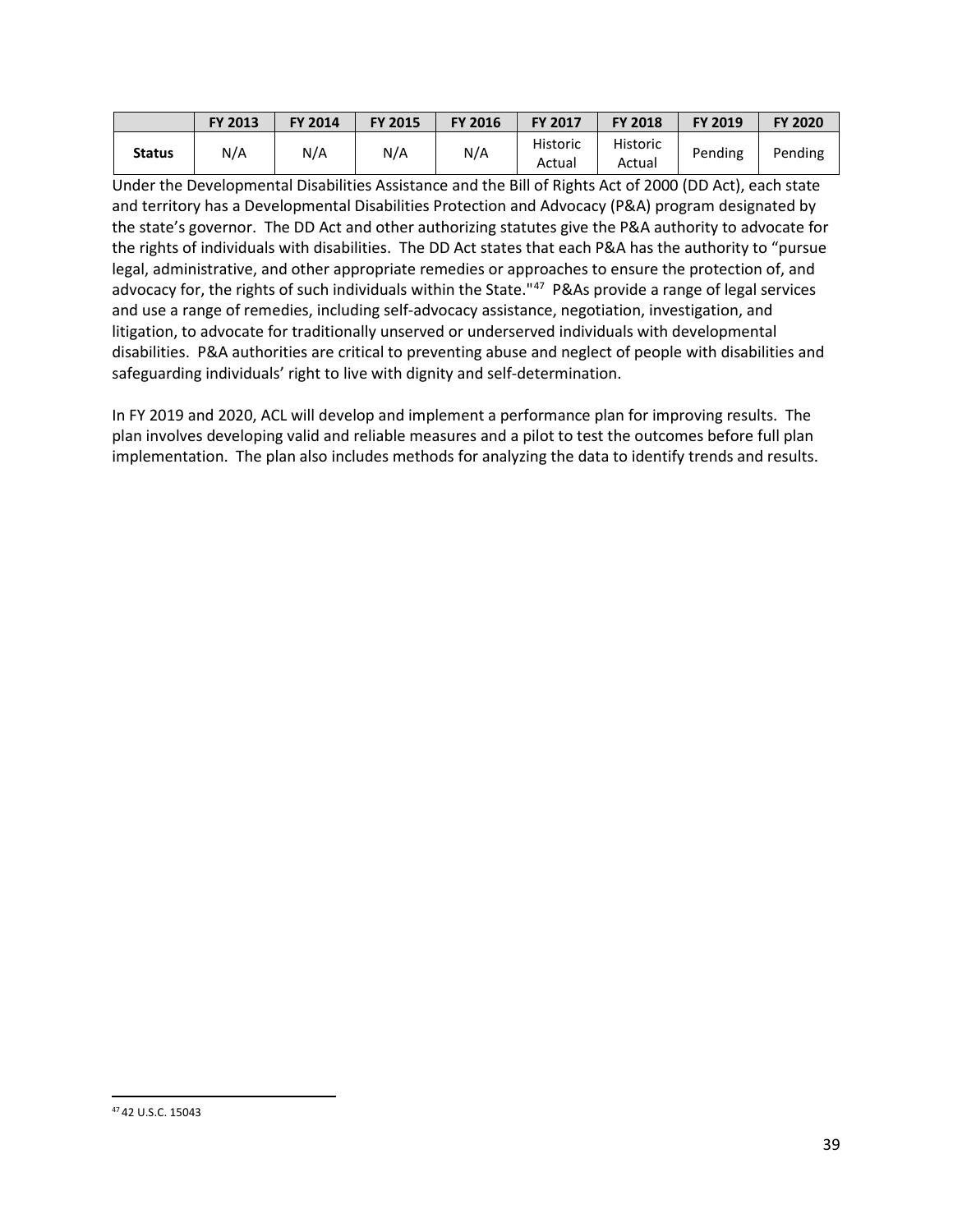### <span id="page-39-0"></span>**Goal 4. Objective 1: Improve surveillance, epidemiology, and laboratory services**

The Department is dedicated to conducting and funding scientific research that leads to evidence-based, high-quality care and responsive interventions to mitigate health crises. Data and information from surveillance, epidemiology, and laboratory services can aid in the prevention and early intervention of foodborne illnesses, such as listeria and norovirus, and infectious disease outbreaks, such as Zika and Ebola. To achieve this objective, the Department is working to facilitate information exchange to identify risks quickly and efficiently, strengthen the quality and safety of our nation's laboratories, and strengthen the alignment of surveillance, epidemiology, and laboratory services.

The Office of the Secretary leads this objective. The following divisions are responsible for implementing programs under this strategic objective: ASPR, CDC, CMS, FDA, NIH, OCR, OGA, and SAMHSA.

#### **Objective 4.1 Table of Related Performance Measures**

#### *Increase the percentage of laboratory reports on reportable conditions that are received through electronic means nationally (Lead Agency - CDC; Measure ID - 3.5.2)*

|               | <b>FY 2013</b>            | <b>FY 2014</b>     | <b>FY 2015</b>    | <b>FY 2016</b> | <b>FY 2017</b>    | <b>FY 2018</b>     | FY 2019  | <b>FY 2020</b> |
|---------------|---------------------------|--------------------|-------------------|----------------|-------------------|--------------------|----------|----------------|
| Target        | <b>Baseline</b>           | 65%                | 70%               | 75%            | 80%               | 82%                | 90%      | 90%            |
| <b>Result</b> | 62%                       | 69%                | 69%               | 75%            | 80%               | 86%                | 12/31/19 | 12/31/20       |
| <b>Status</b> | <b>Historic</b><br>Actual | Target<br>Exceeded | Target Not<br>Met | Target Met     | <b>Target Met</b> | Target<br>Exceeded | Pending  | Pending        |

Advancing national implementation of Electronic Laboratory Reporting (ELR) is a priority in CDC's efforts to protect the public's health. ELR replaces paper-based reporting, which accelerates reporting to public health labs; reduces the reporting burden on clinicians, hospitals, and commercial laboratories; and decreases errors and duplicate reporting. As of FY 2018, electronic laboratory reports accounted for nearly 80 percent of laboratory reports for reportable conditions received, which exceeds FY 2016 results and continues the upward trend since FY 2012.

Since there are diminishing returns after reaching an ELR volume higher than 90 percent, the program considers moving from 62 percent in 2013 to 90 percent a success. In FY 2019 and 2020, CDC will continue to monitor the implementation of ELR as part of its efforts to protect the public health.

*Increase the percentage of notifiable disease messages transmitted in HL7 format to improve the quality and streamline the transmission of established surveillance data (Lead Agency – CDC; Measure ID - 8.B.1.4)*

|               | <b>FY</b> | <b>FY 2014</b>            | FY 2015            | <b>FY 2016</b> | <b>FY 2017</b>                                  | <b>FY 2018</b>                        | <b>FY 2019</b>    | FY 2020 |
|---------------|-----------|---------------------------|--------------------|----------------|-------------------------------------------------|---------------------------------------|-------------------|---------|
|               | 2013      |                           |                    |                |                                                 |                                       |                   |         |
| <b>Target</b> | N/A       | N/A                       | <b>Baseline</b>    | 10%            | 40%                                             | 40%                                   | 40%               | 40%     |
| <b>Result</b> | N/A       | 1%                        | 1%                 | 3%             | 5%                                              | 7%                                    | 12/31/19 12/31/20 |         |
| <b>Status</b> | N/A       | <b>Historic</b><br>Actual | Historic<br>Actual | but Improved   | Target Not Met   Target Not Met<br>but Improved | <b>Target Not Met</b><br>but Improved | Pending           | Pending |

During FY 2018, CDC advanced the modernization of infectious disease surveillance by producing technology upgrades to the Message Validation, Processing and Provisioning System, which receives production data from the states using the new Health Level Seven (HL7) based messages. This system reduced development time to implement a new condition from months to weeks and ensures that CDC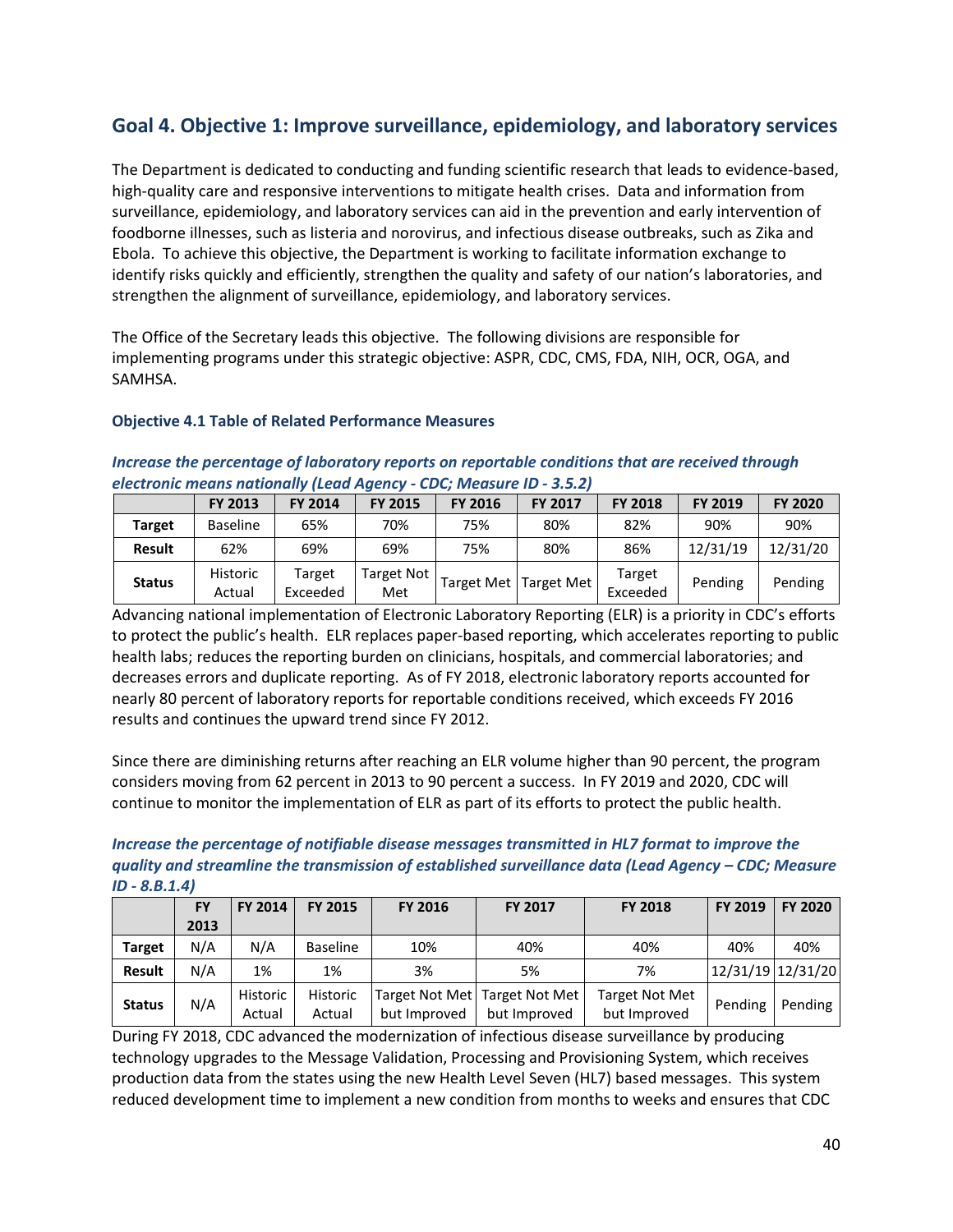programs can access their data within an hour of receipt at CDC. When new HL7 messages have been implemented for all diseases, the new strategy will allow the retirement of older, less efficient legacy systems, and will increase the number of HL7 messages received at CDC. Data transmissions continue to improve and remain stable, which indicates that CDC has achieved a more routine and reliable mode. The FY 2019 and FY 2020 focus will be on completion of the modernization process and transitioning to efficient long-term operations with continuous improvement and enhancement.

|               | <u>Jenuilley Jenuillei System (Leuu Ayency – i DA, ivieusule ID – 2J22U2)</u> |                    |                                                                         |                    |                    |                    |                                                                                                  |  |  |  |
|---------------|-------------------------------------------------------------------------------|--------------------|-------------------------------------------------------------------------|--------------------|--------------------|--------------------|--------------------------------------------------------------------------------------------------|--|--|--|
|               | <b>FY 2013</b>                                                                | FY 2014            | <b>FY 2015</b>                                                          | <b>FY 2016</b>     | FY 2017            | <b>FY 2018</b>     | FY 2019                                                                                          |  |  |  |
| <b>Target</b> |                                                                               |                    |                                                                         |                    |                    |                    | 100 million   150 million   180 million   185 million   195 million   233 million   Discontinued |  |  |  |
| <b>Result</b> |                                                                               |                    | 149 million 178 million 182 million 193 million 223 million 292 million |                    |                    |                    | N/A                                                                                              |  |  |  |
| <b>Status</b> | Target<br>Exceeded                                                            | Target<br>Exceeded | Target<br>Exceeded                                                      | Target<br>Exceeded | Target<br>Exceeded | Target<br>Exceeded | N/A                                                                                              |  |  |  |

*Increase the number of people for whom FDA is able to evaluate product safety through Mini-Sentinel/Sentinel system (Lead Agency – FDA; Measure ID – 292202)* 

FDA's Sentinel Initiative provides significant public health benefits by developing new approaches and methods to actively monitor the safety of marketed medical products to complement existing FDA surveillance capabilities. Through the Sentinel System, FDA evaluates drug safety issues that may require regulatory action. FDA held the 10<sup>th</sup> Annual Sentinel Initiative Public Workshop in February 2018 to bring together stakeholder communities to discuss a variety of topics on active medical product surveillance and emerging Sentinel projects. To date, the Sentinel Initiative has contributed to multiple safety communications and labeling changes to better inform patients and providers about safe use of drugs and vaccines. The Sentinel System ensures FDA will continue to have the tools necessary to conduct active safety surveillance work. In FY 2019 and 2020, FDA will continue to monitor the number of people for whom it is able to evaluate product safety using the Mini-Sentinel/Sentinel system.

*Number of medical product analyses conducted through the FDA's Sentinel Active Risk Identification and Analysis (ARIA) system (Lead Agency – FDA; Measure ID – 292203)* 

|               | <b>FY 2013</b> | <b>FY 2014</b> | <b>FY 2015</b> | <b>FY 2016</b> | <b>FY 2017</b> | <b>FY 2018</b>         | FY 2019 | <b>FY 2020</b> |
|---------------|----------------|----------------|----------------|----------------|----------------|------------------------|---------|----------------|
| <b>Target</b> | N/A            | N/A            | N/A            | N/A            | N/A            | N/A                    | 50      | 55             |
| <b>Result</b> | N/A            | N/A            | N/A            | N/A            | N/A            | 74                     | 1/31/19 | 1/31/20        |
| <b>Status</b> | N/A            | N/A            | N/A            | N/A            | N/A            | <b>Historic Actual</b> | Pending | Pending        |

FDA has developed a new Sentinel performance measure that focuses on using the system to generate high quality evidence about the use of medical products and their risks and benefits. The new measure leverages Sentinel's Active Risk Identification and Analysis system, which is comprised of pre-defined, parameterized, and reusable routine querying tools. This enables FDA to conduct safety analyses more efficiently using a trusted distributed database that undergoes continuous quality checks and refreshes. FDA has used the results of these analyses to present at FDA Advisory Committee meetings, highlight potential ways to intervene in the opioid crisis, inform responses to Citizen Petitions, and influence numerous regulatory decisions.

FDA has framed the new goal as the number of analyses conducted using the ARIA system. Since this is a new goal and the analyses conducted each year can vary greatly in the number, timing, complexity, and character of the safety issues, FDA has set the initial targets at 50 and 55 analyses for FY 2019 and 2020 respectively. FDA will reassess these targets periodically. These targets reflect the trend toward more complex analyses that employ more sophisticated analytical methods, which yield more meaningful inputs to public health and regulatory decision making.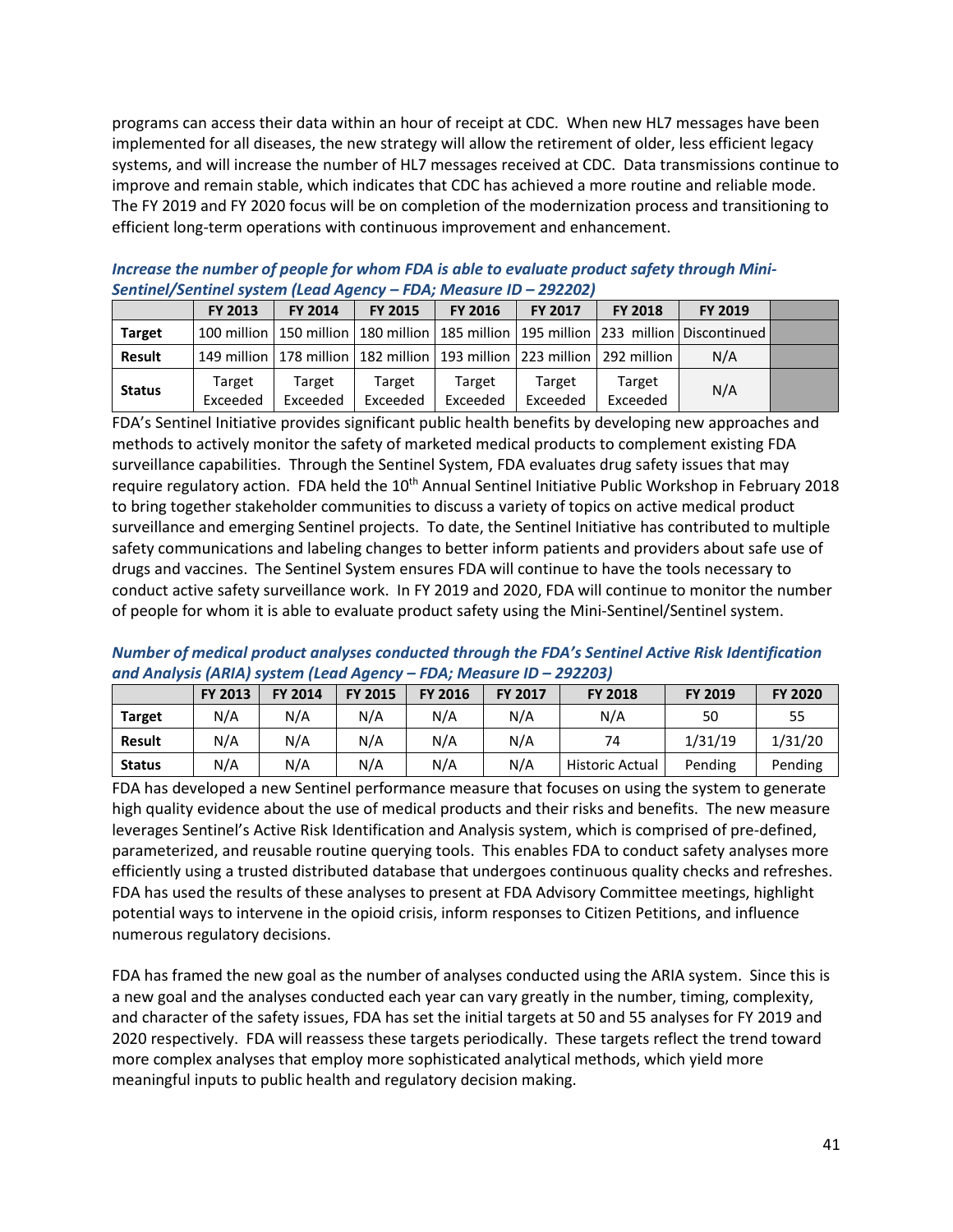# <span id="page-41-0"></span>**Goal 4. Objective 2: Expand the capacity of the scientific workforce and infrastructure to support innovative research**

Tomorrow's scientific breakthroughs depend on a highly trained and ethical scientific workforce, working in facilities and with tools that foster innovation. Efforts to expand the capacity of the scientific workforce and infrastructure can better prepare the nation for global health emergencies, extend the reach and impact of scientific investigations, and contribute to research of national or global significance.

Through various initiatives and programs, HHS recruits and trains students, recent graduates, and other professionals to conduct rigorous and reproducible research. HHS provides research training and career development opportunities to ensure that highly trained investigators will be available across the range of scientific disciplines necessary to address the nation's biomedical and scientific research needs. Scientific integrity is a priority for the Department. Divisions responsible for research have developed policies and procedures to ensure the highest degree of scientific integrity in the research HHS conducts, funds, and supports—to ensure that our research is credible and worthy of the public's confidence.

The Office of the Secretary leads this objective. The following divisions are responsible for implementing programs under this strategic objective: AHRQ, CDC, FDA, NIH, OASH, OGA, and SAMHSA.

#### **Objective 4.2 Table of Related Performance Measures**

| <b>Fiscal</b><br>Year | <b>Target</b>                                                                                                                                                           | <b>Result</b>                                                                                                                                                                 | <b>Status</b>     |
|-----------------------|-------------------------------------------------------------------------------------------------------------------------------------------------------------------------|-------------------------------------------------------------------------------------------------------------------------------------------------------------------------------|-------------------|
| FY 2013               | N/A                                                                                                                                                                     | N/A                                                                                                                                                                           | N/A               |
| FY 2014               | N/A                                                                                                                                                                     | N/A                                                                                                                                                                           | N/A               |
| FY 2015               | N/A                                                                                                                                                                     | N/A                                                                                                                                                                           | N/A               |
| FY 2016               | N/A                                                                                                                                                                     | N/A                                                                                                                                                                           | N/A               |
| FY 2017               | N/A                                                                                                                                                                     | N/A                                                                                                                                                                           | N/A               |
| FY 2018               | Develop four novel neurotechnologies for<br>stimulating/recording in the brain to enable<br>basic studies of neural activity at the cellular<br>level.                  | Projects funded through the BRAIN<br>Initiative led to novel innovations in<br>four neurotechnologies to enable basic<br>studies of neural activity at the cellular<br>level. | <b>Target Met</b> |
| FY 2019               | Test new and/or existing brain stimulation<br>devices for 2 new therapeutic indications in<br>humans through the BRAIN Public-Private<br>Partnership.                   | 12/31/19                                                                                                                                                                      | In Progress       |
| FY 2020               | Provide broad access to new research<br>approaches and techniques for acquiring<br>fundamental insight about how the nervous<br>system functions in health and disease. | 12/31/20                                                                                                                                                                      | In Progress       |

*By 2021, develop, validate, and/or disseminate 3-5 new research tools or technologies that enable better understanding of brain function at the cellular and/or circuit level (Lead Agency - NIH; Measure ID - SRO-2.12)*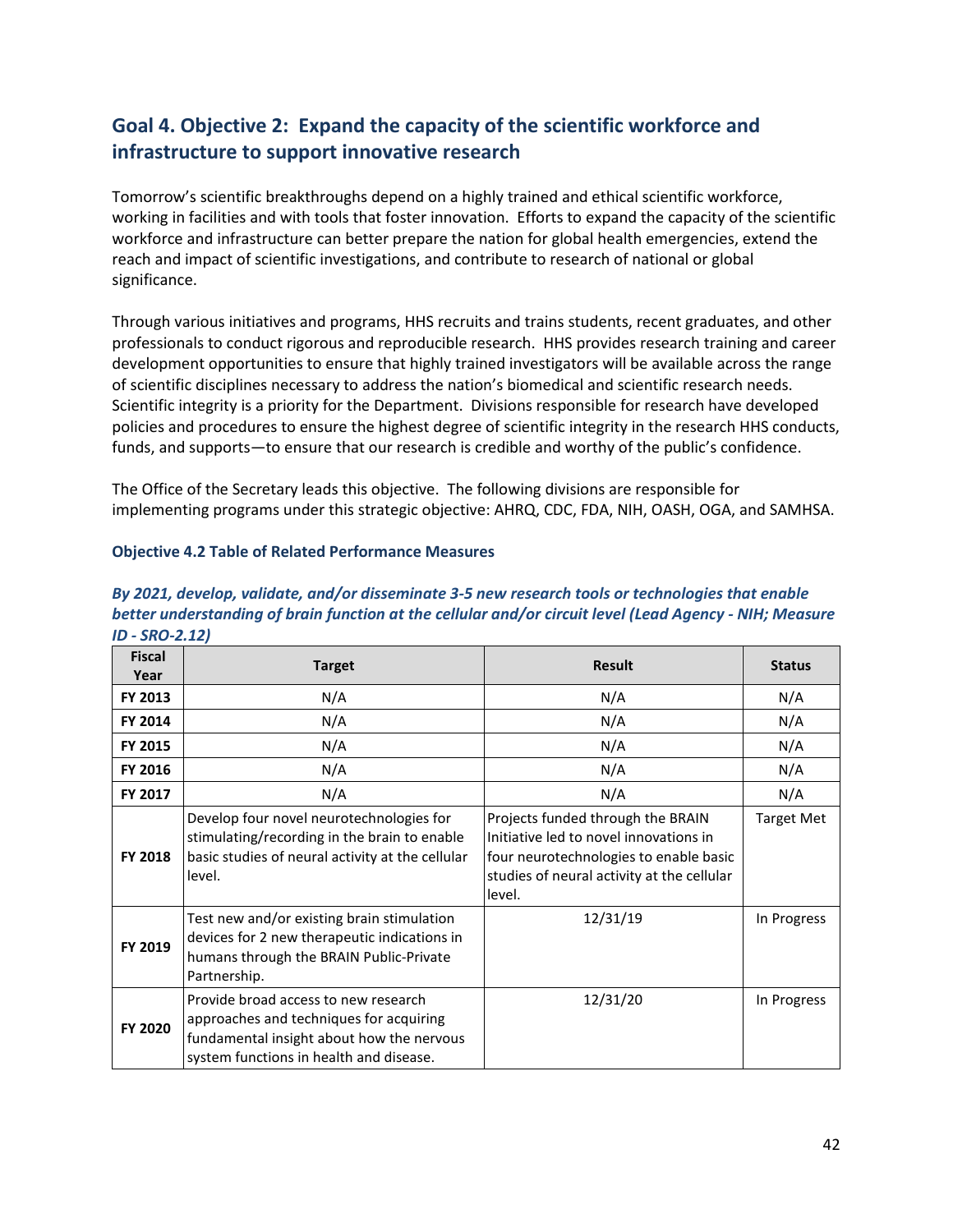The Brain Research through Advancing Innovative Neurotechnologies (BRAIN) Initiative® was launched to accelerate the development and application of new neurotechnologies that will enable researchers to gain deeper understanding of how the human brain functions in normal conditions as well as states of disease or dysfunction. BRAIN researchers have developed four innovative technological approaches to record brain activity at the cellular level. Overall, these advances allow us to record neural activity from deeper brain regions, with higher temporal resolution, and in more neurons simultaneously than ever before, which brings us closer to the ambitious goal of observing brain activity "at the speed of thought". These novel neurotechnological advances can be applied in future studies to enhance our ability to explore brain function at the cellular level. In FY 2019 and 2020, NIH plans to 1) test new and/or existing brain stimulation devices for 2 new therapeutic indications in humans through the BRAIN Public-Private Partnership and 2) provide broad access to new research approaches and techniques for acquiring fundamental insight about how the nervous system functions in health and disease.

*Increase the percentage of scientists retained at FDA after completing the Fellowship or Traineeship programs (Lead Agency- FDA; Measure ID – 291101)* 

|               | <b>FY 2013</b>     | FY 2014            | <b>FY 2015</b>     | <b>FY 2016</b>     | <b>FY 2017</b>     | <b>FY 2018</b>     | FY 2019 | <b>FY 2020</b> |
|---------------|--------------------|--------------------|--------------------|--------------------|--------------------|--------------------|---------|----------------|
| <b>Target</b> | 50%                | 45%                | 40%                | 40%                | 40%                | 50%                | 50%     | 50%            |
| <b>Result</b> | 63%                | 78%                | 80%                | 81%                | 72%                | 53%                | 2/28/20 | 2/28/21        |
| <b>Status</b> | Target<br>Exceeded | Target<br>Exceeded | Target<br>Exceeded | Target<br>Exceeded | Target<br>Exceeded | Target<br>Exceeded | Pending | Pending        |

To support the Department's mission and FDA's scientific expertise, FDA is expanding its fellowship efforts by launching a new FDA Traineeship Program while continuing other Fellowship programs. This performance goal focuses on FDA's efforts to retain a targeted percentage of the scientists who complete these programs. The size and focus of the new agency-wide Traineeship Program will be greater in number and scope than the current Fellowship Program, and FDA will be resetting the retention target in FY 2020 when the new FDA Traineeship Program is launched. Additionally, whether "graduates" from these programs continue to work for FDA or choose to work in positions in related industry and academic fields, they are trained in an FDA-presented understanding of the complex scientific issues in emerging technologies and innovation, which furthers the purpose of HHS Strategic Objective 4.2: Expand the capacity of the scientific workforce and infrastructure to support innovative research. In FY 2019 and 2020, FDA will continue to monitor its ability to retain scientists who have participated in the Fellowship or Traineeship Programs.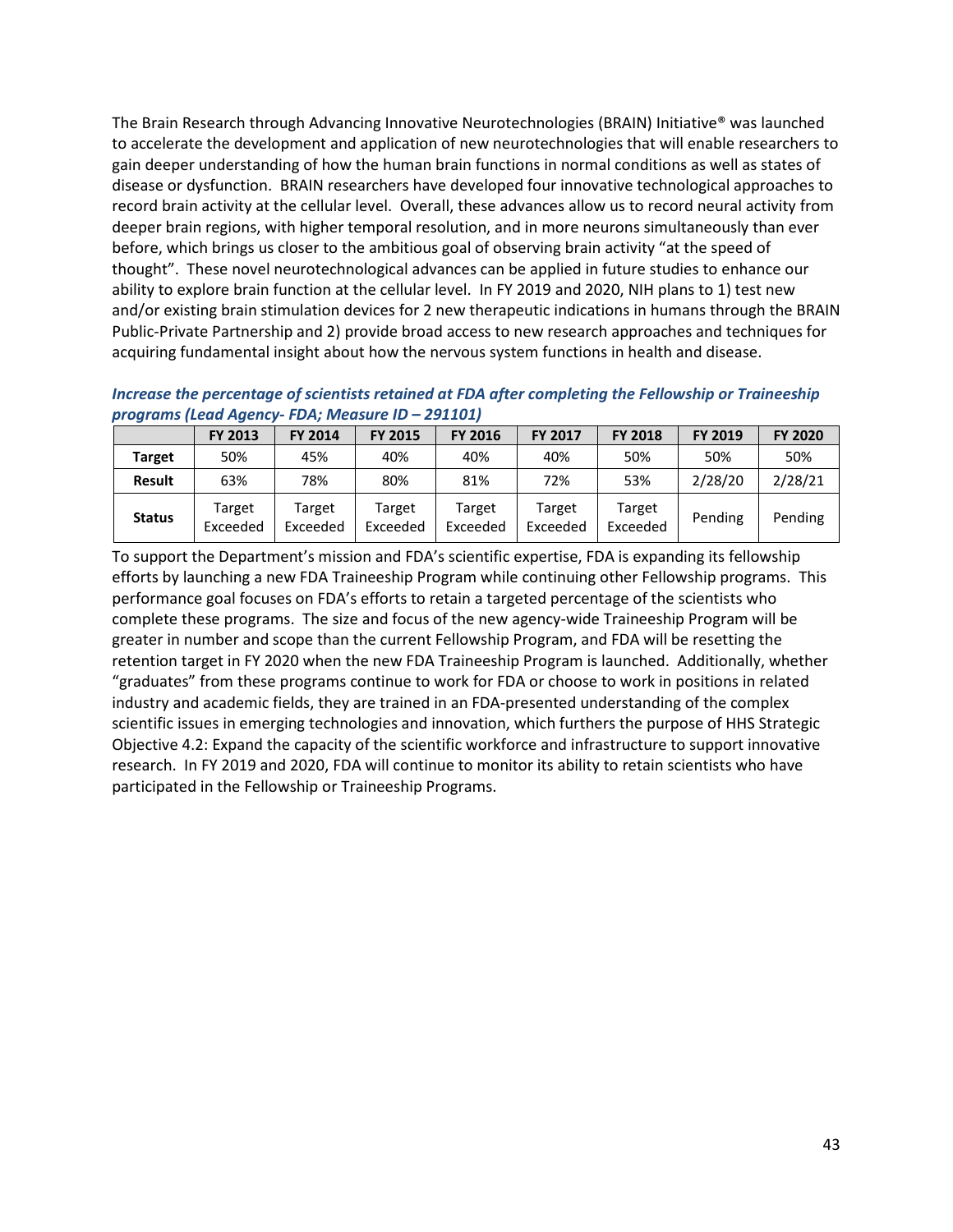# <span id="page-43-0"></span>**Goal 4. Objective 3: Advance basic science knowledge and conduct applied prevention and treatment research to improve health and development**

HHS conducts, funds, and supports a broad and diverse portfolio of biomedical research in a range of scientific disciplines, including basic and translational research, to augment scientific opportunities and innovation for public health needs. HHS works to strengthen basic and applied science and treatment pipelines to assess potential health threats and bolster the fundamental science knowledge in these risk areas to expedite the development of therapies. As described in Strategic Objective 4.2, Expand the capacity of the scientific workforce and infrastructure to support innovative research, research is conducted ethically and responsibly.

The Office of the Secretary leads this objective. The following divisions are responsible for implementing programs under this strategic objective: ACL, AHRQ, CDC, FDA, NIH, and OASH.

#### **Objective 4.3 Table of Related Performance Measures**

| By 2023, develop, optimize, and evaluate the effectiveness of nano-enabled immunotherapy (nano- |                                                                              |  |  |  |  |  |  |
|-------------------------------------------------------------------------------------------------|------------------------------------------------------------------------------|--|--|--|--|--|--|
|                                                                                                 | immunotherapy) for one cancer type (Lead Agency - NIH; Measure ID - SRO-2.1) |  |  |  |  |  |  |
|                                                                                                 |                                                                              |  |  |  |  |  |  |

| <b>Fiscal</b><br>Year | <b>Target</b>                                                                                                                                                                                                                                     | <b>Result</b>                                                                                                                                         | <b>Status</b>     |
|-----------------------|---------------------------------------------------------------------------------------------------------------------------------------------------------------------------------------------------------------------------------------------------|-------------------------------------------------------------------------------------------------------------------------------------------------------|-------------------|
| FY 2013               | N/A                                                                                                                                                                                                                                               | N/A                                                                                                                                                   | N/A               |
| FY 2014               | N/A                                                                                                                                                                                                                                               | N/A                                                                                                                                                   | N/A               |
| <b>FY 2015</b>        | N/A                                                                                                                                                                                                                                               | N/A                                                                                                                                                   | N/A               |
| <b>FY 2016</b>        | N/A                                                                                                                                                                                                                                               | N/A                                                                                                                                                   | N/A               |
| FY 2017               | N/A                                                                                                                                                                                                                                               | N/A                                                                                                                                                   | N/A               |
| FY 2018               | Optimize properties of 3 nanoformulations for<br>effective delivery and antigen-specific<br>response in immune cells.                                                                                                                             | Researchers developed, tested, and<br>optimized, in animal models, 3 unique<br>nanodelivery systems for effective anti-<br>cancer immunotherapeutics. | <b>Target Met</b> |
| FY 2019               | Further optimize top 2 candidate<br>nanoformulations for co-delivery of multiple<br>antigens to enhance anti-tumor response in<br>one animal model.                                                                                               | 12/31/19                                                                                                                                              | In Progress       |
| FY 2020               | Further optimize the top candidate<br>nanoformulation for co-delivery of antigens,<br>adjuvants and immuno-modulators and<br>evaluate its efficacy and long-lasting immunity<br>(over 3 months) in preclinical models with<br>established tumors. | 12/31/20                                                                                                                                              | In Progress       |

Nanoparticles are extremely tiny particles that can coat, attach to, or encapsulate drugs. Nanoparticle drug delivery methods have been shown to alleviate some of the current limitations of and enhance the effectiveness of cancer drugs, which include immunotherapies. Therefore, NIH has launched several lines of research aiming to enhance existing immunotherapies with nanotechnologies or to facilitate the development of new, more efficacious nano-based immunotherapies.

In FY 2018, NIH-funded researchers developed and/or optimized delivery of nanoparticle-based drug formulations to cancer cells, which resulted in enhanced immune responses. One research team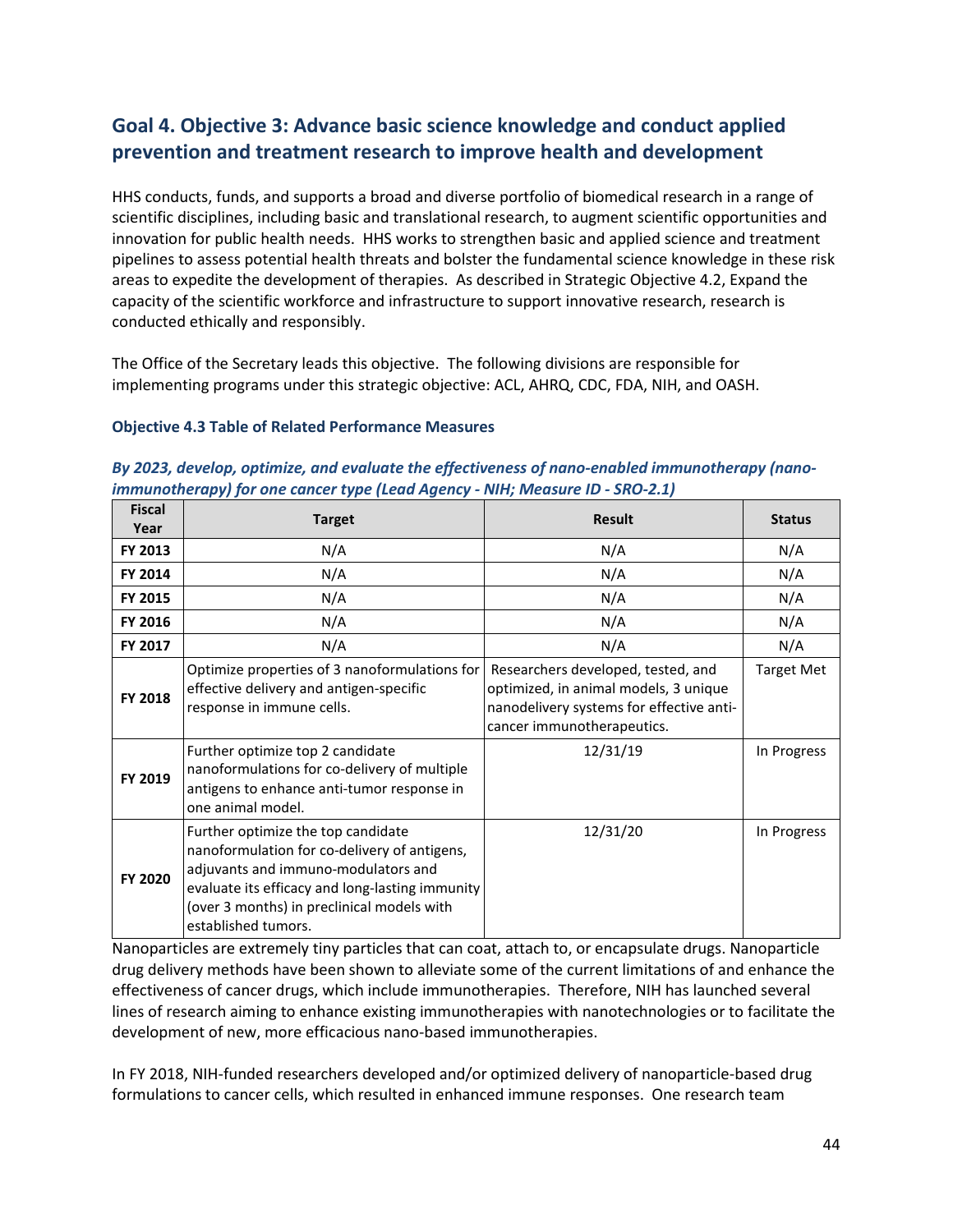developed and optimized two unique nanoparticle drug delivery platforms. Both drug delivery systems cause an immune response that boosts the effectiveness of the immunotherapy tested. Another research team used nanotechnology to improve the effectiveness of a treatment combination using immunotherapy and radiation to treat cancer. They engineered a number of antigen-capturing nanoparticles (AC-NPs) and found the AC-NPs significantly improved the efficacy of the immunotherapy tested in a model of melanoma. In FY 2019 and 2020, NIH will continue to support the optimization and evaluation of novel nanoparticle drug formulations to further the clinical translation of nano-based drugs into medicine for treating cancer.

*By 2022, evaluate the safety and effectiveness of 1-3 long-acting strategies for the prevention of HIV (Lead Agency - NIH; Measure ID - SRO-2.9)* 

| <b>Fiscal</b><br>Year | <b>Target</b>                                                                                                                                                                                                                                                              | <b>Result</b>                                                               | <b>Status</b>     |
|-----------------------|----------------------------------------------------------------------------------------------------------------------------------------------------------------------------------------------------------------------------------------------------------------------------|-----------------------------------------------------------------------------|-------------------|
| FY 2013               | N/A                                                                                                                                                                                                                                                                        | N/A                                                                         | N/A               |
| FY 2014               | N/A                                                                                                                                                                                                                                                                        | N/A                                                                         | N/A               |
| FY 2015               | N/A                                                                                                                                                                                                                                                                        | N/A                                                                         | N/A               |
| FY 2016               | N/A                                                                                                                                                                                                                                                                        | N/A                                                                         | N/A               |
| FY 2017               | Strategy 1: Continue enrolling participants<br>into two studies to test the safety, tolerability,<br>and effectiveness of VRC01 as an intravenous<br>prevention strategy.                                                                                                  | Enrollment of participants continued<br>for both studies.                   | <b>Target Met</b> |
| <b>FY 2018</b>        | Strategy 2: Analyze primary results of a Phase<br>2a study examining the long-acting injectable,<br>cabotegravir, for the prevention of HIV                                                                                                                                | Analysis of primary results has been<br>conducted and results are in press. | <b>Target Met</b> |
| FY 2019               | Strategy 3: Complete final analysis of an open-<br>label extension study that builds on the<br>findings of an earlier trial and aims to assess<br>the continued safety of the dapivirine vaginal<br>ring in a more real-world context and study<br>participants' adherence | 12/31/19                                                                    | In Progress       |
| FY 2020               | Strategy 1: Complete follow-up of participants<br>in studies testing the safety, tolerability, and<br>effectiveness of VRC01.                                                                                                                                              | 12/31/20                                                                    | In Progress       |

NIH-funded research has led to the identification of highly effective, non-vaccine prevention strategies that have the potential to significantly reduce HIV infection rates around the world. However, adhering to daily or near-daily dosing has proved challenging for both HIV-infected and uninfected individuals. Cabotegravir, an investigational drug that is available in long-acting injectable form, has shown promise for HIV prevention. In FY 2018, an NIH-supported study investigating the safety and acceptability of cabotegravir completed enrollment of 200 HIV-uninfected men and women in 8 cities in the United States and abroad. The results of the primary analysis are in press (to be published in the open-access journal PLoS Medicine), and the results of the extended phase have been analyzed and were presented at the HIV Research for Prevention 2018 Conference. This study represents an important next step in determining whether additional research should be done to assess the effectiveness of cabotegravir in preventing HIV infection. In FY 2019 and 2020, NIH will continue support clinical studies that assess the effectiveness of long-acting prevention strategies.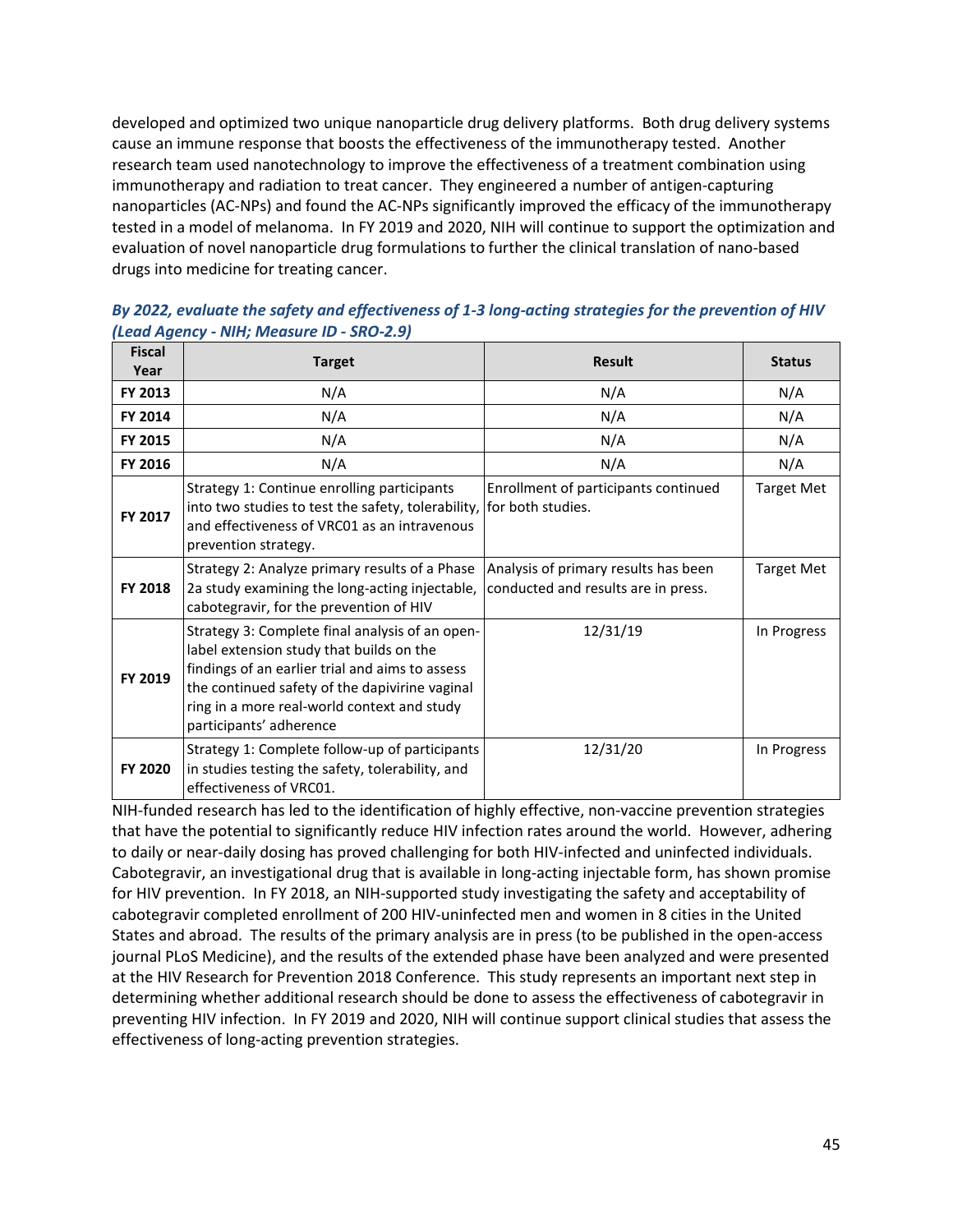| <b>Fiscal</b><br>Year | <b>Target</b>                                                                                                                                                                                                                                                                                                                                                                                                                                                                                                                                      | <b>Result</b>                                                                                                                                                                                                                                                                 | <b>Status</b>     |
|-----------------------|----------------------------------------------------------------------------------------------------------------------------------------------------------------------------------------------------------------------------------------------------------------------------------------------------------------------------------------------------------------------------------------------------------------------------------------------------------------------------------------------------------------------------------------------------|-------------------------------------------------------------------------------------------------------------------------------------------------------------------------------------------------------------------------------------------------------------------------------|-------------------|
| FY 2013               | N/A                                                                                                                                                                                                                                                                                                                                                                                                                                                                                                                                                | N/A                                                                                                                                                                                                                                                                           | N/A               |
| FY 2014               | Complete Discovery Phase whole genome<br>sequencing and analysis of 582 family<br>members from 111 families with late onset<br>AD to identify genomic regions associated<br>with increased risk of AD; sequencing of the<br>coding regions of the DNA (whole exome<br>sequencing) of 5,000 cases / 5,000 controls<br>for both risk raising and protective loci; and<br>whole exome sequencing and analysis of one<br>individual from ~1,000 additional AD families<br>to identify regions associated with increased<br>risk or protection from AD. | Sequencing and an initial level of<br>analysis were completed.                                                                                                                                                                                                                | <b>Target Met</b> |
| FY 2015               | Initiate Replication Phase to validate genes /<br>regions of interest identified from case-<br>control and family sequencing in ~50,000<br>samples from well phenotyped individuals by<br>targeted sequencing and/or genotyping.                                                                                                                                                                                                                                                                                                                   | Sample selection for whole genome<br>sequencing on additional multiply<br>affected families was initiated. Planning<br>of the Replication Phase has begun.                                                                                                                    | <b>Target Met</b> |
| FY 2016               | Begin confirmation of genomic regions of<br>interest identified in the Discovery Phase<br>using samples from the Replication phase.<br>Begin harmonization of data from Discovery<br>phase datasets with data from Replication<br>Phase for confirmation of regions of interest.                                                                                                                                                                                                                                                                   | Sample selection/sequencing Discovery<br>Extension phases completed (4,000<br>additional whole genomes). Data<br>analysis for Extension Phase initiated.<br>Genomic Center for Alzheimer's<br>Disease funded (all ADSP quality<br>control and data harmonization).            | <b>Target Met</b> |
| FY 2017               | Continue confirmation of genomic regions of<br>interest in the Discovery and Replication<br>phase datasets.<br>Continue harmonization of Discovery Phase<br>and Replication Phase datasets.                                                                                                                                                                                                                                                                                                                                                        | NIH met its target of confirming<br>genomic regions of interest in the<br>Discovery and Replication phase data<br>sets and continues to harmonize the<br>Discovery Phase and Replication Phase<br>data sets.                                                                  | <b>Target Met</b> |
| FY 2018               | Continue confirmation of genomic regions of<br>interest in the Discovery phase using samples<br>from the Replication phase.<br>Continue harmonization of Discovery Phase<br>and Replication Phase datasets.<br>Begin analysis of genomic regions of interest<br>in the genomes of minority cohorts.                                                                                                                                                                                                                                                | NIH continued confirmation of genomic<br>regions of interest in the Discovery<br>Phase using samples from the<br>Replication Phase, continued<br>harmonization of Discovery Phase and<br>Replication Phase datasets, and began<br>analysis of genomes of minority<br>cohorts. | <b>Target Met</b> |
| FY 2019               | Begin analysis of genomic regions of interest<br>in the ADSP Discovery Follow-Up Phase using<br>whole genome sequence data from ethnically<br>diverse cohorts.                                                                                                                                                                                                                                                                                                                                                                                     | 12/31/19                                                                                                                                                                                                                                                                      | In Progress       |

*By 2020, identify risk and protective alleles that lead to one novel therapeutic approach, drug target, or pathway to prevention for late-onset Alzheimer's disease (Lead Agency - NIH; Measure ID - SRO-5.3)*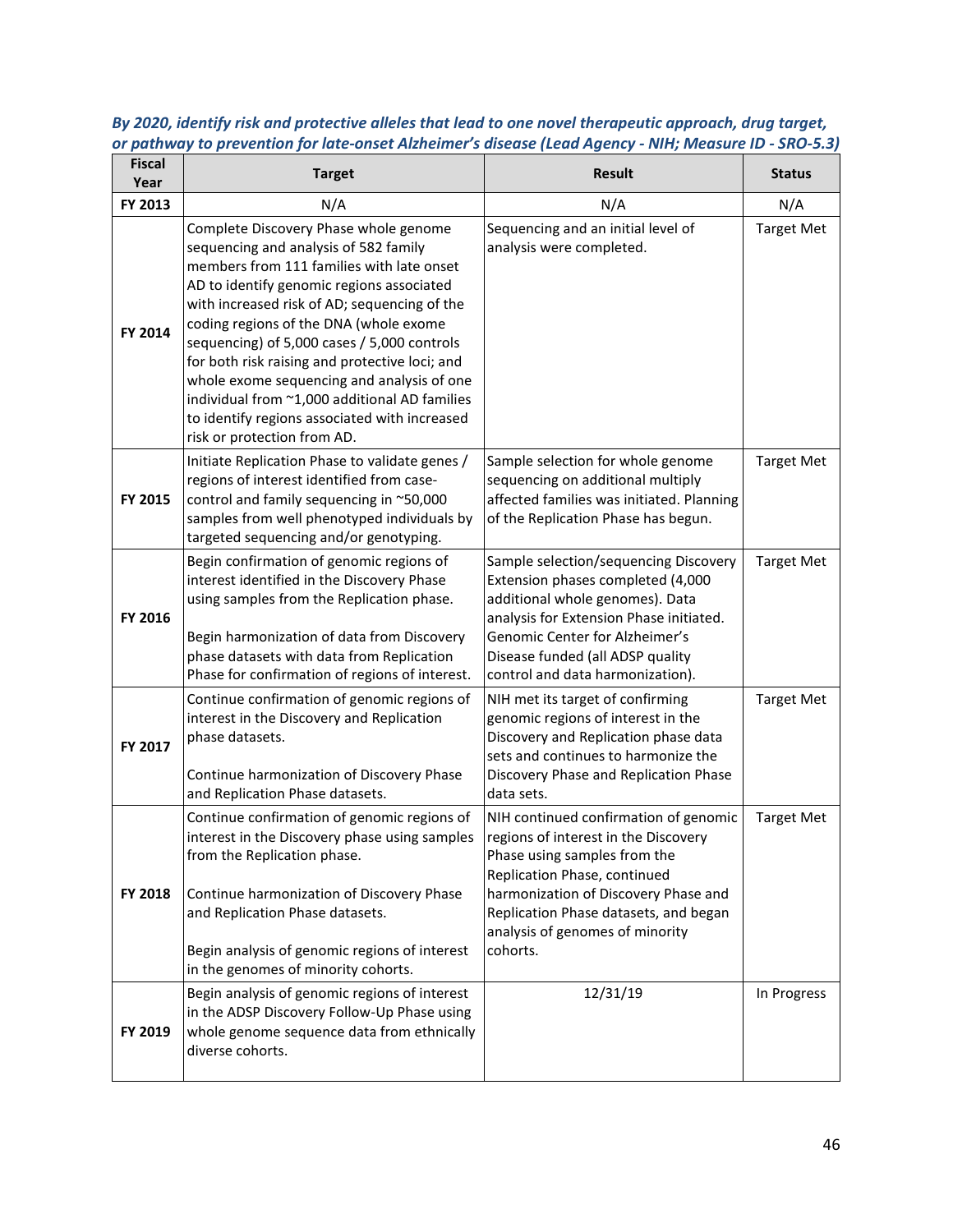| <b>Fiscal</b><br>Year | <b>Target</b>                                                                                                                                                                                                                                                                                           | <b>Result</b> | <b>Status</b> |
|-----------------------|---------------------------------------------------------------------------------------------------------------------------------------------------------------------------------------------------------------------------------------------------------------------------------------------------------|---------------|---------------|
|                       | Continue confirmation of genomic regions of<br>interest in the Discovery Phase using samples<br>from the Follow-Up phase.                                                                                                                                                                               |               |               |
|                       | Continue harmonization of Discovery Phase<br>and Follow-Up Phase datasets.                                                                                                                                                                                                                              |               |               |
| FY 2020               | Continue analysis of ADSP Discovery Follow-<br>Up Phase in ethnically diverse cohorts.<br>Continue confirmation of genomic regions of<br>interest from Discovery Phase and Discovery<br>Follow-Up Phase in ethnically diverse<br>datasets. Compare data on genomic regions<br>of interest by ethnicity. | 12/31/20      | In Progress   |

Effective interventions to prevent, delay, and treat Alzheimer's disease (AD) are urgently needed. It is estimated that as many as 5.5 million Americans age 65 and older are living with AD, and many more under age 65 are also affected. Available treatments provide symptomatic relief and may slow symptoms of cognitive decline in some people for a limited time. However, they do not target the underlying molecular pathways believed to be involved in AD's development; thus, they neither halt nor reverse disease progression.

In FY 2018, the NIH-supported Alzheimer's Disease Sequencing Project (ADSP), the overall goal of which is to identify genetic variants associated with risk of and protection from AD, continued to confirm the involvement of previously-implicated genomic regions of interest in development of the disease. In addition, ADSP initiated additional genomic analysis to include racial and ethnic minority participants in the hopes of identifying risk factors that are associated with those groups. Using a combination of technologies, ADSP has identified a number of genetic "hubs" that may explain some of the basis for the development of AD. In FY 2019 and 2020, NIH will continue its efforts to identify risk factor genes associated with the disease.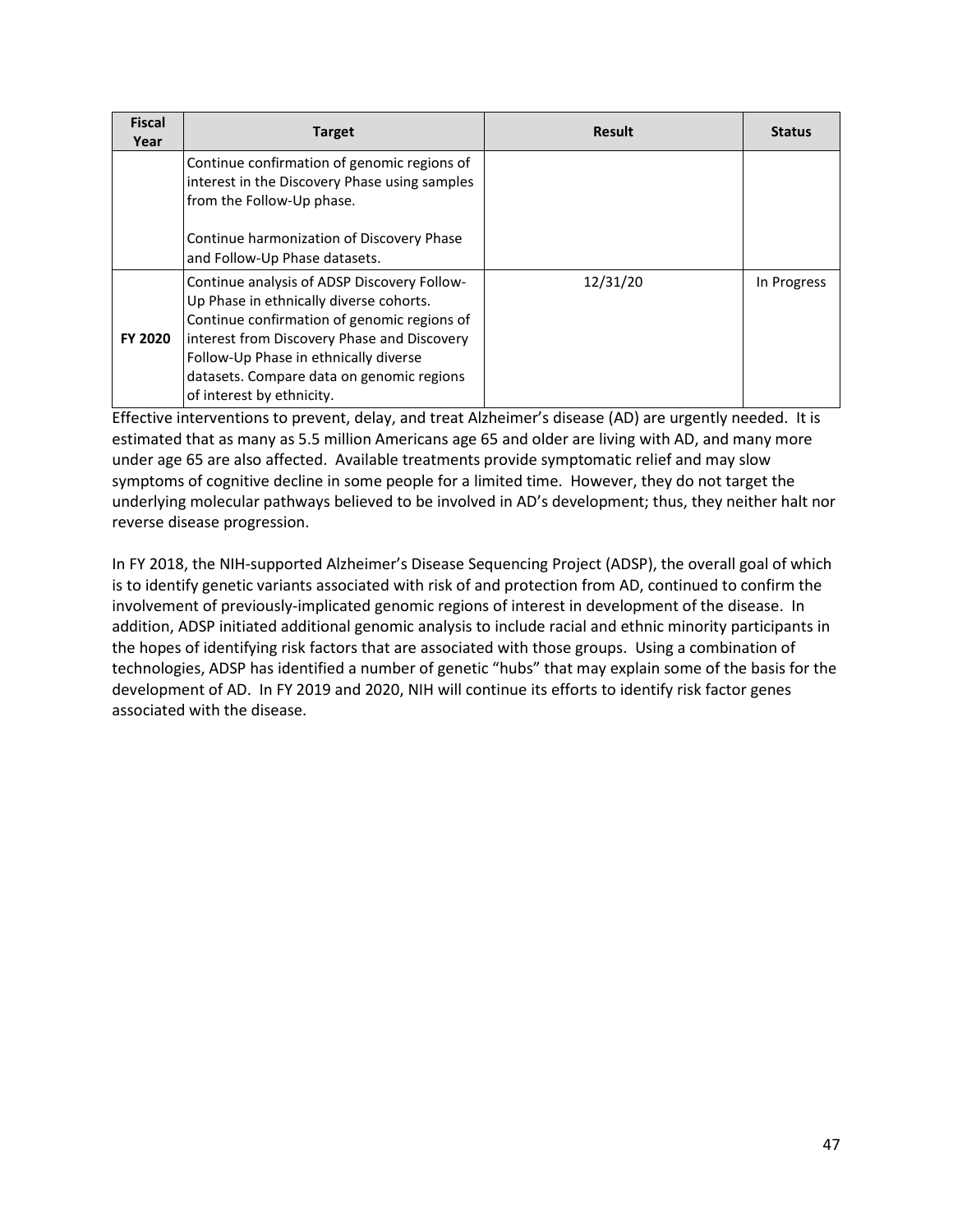# <span id="page-47-0"></span>**Goal 4. Objective 4: Leverage translational research, dissemination and implementation science, and evaluation investments to support adoption of evidence-informed practices**

Translational research, dissemination, and implementation science help increase understanding about how best to support knowledge, adoption, and faithful implementation of best practices in the community. Selecting and adopting evidence-based approaches to tackle health, public health, and human services challenges can be a complex undertaking. HHS programs balance requirements to implement high-quality programs with fidelity, while acknowledging the unique needs of specific individuals or target populations, recognizing differences in program and community settings and resources, and respecting linguistic or cultural differences. Understanding threats to successful implementation of a promising practice can help the Department prevent and mitigate those risks early.

The Office of the Secretary leads this objective. The following divisions are responsible for implementing programs under this strategic objective: ACF, ACL, AHRQ, CDC, FDA, HRSA, NIH, OASH, and SAMHSA.

#### **Objective 4.4: Table of Related Performance Measures**

| Increase the percentage of Community-Based Child Abuse Prevention (CBCAP) total funding that      |
|---------------------------------------------------------------------------------------------------|
| supports evidence-based and evidence-informed child abuse prevention programs and practices (Lead |
| <b>Agency - ACF; Measure ID - 7D)</b>                                                             |

|               |        |        |        | FY 2013   FY 2014   FY 2015   FY 2016   FY 2017 |                                                           | <b>FY 2018</b> | <b>FY 2019</b>    | <b>FY 2020</b>    |
|---------------|--------|--------|--------|-------------------------------------------------|-----------------------------------------------------------|----------------|-------------------|-------------------|
| <b>Target</b> | 76.7%  | 71.4 % | 64.1 % | 62.4 %                                          | 57.3%                                                     | 56.4%          | Prior Result +3PP | Prior Result +3PP |
| Result        | 68.4%  | 61.1%  | 59.4 % | 53.4%                                           | 53.4%                                                     | 10/31/19       | 10/31/20          | 10/30/21          |
| <b>Status</b> | Target | Target | Target | Target                                          | Target<br>Not Met   Not Met   Not Met   Not Met   Not Met | Pending        | Pending           | Pending           |

Currently, the Children's Bureau and its National Center for CBCAP are working closely with the states to promote more rigorous evaluations of their funded programs. The Children's Bureau defines evidencebased and evidence-informed programs and practices along a continuum, which includes the following four categories of programs or practices: Emerging and Evidence Informed; Promising; Supported; and Well-Supported.

Although this measure shows a downward trend, ACF anticipates a year-over-year increase of 3 percent through FY 2020. In FY 2019 and 2020, ACF is committed to continuing to work with CBCAP grantees to invest in known evidence-based practices, while continuing to promote evaluation and innovation, so as to expand the availability of evidence-informed and evidence-based practice over time. In addition, ACF continues to focus one-on-one and peer learning technical assistance on increased accuracy of data reporting for this measure.

*By 2020, develop and test the effectiveness of two strategies for translating cancer knowledge, clinical interventions, or behavioral interventions to underserved communities in community-based clinical settings (Lead Agency - NIH; Measure ID - SRO-5.1)*

| <b>Fiscal</b><br>Year | <b>Target</b> | <b>Result</b> | <b>Status</b> |
|-----------------------|---------------|---------------|---------------|
| FY 2013               | N/A           | N/A           | N/A           |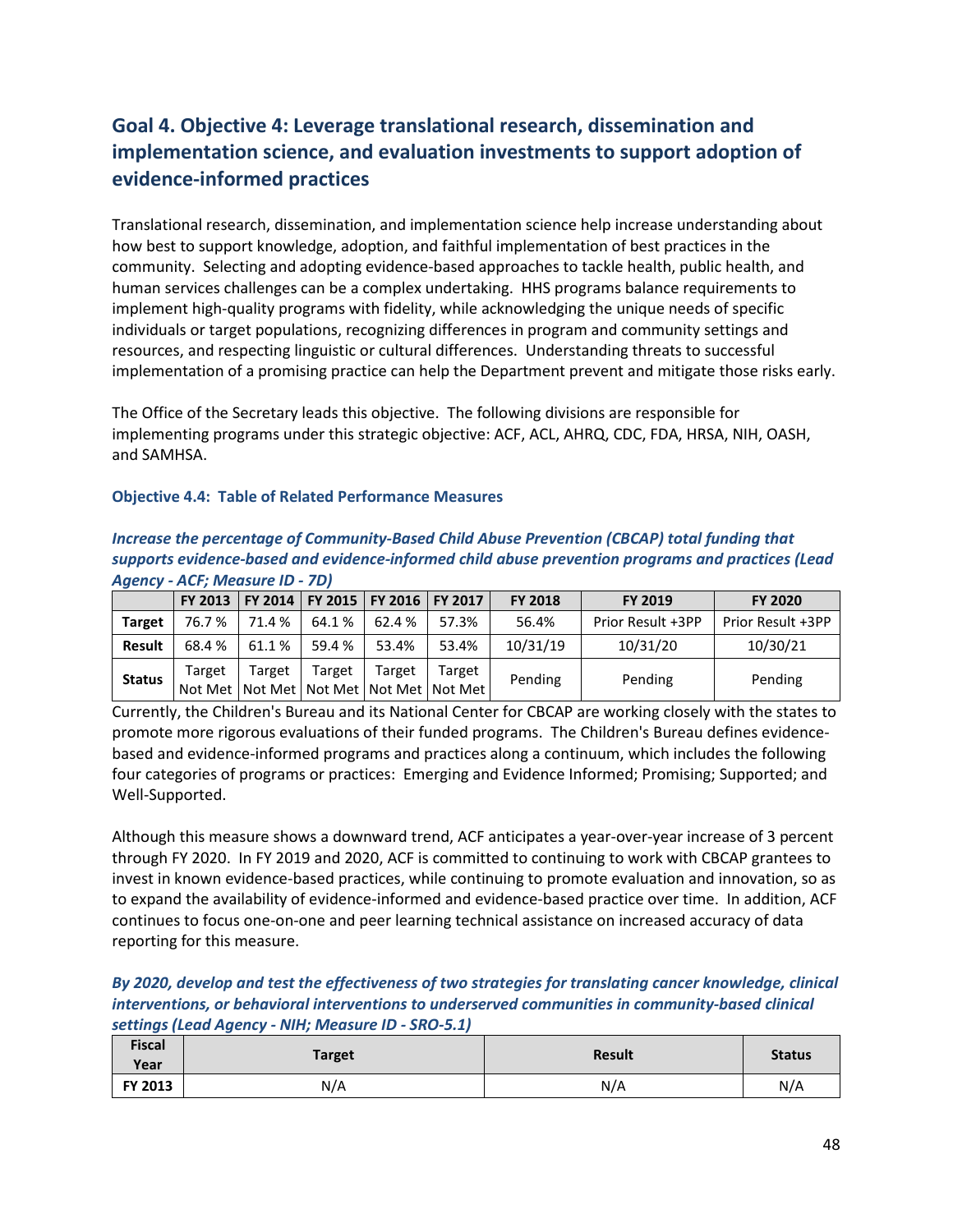| <b>Fiscal</b><br>Year | <b>Target</b>                                                                                                                                                                                                                                                                                                                                                   | <b>Result</b>                                                                                                                                                                                                                                                                                                                                                                                                                                                                                                                        | <b>Status</b>     |
|-----------------------|-----------------------------------------------------------------------------------------------------------------------------------------------------------------------------------------------------------------------------------------------------------------------------------------------------------------------------------------------------------------|--------------------------------------------------------------------------------------------------------------------------------------------------------------------------------------------------------------------------------------------------------------------------------------------------------------------------------------------------------------------------------------------------------------------------------------------------------------------------------------------------------------------------------------|-------------------|
| FY 2014               | N/A                                                                                                                                                                                                                                                                                                                                                             | N/A                                                                                                                                                                                                                                                                                                                                                                                                                                                                                                                                  | N/A               |
| FY 2015               | N/A                                                                                                                                                                                                                                                                                                                                                             | N/A                                                                                                                                                                                                                                                                                                                                                                                                                                                                                                                                  | N/A               |
| FY 2016               | N/A                                                                                                                                                                                                                                                                                                                                                             | N/A                                                                                                                                                                                                                                                                                                                                                                                                                                                                                                                                  | N/A               |
| FY 2017               | Develop 2 strategies for translating validated<br>basic knowledge, clinical interventions, or<br>behavioral interventions to diverse<br>communities and clinical practice through<br>establishing the Partnerships to Advance<br>Cancer Health Equity (PACHE) program<br>between Minority Serving Institutions (MSI)<br>and NCI-designated Cancer Centers (CC). | Several U54 PACHE Partnerships have<br>developed and/or validated evidence-<br>based interventions and tools to help<br>reduce the burden of cancer disparities<br>in underserved communities across the<br>United States. They are working with<br>various community-based organizations<br>(including faith-based organizations<br>and community-based clinical practices<br>and organizations) to<br>disseminate/translate the interventions<br>and tools in the diverse communities.                                             | <b>Target Met</b> |
| FY 2018               | Develop and support 2 partnerships to test<br>validated basic cancer knowledge, clinical or<br>behavioral interventions to diverse<br>communities in clinical practice.                                                                                                                                                                                         | The U54 PACHE Partnerships, through 2<br>new efforts, developed and/or<br>validated evidence-based interventions<br>and tools to help reduce the burden of<br>cancer disparities in underserved<br>communities across the United States.<br>These partnerships continued to work<br>with various community-based<br>organizations (including faith-based<br>organizations and community-based<br>clinical practices and organizations) to<br>disseminate/translate the interventions<br>and tools for use in diverse<br>communities. | <b>Target Met</b> |
| FY 2019               | Finalize testing and validating the strategies<br>to translate basic cancer knowledge, clinical<br>or behavioral interventions to underserved<br>communities and into clinical practice.                                                                                                                                                                        | 12/31/19                                                                                                                                                                                                                                                                                                                                                                                                                                                                                                                             | In Progress       |
| FY 2020               | Finalize testing and validating the strategies<br>to translate basic cancer knowledge, clinical<br>or behavioral interventions to underserved<br>communities and into clinical practice.                                                                                                                                                                        | 12/31/20                                                                                                                                                                                                                                                                                                                                                                                                                                                                                                                             | In Progress       |

NIH's Partnerships to Advance Cancer Health Equity (PACHE) is a program that enables institutions serving underserved health disparity populations and underrepresented students and National Cancer Institute-designated Cancer Centers to train scientists from diverse backgrounds in cancer research and to effectively deliver cancer advances to underserved communities. In FY 2018, PACHE partnerships have developed and/or validated evidence-based interventions and tools to help reduce the burden of cancer disparities in underserved communities across the United States. These partnerships continue to work with various community-based organizations, which include faith-based organizations and community-based clinical practices and organizations, to disseminate and/or translate the interventions and tools for use in diverse communities. The work of these partnerships resulted in raised awareness about cancer and cancer prevention topics of regional relevance, which include cervical cancer, HPV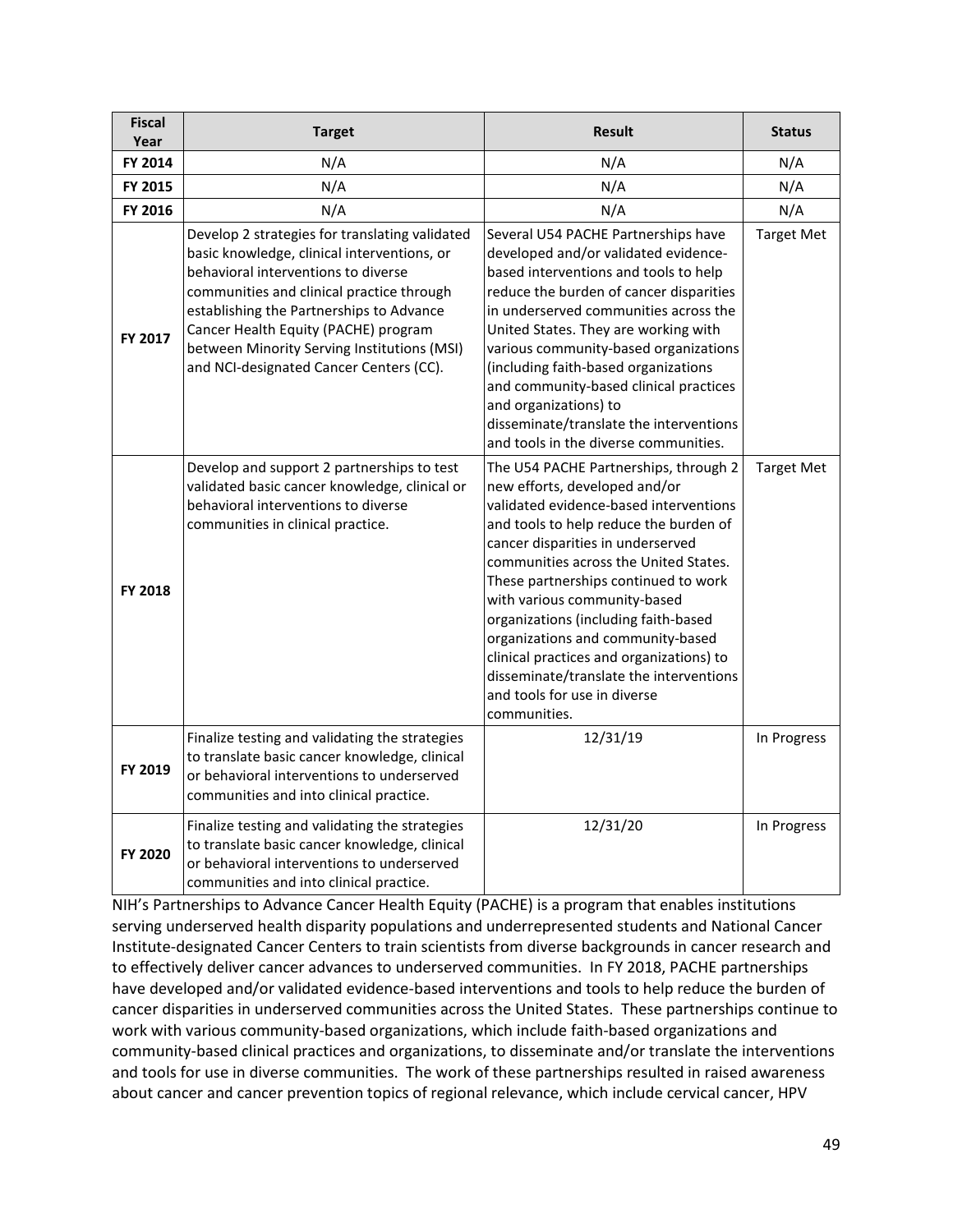vaccines in the pediatric setting, and betel nut chewing in these multiethnic communities.

In FY 2019 and 2020, NIH will continue to support projects to develop and test dissemination strategies that will shed light on how new interventions can be effectively adopted by communities and clinicians serving various populations with various cancer types.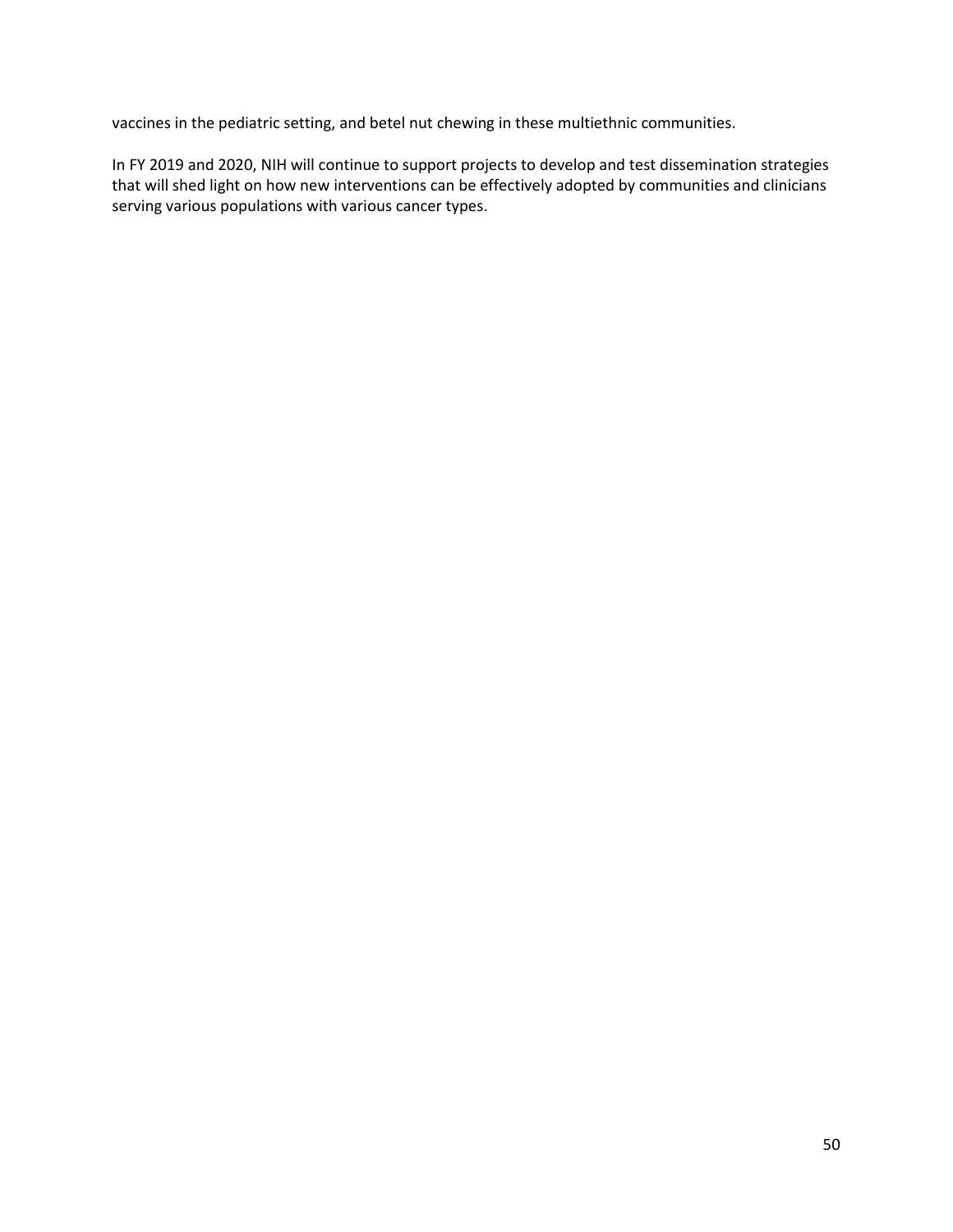### <span id="page-50-0"></span>**Goal 5. Objective 1: Ensure responsible financial management**

HHS is responsible for almost a quarter of federal outlays and administers more grant dollars than all other federal agencies combined. Ensuring the integrity of direct payments, grants, contracts, and other financial transactions requires strong business processes, effective risk management, and a financial management workforce with the expertise to comply with legislative mandates, which include the Federal Managers' Financial Integrity Act of 1982 (Pub. L. 97–255), the Federal Funding Accountability and Transparency Act of 2006 (Pub. L. 109–282), and the Improper Payments Elimination and Recovery Improvement Act of 2012 (Pub. L. 112–248).

All divisions contribute to the achievement of this objective. The Office of the Secretary leads this objective.

#### **Objective 5.1 Table of Related Performance Measures**

#### *Reduce the percentage of improper payments made under Medicare Part C, the Medicare Advantage (MA) Program (Lead Agency - CMS; Measure ID - MIP5)*

|               | <b>FY 2013</b>     | <b>FY 2014</b> | <b>FY 2015</b>           | <b>FY 2016</b>           | <b>FY 2017</b>     | FY 2018 <sup>48</sup> | FY 2019  | <b>FY 2020</b> |
|---------------|--------------------|----------------|--------------------------|--------------------------|--------------------|-----------------------|----------|----------------|
| <b>Target</b> | 10.9%              | 9%             | 8.5%                     | 9.14 %                   | 9.5%               | 8.08%                 | 7.9%     | TBD            |
| <b>Result</b> | 9.5%               | 9%             | 9.5%                     | 10%                      | 8.3%               | 8.10%                 | 11/15/19 | 11/15/20       |
| <b>Status</b> | Target<br>Exceeded | Target<br>Met  | <b>Target Not</b><br>Met | <b>Target Not</b><br>Met | Target<br>Exceeded | <b>Target Met</b>     | Pending  | Pending        |

The Part C Medicare Advantage (MA) program payment error estimate reflects the extent to which plansubmitted diagnoses for a national sample of enrollees are substantiated by medical records. Validation of diagnoses in medical records for sampled beneficiaries is performed during CMS's annual Medical Record Review process, where two separate coding entities review medical records in the process of confirming discrepancies for sampled beneficiaries. To calculate the Part C program's error estimate rate, divide the dollars in error by the overall Part C payments for the year being measured.

In FY 2018, CMS reported an actual improper payment estimate of 8.10 percent, or \$15.55 billion. The submission of more accurate diagnoses by MA organizations for payment drove the decrease from the prior year's estimate of 8.31 percent. The FY 2019 target is 7.90 percent. The FY 2020 target will be established in the FY 2019 Agency Financial Report (AFR). Per OMB, starting with FY 2017, CMS will establish a target for only the next fiscal year.

*Reduce the percentage of improper payments made under the Part D Prescription Drug Program (Lead Agency - CMS; Measure ID - MIP6)*

|               | FY 2013                  | <b>FY 2014</b>     | <b>FY 2015</b>           | FY 2016 <sup>49</sup> | <b>FY 2017</b>     | <b>FY 2018</b>    | <b>FY 2019</b> | <b>FY 2020</b> |
|---------------|--------------------------|--------------------|--------------------------|-----------------------|--------------------|-------------------|----------------|----------------|
| <b>Target</b> | 3.1%                     | 3.6%               | 3.5%                     | 3.4%                  | 3.3%               | 1.66%             | 1.65%          | TBD            |
| <b>Result</b> | 3.7%                     | 3.3%               | 3.6%                     | 3.41%                 | 1.67%              | 1.66%             | 11/15/19       | 11/15/20       |
| <b>Status</b> | <b>Target Not</b><br>Met | Target<br>Exceeded | <b>Target Not</b><br>Met | <b>Target Met</b>     | Target<br>Exceeded | <b>Target Met</b> | Pending        | Pending        |

<span id="page-50-2"></span><span id="page-50-1"></span><sup>&</sup>lt;sup>48</sup> CMS uses Improper Payments Elimination and Reduction Act (IPERA) standards, rather than GPRAMA standards, for performance reporting on improper payments. According to A-123 guidance on IPERA, programs with established valid and rigorous estimation methodologies should count reduction targets as being met if the 95% confidence interval includes the reduction target.  $49$  Ibid.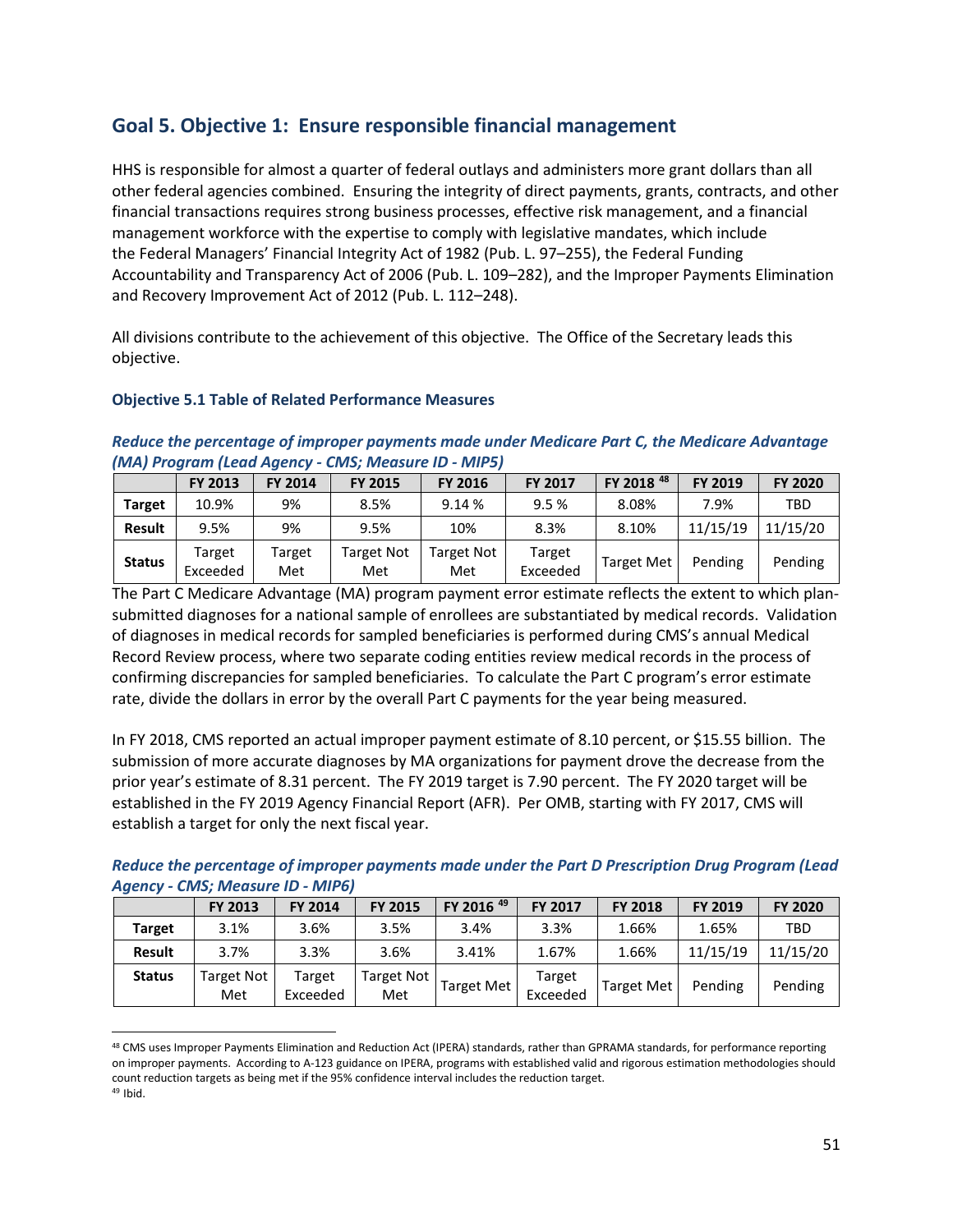The purpose of this measure is to reduce the percentage of improper payments in the Part D Prescription Drug program. Measuring Part D payment errors protects the integrity of the Part D program by ensuring that CMS has made correct payments to contracting private health plans for coverage of Medicare-covered prescription drug benefits. The Medicare Prescription Drug Program (Part D) payment error estimate reflects the extent to which Prescription Drug Event (PDE) records submitted by Part D sponsors for a national sample of PDEs are substantiated by supporting documentation such as prescription record hardcopies, long-term care medication orders, and claims information from Part D sponsors. Validation of PDEs is performed during CMS's annual Payment Error Related to Prescription Drug Event Data Validation process, where two separate clinicians review supporting documentation. To calculate the Part D program's error estimate, divide the dollars in error by the overall Part D payments for the year being measured.

In FY 2018, CMS met its target of 1.66 percent, reporting an actual improper payment estimate of 1.66 percent, or \$1.32 billion. Submission of more accurate payment data by Part D sponsors primarily drove the decrease from the prior year's estimate of 1.66 percent.

*Reduce the improper payment rate in the Medicare Fee-for-Service (FFS) Program (Lead Agency - CMS; Measure ID - MIP1)*

|               | <b>CY 2013</b>           | <b>CY 2014</b>           | <b>CY 2015</b>     | <b>CY 2016</b>     | <b>CY 2017</b>     | <b>CY 2018</b>     | <b>CY 2019</b> | <b>CY 2020</b> |
|---------------|--------------------------|--------------------------|--------------------|--------------------|--------------------|--------------------|----------------|----------------|
| <b>Target</b> | 8.3%                     | 9.9%                     | 12.5%              | 11.5%              | 10.4%              | 9.4%               | 8.0%           | TBD            |
| <b>Result</b> | 10.1%                    | 12.7%                    | 12.1%              | 11.0%              | 9.5%               | 8.12%              | 11/15/19       | 11/15/20       |
| <b>Status</b> | <b>Target Not</b><br>Met | <b>Target Not</b><br>Met | Target<br>Exceeded | Target<br>Exceeded | Target<br>Exceeded | Target<br>Exceeded | Pending        | Pending        |

The Medicare FFS improper payment estimate is calculated under the Comprehensive Error Rate Testing (CERT) program and reported in the HHS AFR. The CERT program was initiated in FY 2003 and has produced a national Medicare FFS improper payment rate for each year since its inception. Information on the Medicare FFS improper payment methodology can be found in the FY 2018 HHS AFR.<sup>50</sup>

CMS exceeded its CY 2018 target. The Medicare FFS improper payment estimate for CY 2018 is 8.12 percent or \$31.62 billion. The CY 2019 target is 8.00 percent and the CY 2020 target will be established in the FY 2019 AFR.

While the factors contributing to improper payments are complex and vary from year to year, the primary causes of improper payments continue to be insufficient documentation and medical necessity errors. CMS believes implementing targeted corrective actions will continue to prevent and reduce improper payments in these areas and reduce the overall improper payment rate. Detailed information on corrective actions can be found in the FY 2018 HHS AFR.

*Reduce the improper payment rate in the Medicaid Program (Lead Agency - CMS; Measure ID - MIP9.1)[51](#page-51-1)*

|               | <b>FY 2013</b> | <b>FY 2014</b> | <b>FY 2015</b> | <b>FY 2016</b> | <b>FY 2017</b> | <b>FY 2018</b> | <b>FY 2019</b> | <b>FY 2020</b> |
|---------------|----------------|----------------|----------------|----------------|----------------|----------------|----------------|----------------|
| <b>Target</b> | 6.4%           | 5.6%           | 6.70%          | 11.5 %         | 9.57%          | 7.93%          | N/A            | N/A            |
| <b>Result</b> | 5.8%           | 6.7%           | 9.78%          | 10.48%         | 10.10%         | 9.79%          | N/A            | N/A            |

 <sup>50</sup> <https://www.hhs.gov/about/agencies/asfr/finance/financial-policy-library/agency-financial-reports/index.html>

<span id="page-51-1"></span><span id="page-51-0"></span><sup>&</sup>lt;sup>51</sup> These measures are being suspended until three years of new eligibility data are gathered and can be inserted into a new baseline in FY 2021. Reduction targets will be reported in FY 2021.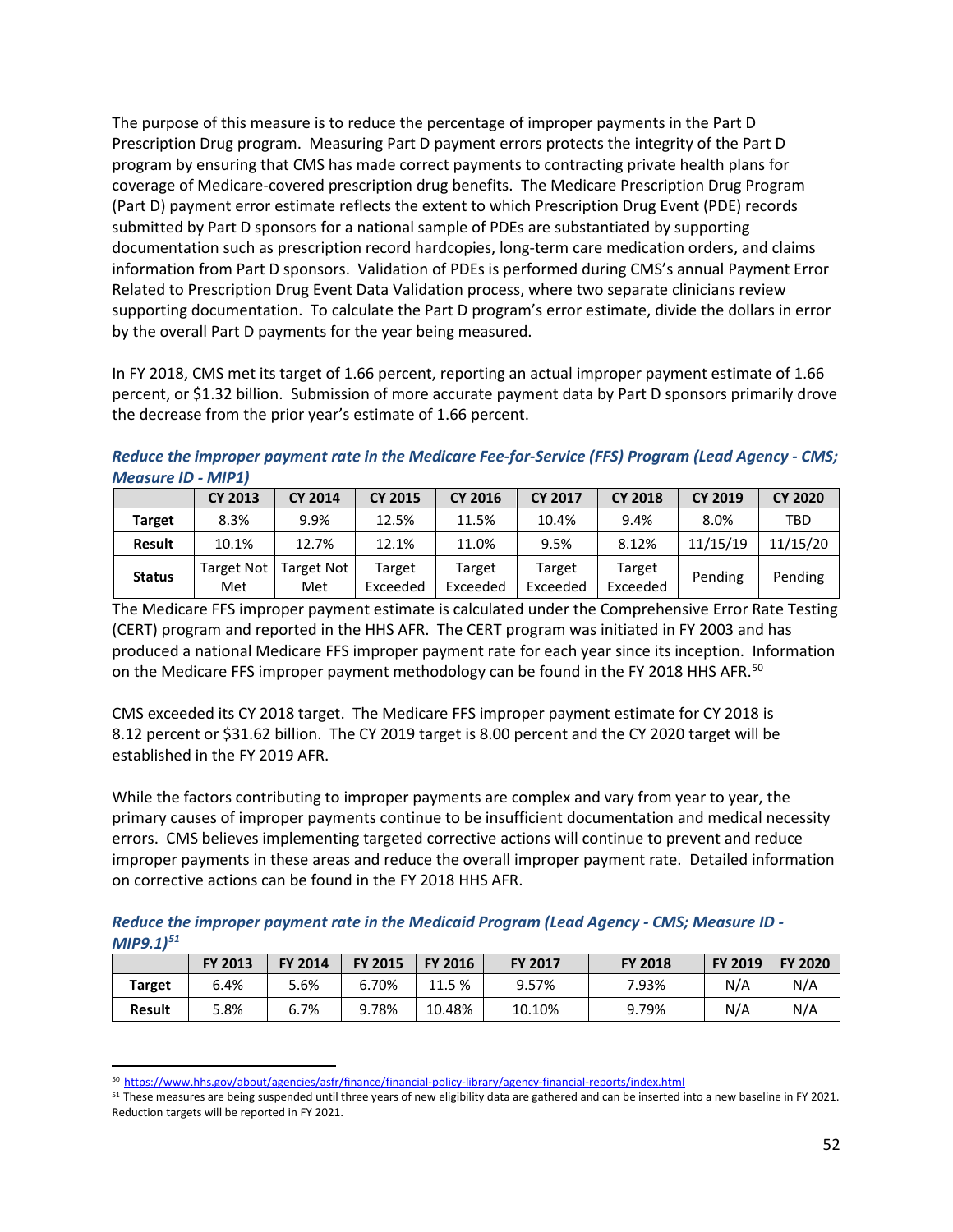|               | <b>FY 2013</b>     | <b>FY 2014</b>               | <b>FY 2015</b> | <b>FY 2016</b>     | <b>FY 2017</b>        | <b>FY 2018</b>                                  | <b>FY 2019</b> | <b>FY 2020</b> |
|---------------|--------------------|------------------------------|----------------|--------------------|-----------------------|-------------------------------------------------|----------------|----------------|
| <b>Status</b> | Target<br>Exceeded | Target Not Target Not<br>Met | Met            | Target $\parallel$ | Exceeded but Improved | Target Not Met   Target Not Met<br>but Improved | N/A            | N/A            |

*Reduce the improper payment rate in the Children's Health Insurance Program (CHIP) (Lead Agency - CMS; Measure ID - MIP9.2)* 

|               | FY 2013 | <b>FY 2014</b> | <b>FY 2015</b> | <b>FY 2016</b>                   | <b>FY 2017</b> | <b>FY 2018</b>                            | FY 2019 | <b>FY 2020</b> |
|---------------|---------|----------------|----------------|----------------------------------|----------------|-------------------------------------------|---------|----------------|
| <b>Target</b> | N/A     | N/A            | 6.50%          | 6.81%                            | 7.38%          | 8.20%                                     | N/A     | N/A            |
| <b>Result</b> | N/A     | N/A            | 6.80%          | 7.99%                            | 8.64%          | 8.57%                                     | N/A     | N/A            |
| <b>Status</b> | N/A     | N/A            | Met            | Target Not   Target Not  <br>Met | Met            | Target Not Target Not Met but<br>Improved | N/A     | N/A            |

The Payment Error Rate Measurement program measures improper payments in the FFS, managed care, and eligibility components of both Medicaid (MIP9.1) and CHIP (MIP9.2). CMS measures improper payments in 17 states each year as a means to contain cost, reduce the burden on states, and make measurement manageable. In this way, states can plan for the reviews and CMS can complete the measurement on time for HHS and AFR reporting. At the end of a 3-year period, each state will have been measured once and will rotate in that cycle in future years, (e.g., the states measured in the 2015 AFR were also measured again in the 2018 AFR). Information on the Medicaid and CHIP statistical sampling process and review period can be found in the FY 2018 HHS AFR.

The national Medicaid improper payment rate (MIP9.1) reported in the 2018 HHS AFR is based on measurements that were conducted in fiscal years 2016, 2017, and 2018. HHS is not reporting FY 2019 improper payment targets for Medicaid and CHIP. The current national Medicaid improper payment rate is 9.79 percent. The national Medicaid component rates are 14.31 percent for Medicaid FFS and 0.22 percent for Medicaid managed care. The Medicaid eligibility component is held constant at the FY 2014 reported rate of 3.11 percent.

The national CHIP improper payment rate (MIP 9.2) reported in the 2018 AFR is based on measurements conducted in fiscal years 2016, 2017, and 2018. The current national CHIP improper payment rate is 8.57 percent. The national CHIP component rates are 12.55 percent for CHIP FFS and 1.24 percent for CHIP managed care. The CHIP eligibility component is held constant at the FY 2014 reported rate of 4.22 percent. Additional detail about Medicaid and CHIP improper payment rates and underlying components is available in the FY 2018 HHS AFR.

As described in Sections 11.4: Medicaid and 11.5: CHIP of the FY 2018 HHS AFR, HHS will resume the Medicaid and CHIP eligibility component measurements and report updated national eligibility improper payment estimates in FY 2019. Reduction targets will be published once a full baseline, including eligibility, has been established and reported in FY 2021.

The factors contributing to improper payments are complex and vary from year to year. Each year CMS outlines actions the agency will implement to prevent and reduce improper payments for all error categories. Detailed information on corrective actions can be found in the FY 2018 HHS AFR.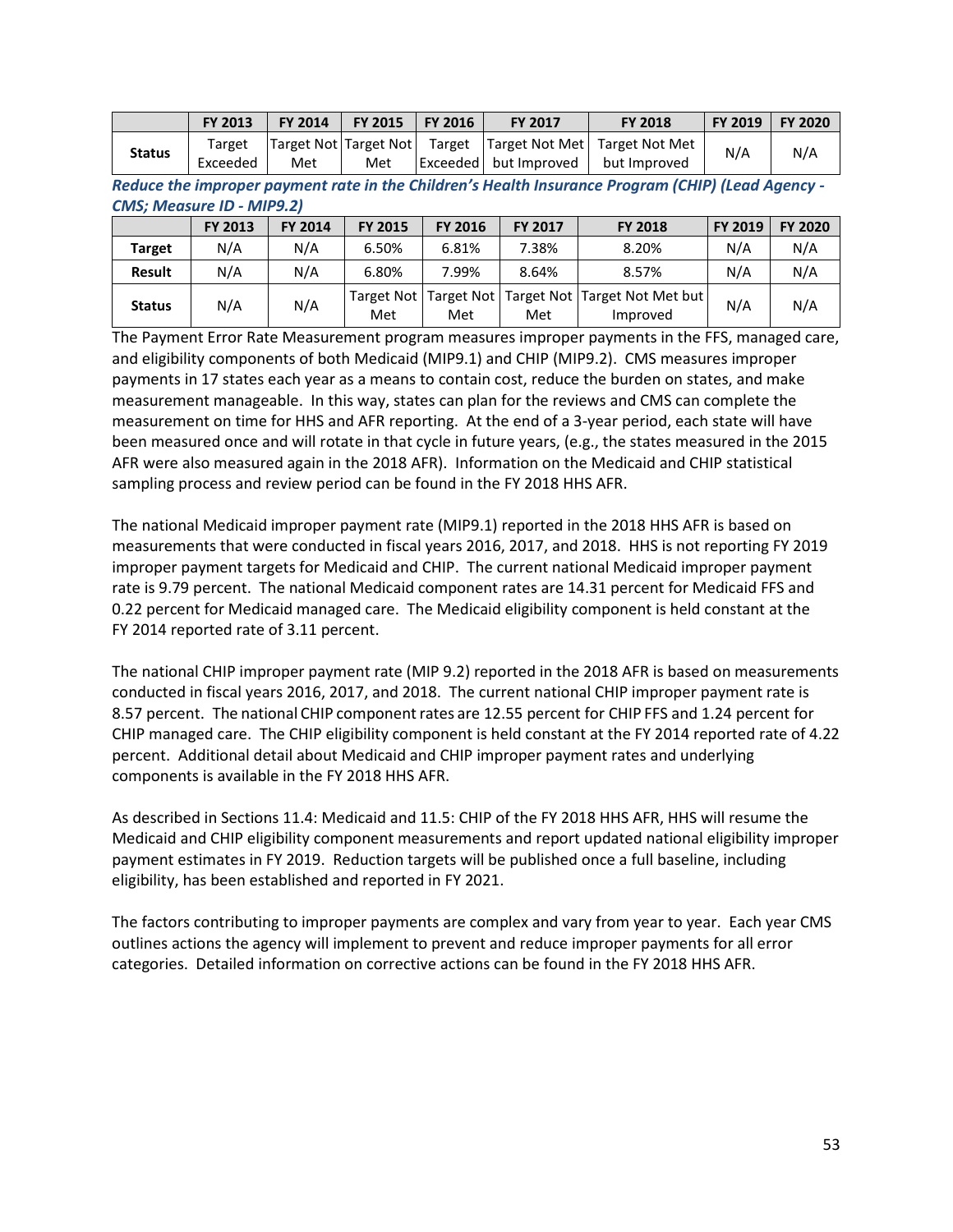# <span id="page-53-0"></span>**Goal 5. Objective 2: Manage human capital to achieve the HHS mission**

As the Department looks to FY 2020 and beyond, it imagines all the achievements that can be reached when workforce performance is heightened, efficiencies achieved, and accountability strengthened. The Department must continue to create a flexible and agile workforce that responds and adapts to change: change in technology, change in society, change in expectations, and change in scientific findings. HHS needs the leaders of tomorrow today. To this end, the Department will continue to build a world-class federal management team and a workforce ready to collaborate with colleagues within the Department, among other federal departments, and outside the federal government, to seek change that improves and enhances the health and well-being of Americans.

The Office of the Secretary leads this objective. All divisions contribute to the achievement of this objective.

#### **Objective 5.2 Table of Related Performance Measures**

#### *Increase HHS employee engagement through Federal Employee Viewpoint Survey (FEVS) (Lead Agency - ASA; Measure ID - 2.6) [52](#page-53-1)*

|               | <b>FY 2013</b> | <b>FY 2014</b>            | <b>FY 2015</b>     | <b>FY 2016</b>     | <b>FY 2017</b>     | <b>FY 2018</b>     | <b>FY 2019</b> | <b>FY 2020</b> |
|---------------|----------------|---------------------------|--------------------|--------------------|--------------------|--------------------|----------------|----------------|
| <b>Target</b> | N/A            | <b>Baseline</b>           | 67%                | 68%                | 69%                | 72.5%              | 75%            | 75%            |
| <b>Result</b> | N/A            | 66%                       | 68%                | 70%                | 72%                | 73%                | 12/31/19       | 12/31/20       |
| <b>Status</b> | N/A            | <b>Historic</b><br>Actual | Target<br>Exceeded | Target<br>Exceeded | Target<br>Exceeded | Target<br>Exceeded | Pending        | Pending        |

Among very large federal agencies (greater than 75,000 employees), HHS had the highest employee engagement score for FY 2017 (72 percent). In FY 2017, HHS senior executives focused on achieving a minimum of 70 percent in each of the 5 areas of HHS FEVS performance: participation, employee engagement, satisfaction, belief that action will be taken based on survey results, and effective communication. The FEVS places emphasis on organizations taking local action to support enterprise improvement in the above 5 areas of focus, as well as other areas for improvement as appropriate. In FY 2019 and 2020, HHS will continue to use FEVS data to monitor the impact of its efforts to support enterprise improvement.

#### *Decrease the cycle time to hire new employees (Lead Agency - ASA; Measure ID - 2.8)*

|               | FY 2013 | <b>FY 2014</b> | <b>FY 2015</b> | <b>FY 2016</b>            | <b>FY 2017</b>     | <b>FY 2018</b>                        | <b>FY 2019</b> | <b>FY 2020</b> |
|---------------|---------|----------------|----------------|---------------------------|--------------------|---------------------------------------|----------------|----------------|
| <b>Target</b> | N/A     | N/A            | N/A            | N/A                       | N/A                | 80 days                               | 80 days        | 80 days        |
| Result        | N/A     | N/A            | N/A            | 108 days                  | 101 davs           | 94 days                               | 12/31/19       | 12/31/20       |
| <b>Status</b> | N/A     | N/A            | N/A            | <b>Historic</b><br>Actual | Historic<br>Actual | <b>Target Not Met</b><br>but Improved | Pending        | Pending        |

HHS has engaged its Human Resources Center Subject Matter Experts as well as our program area customers to try to identify ways to streamline the hiring process via the HHS ReImagine Maximize Talent initiative. The Department determined that it can reduce some duplicative effort through standardization and sharing of efforts across staffing organizations. ReImagine projects are building the capacity to share certificates, build and share standard recruitment packages, and eventually share recruitments. These enhanced business practices are still emerging and so their impact will not be fully

<span id="page-53-1"></span> <sup>52</sup> This measure reports employee engagement index results collected through the FEVS.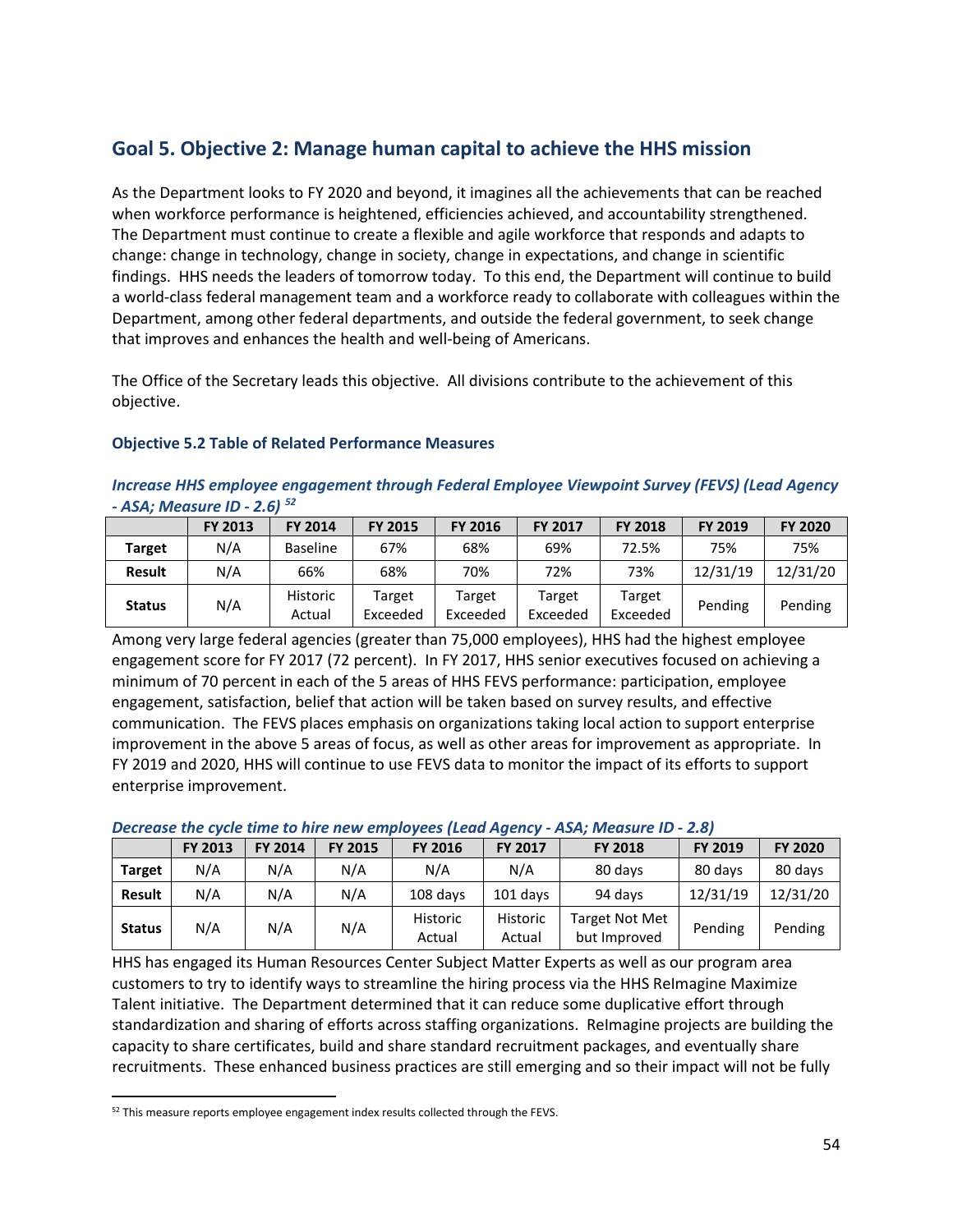felt until next year. In FY 2019 and FY 2020, ASA will continue using this process to identify and implement ways to streamline the time-to-hire cycle. More about the ReImagine Maximize Talent initiative can be found in the Major Management Priorities section of this report (page 58).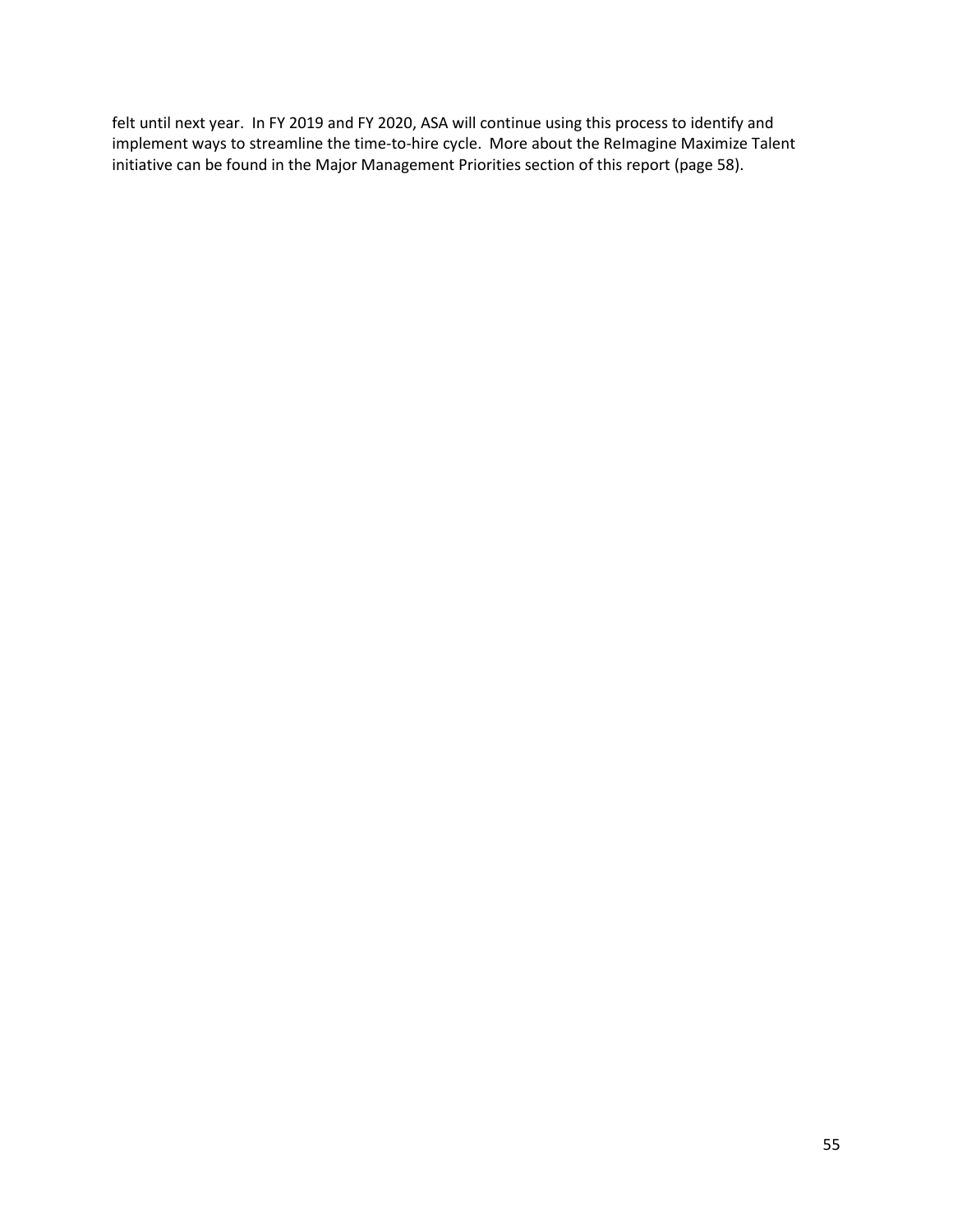# <span id="page-55-0"></span>**Goal 5. Objective 3: Optimize information technology investments to improve process efficiency and enable innovation to advance program mission goals**

HHS information technology investments help achieve the Department's mission by acquiring and managing the technology infrastructure and systems for its health care and human services programs and mission-support programs. From externally facing websites like **[HHS.gov](http://www.hhs.gov/)** to internal applications that manage programs and resources, HHS needs information technology solutions to be modernized, secure, and responsive to customer demands. The Department's current modernization investments include cloud computing, data center consolidation and improvements, information technology portfolio reviews, shared services, and a digital strategy that makes it easier to access information using HHS websites and tools. In addition, HHS is working to increase partnerships with industry, academia, and other organizations to leverage their technology expertise as well.

The Office of the Secretary leads this objective. All divisions contribute to the achievement of this objective.

| $ID - 3.31$   |         |                |                |                |                |                        |                |                |  |  |  |  |
|---------------|---------|----------------|----------------|----------------|----------------|------------------------|----------------|----------------|--|--|--|--|
|               | FY 2013 | <b>FY 2014</b> | <b>FY 2015</b> | <b>FY 2016</b> | <b>FY 2017</b> | <b>FY 2018</b>         | <b>FY 2019</b> | <b>FY 2020</b> |  |  |  |  |
| <b>Target</b> | N/A     | N/A            | N/A            | N/A            | N/A            | Baseline               | 96.5%          | 97%            |  |  |  |  |
| <b>Result</b> | N/A     | N/A            | N/A            | N/A            | N/A            | 96%                    | 9/30/19        | 9/30/20        |  |  |  |  |
| <b>Status</b> | N/A     | N/A            | N/A            | N/A            | N/A            | <b>Historic Actual</b> | Pending        | Pending        |  |  |  |  |

#### **Objective 5.3 Table of Related Performance Measures**

#### *Increase the percentage of systems with an [Authority to Operate](https://www.fedramp.gov/resources/faqs/what-is-an-authority-to-operate-ato/) (ATO) (Lead Agency - ASA; Measure ID - 3.3)*

The purpose of this measure is to increase the total percentage of identified systems that have a formal authorization to operate on HHS networks. This measure links directly to measure 3.4.

#### *Improve the score to an "A" in each of the FITARA-related Scorecard Metrics, per GAO and the House Oversight and Government Reform Committee (Lead Agency - ASA; Measure ID - 3.4)*

| _             |                |                |                |                    |                    |                                |                   |                |
|---------------|----------------|----------------|----------------|--------------------|--------------------|--------------------------------|-------------------|----------------|
|               | <b>FY 2013</b> | <b>FY 2014</b> | <b>FY 2015</b> | <b>FY 2016</b>     | <b>FY 2017</b>     | <b>FY 2018</b>                 | <b>FY 2019</b>    | <b>FY 2020</b> |
| <b>Target</b> | N/A            | N/A            | N/A            | N/A                | N/A                | 90%                            | 90%               | 90%            |
| <b>Result</b> | N/A            | N/A            | N/A            | 64%                | 64%                | 89%                            | 12/31/19 12/31/20 |                |
| <b>Status</b> | N/A            | N/A            | N/A            | Historic<br>Actual | Historic<br>Actual | Target Not Met<br>but Improved | Pending           | Pending        |

HHS has 100 out of 103 software projects on an incremental development methodology, giving the department an "A" grade. This builds on the department's score from May, when 82 out of 83 projects were on an incremental path. Under risk assessment transparency, HHS categorized 92 percent of its major investments as at risk, a designation that the committee wants agencies to use. This puts HHS as the agency with the fifth most investments at risk, maintaining the department's "A" grade in the category. Under the IT portfolio category, the department reported \$4.378 billion in savings and avoidance since 2012. Compared to the IT budget of \$17.04 billion for the last 3 years, HHS had a savings ratio of 25.7 percent, the highest out of all reviewed agencies, and a slight improvement over May's 25.3 percent. With exceptional results, HHS maintained an A grade. HHS also maintained its inventory of software licenses and used it to make management decisions, which helped to maintain the department's "A" grade in the category.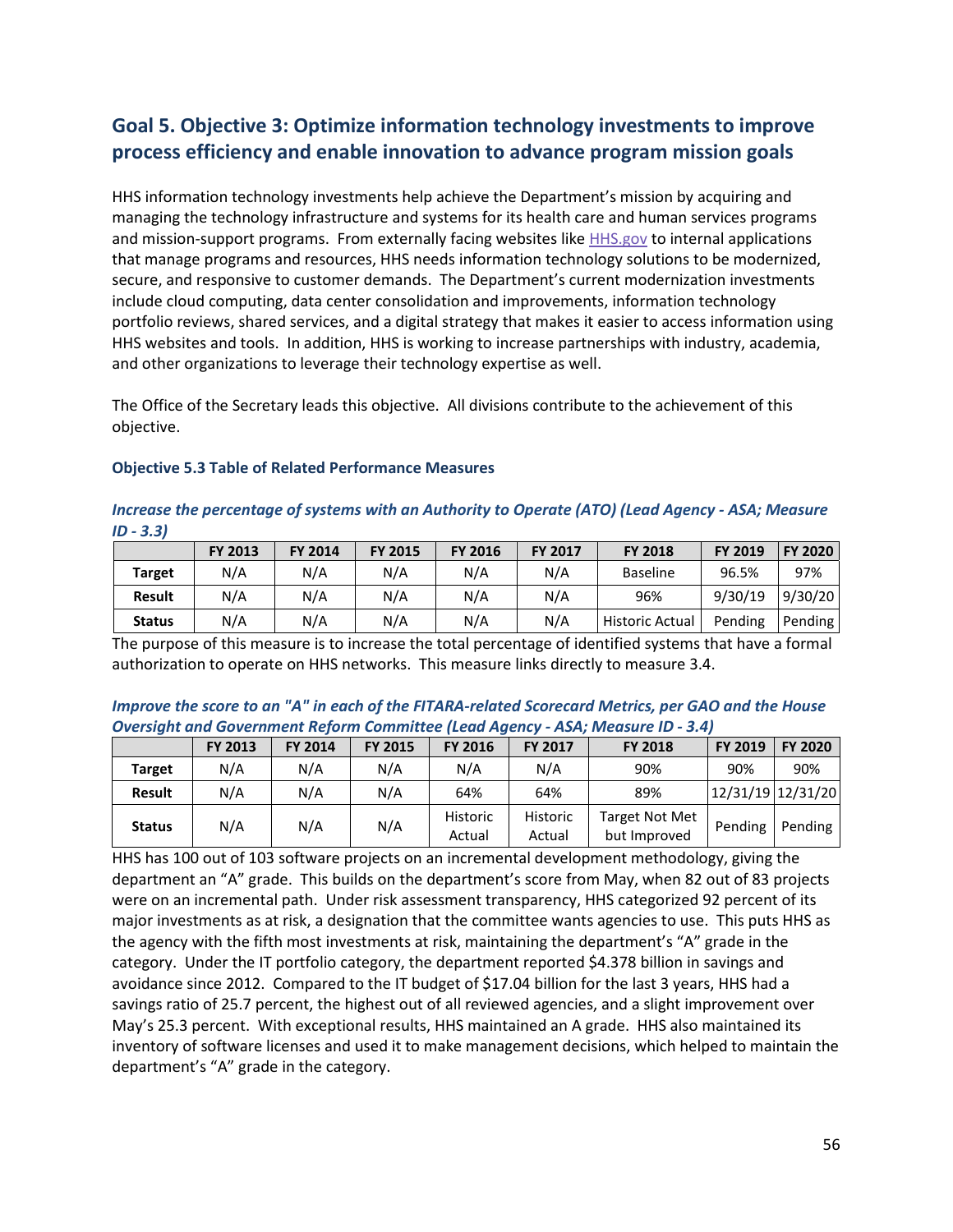# <span id="page-56-0"></span>**Goal 5. Objective 4: Protect the safety and integrity of our human, physical, and digital assets**

Yet providing security for HHS involves more than preventing breaches or cybersecurity attacks. The Department's OpDivs and StaffDivs participate in efforts to preserve physical security; personnel security and suitability; security awareness; information security, including the safeguarding of sensitive and classified material; and security and threat assessments. In addition, the Department has established a network of scientific, public health, and security professionals internally, as well as points of contact in other agencies, in the intelligence community, and in the Information Sharing Environment Council. The Department has specialized staff to provide policy direction to facilitate the identification of potential vulnerabilities or threats to security, conduct analyses of potential or identified risks to security and safety, and work with agencies to develop methods to address them.

The Office of the Secretary leads this objective. All divisions contribute to the achievement of this objective.

#### **Objective 5.4 Table of Related Performance Measures**

*Decrease the Percentage of Susceptibility among personnel to phishing (Lead Agency - ASA; Measure ID - 3.5)*

|               | <b>FY 2013</b> | <b>FY 2014</b> | <b>FY 2015</b> | <b>FY 2016</b> | <b>FY 2017</b> | <b>FY 2018</b>         | <b>FY 2019</b> | <b>FY 2020</b> |
|---------------|----------------|----------------|----------------|----------------|----------------|------------------------|----------------|----------------|
| <b>Target</b> | N/A            | N/A            | N/A            | N/A            | N/A            | <b>Baseline</b>        | 6.8%           | 6.5%           |
| <b>Result</b> | N/A            | N/A            | N/A            | N/A            | N/A            | 7%                     | 9/30/19        | 9/30/20        |
| <b>Status</b> | N/A            | N/A            | N/A            | N/A            | N/A            | <b>Historic Actual</b> | Pending        | Pending        |

Through the combination or training, education, and tools (e.g., email add-in), the purpose of the measure is to reduce the likelihood of staff falling for fake email attempts over time. HHS will establish a baseline from data collected through Office of the Chief Information Officer's enterprise Phishme solution and set a target with a goal of negative responses decreasing over time.

*Maintain the number of days since last major incident of personally identifiable information (PII) breach (Lead Agency - ASA; Measure ID - 3.6)*

|               | FY 2013 | <b>FY 2014</b> | <b>FY 2015</b> | <b>FY 2016</b> | <b>FY 2017</b> | <b>FY 2018</b>  | FY 2019 | <b>FY 2020</b> |
|---------------|---------|----------------|----------------|----------------|----------------|-----------------|---------|----------------|
| <b>Target</b> | N/A     | N/A            | N/A            | N/A            | N/A            | <b>Baseline</b> | 365     | 365            |
| <b>Result</b> | N/A     | N/A            | N/A            | N/A            | N/A            | 365             | 9/30/19 | 9/20/20        |
| <b>Status</b> | N/A     | N/A            | N/A            | N/A            | N/A            | Historic Actual | Pending | Pending        |

This measure serves as an enterprise-wide countdown measure since the last day of a major PII incident in the Department as well as a gauge for the number of major PII incidents. The number of days will continue to increase unless there is a major incident, at which point the count resets.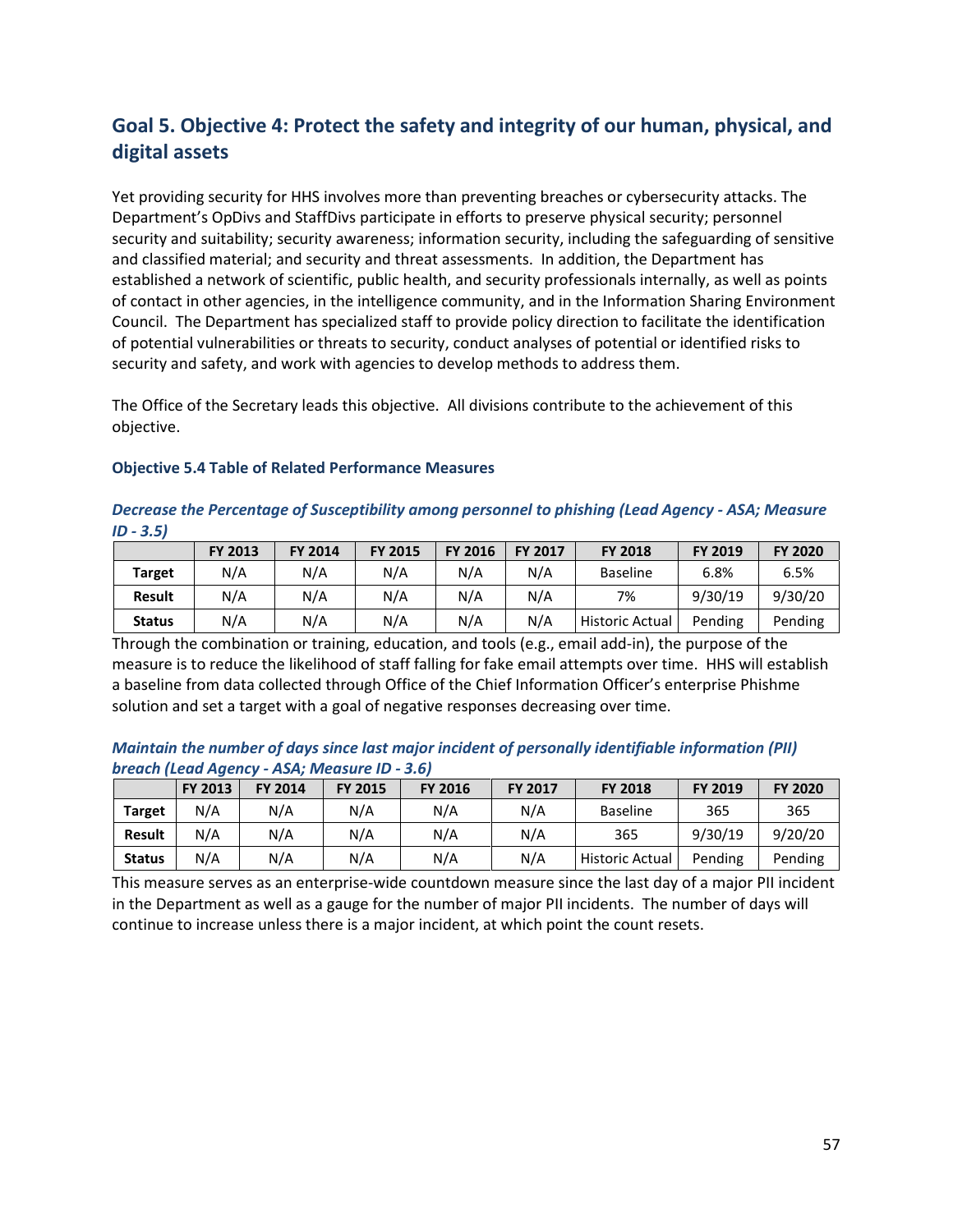### <span id="page-57-0"></span>**Evidence Building Efforts**

OMB Circular A-11, Section 210.11 requires that Annual Performance Reports describe evaluations or other relevant evidence activities, and how a portfolio of evidence is used to inform decision-making. Evaluation and analysis provide essential evidence for HHS to understand how its programs work, for whom, and under what circumstances. HHS builds evidence through evaluation and analysis in order to inform decisions in budget, legislative, regulatory, strategic planning, program, and policy arenas. Given the breadth of work supported by HHS, many evaluations and analyses are conducted each year. These efforts range in scope, scale, design, and methodology, but all aim to understand the effects of programs and policies and how they can be improved.

**Evaluation at HHS:** Across HHS, evaluation comes in many forms including 1) formal program evaluations using the most rigorous designs appropriate; 2) capacity-building initiatives to improve administrative data collection, accessibility, and use for management; 3) exploratory quantitative and qualitative analysis to build preliminary evidence; 4) pilots and demonstrations; and 5) statistical analysis of factors related to the implementation, performance, and outcomes of health and human services programs and policies. Findings from a variety of evaluations and analyses are disseminated to the public on HHS agency websites such as [Office of Planning, Research, and Evaluation](https://www.acf.hhs.gov/opre) (ACF) and the [Innovation Center at the Centers for Medicare & Medicaid](https://innovation.cms.gov/Data-and-Reports/index.html) (CMS). HHS coordinates its evaluation community by regularly convening the HHS Evaluation & Evidence Policy Council, which builds capacity by sharing best practices and promising new approaches across the department.

**Disseminating Evidence:** In addition to building evidence through a broad range of rigorous empirical studies, analysis, and evaluations, HHS supports multiple clearinghouses that catalog, review, and disseminate evidence related to programs such as the ACF [Research and Evaluation Clearinghouses](https://www.acf.hhs.gov/opre/research-and-evaluation-clearinghouses) on [Self-Sufficiency,](https://www.opressrc.org/) [Employment Strategies,](http://employmentstrategies.acf.hhs.gov/) [Strengthening Families,](http://familyreview.acf.hhs.gov/Default.aspx) [Home Visiting,](http://homvee.acf.hhs.gov/) and [Child Care and](http://www.researchconnections.org/childcare/welcome)  [Early Education;](http://www.researchconnections.org/childcare/welcome) the AHRQ [United States Preventive Services Task Force;](https://www.ahrq.gov/professionals/clinicians-providers/guidelines-recommendations/uspstf/index.html) the CDC [Community Guide;](https://www.cdc.gov/epo/communityguide.htm) or the SAMHSA [Evidence-Based Practices Resource Center.](https://www.samhsa.gov/ebp-resource-center)

### <span id="page-57-1"></span>**Cross-Government Collaborations**

The Federal Government has a unique legal and political government-to-government relationship with tribal governments and provides health services for American Indians and Alaska Natives consistent with that special relationship. HHS works with tribal governments, urban Indian organizations, and other tribal organizations to facilitate greater consultation and coordination between states and tribes on health and human services issues.

### <span id="page-57-2"></span>**Regulatory Reform**

On April 28, 2017, the Administration published OMB Memorandum M-17-23, *Regulatory Reform Officers and Regulatory Policy Officers at Executive Departments and Agencies*. HHS currently tracks progress on six regulatory reform measures.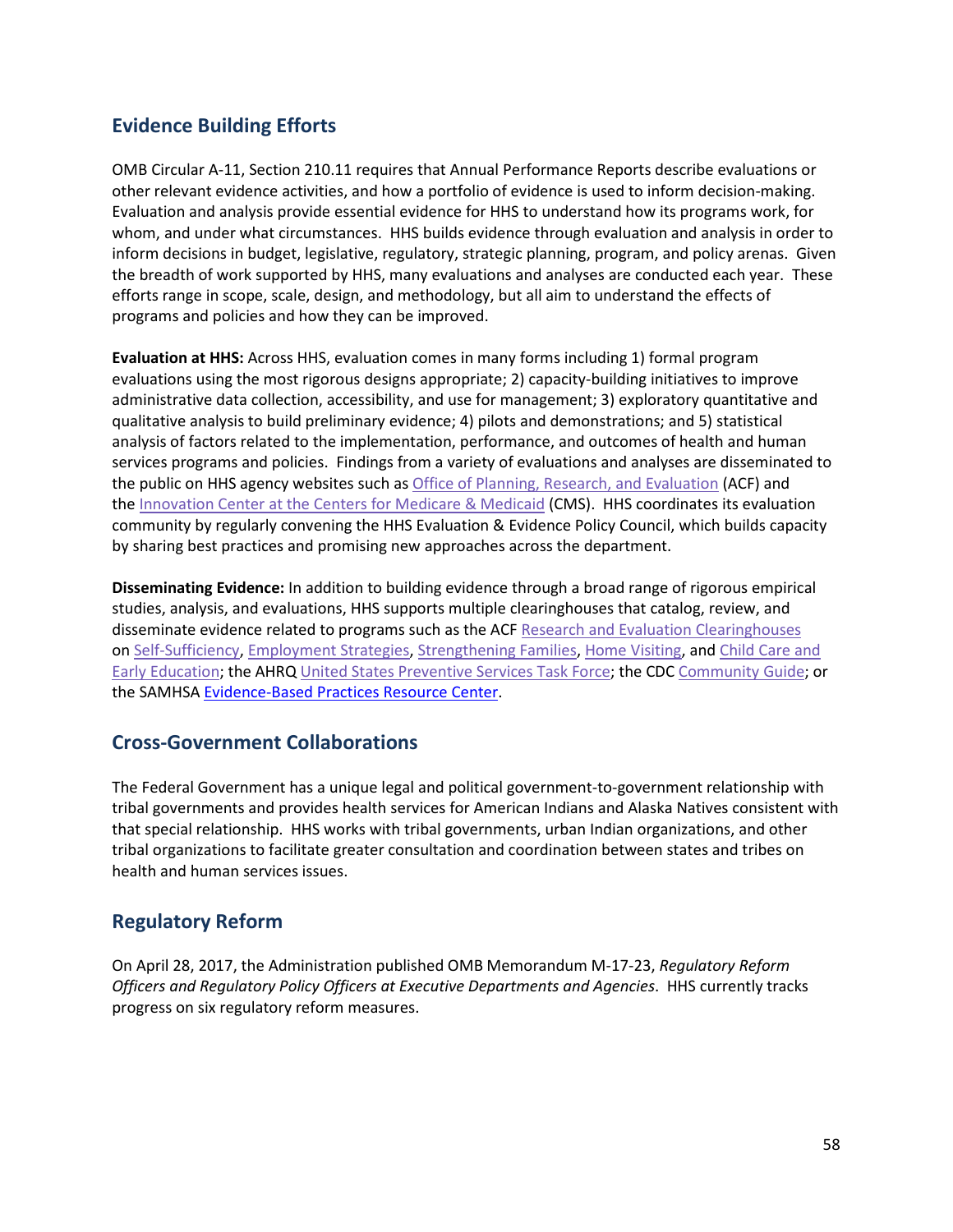|               | for public input and/or peer review (RR1) |                |                |                |                 |          |                |  |  |  |  |
|---------------|-------------------------------------------|----------------|----------------|----------------|-----------------|----------|----------------|--|--|--|--|
|               | <b>FY 2014</b>                            | <b>FY 2015</b> | <b>FY 2016</b> | <b>FY 2017</b> | <b>FY 2018</b>  | FY 2019  | <b>FY 2020</b> |  |  |  |  |
| <b>Target</b> | N/A                                       | N/A            | N/A            | N/A            | 44              | 12       | <b>TBD</b>     |  |  |  |  |
| <b>Result</b> | N/A                                       | N/A            | N/A            | N/A            | 111             | 10/31/19 | 10/31/20       |  |  |  |  |
| <b>Status</b> | N/A                                       | N/A            | N/A            | N/A            | Target Exceeded | Pending  | Pending        |  |  |  |  |

#### *Number of evaluations to identify potential EO 13771 deregulatory actions that included opportunities for public input and/or peer review (RR1)*

During FY 2017 and 2018, the Department worked to identify 155 deregulatory actions. For this reason, the number of evaluations has decreased from 1 to 2 new evaluations each month in FY 2019.

#### *Number of EO 13771 deregulatory actions recommended by the Regulatory Reform Task Force to the agency head, consistent with applicable law (RR2)*

|               | FY 2014 | <b>FY 2015</b> | <b>FY 2016</b> | <b>FY 2017</b> | <b>FY 2018</b>  | <b>FY 2019</b> | <b>FY 2020</b> |
|---------------|---------|----------------|----------------|----------------|-----------------|----------------|----------------|
| <b>Target</b> | N/A     | N/A            | N/A            | N/A            | 19              | 30             | TBD            |
| <b>Result</b> | N/A     | N/A            | N/A            | N/A            | 61              | 10/31/19       | 10/31/20       |
| <b>Status</b> | N/A     | N/A            | N/A            | N/A            | Target Exceeded | Pending        | Pending        |

In FY 2017 and 2018, HHS Regulatory Reform Task Force working groups identified 155 deregulatory actions. The Task Force recommended 80 of those actions. Of the 75 remaining deregulatory actions, HHS predicts that the Task Force will approve 30 actions. Some of the submitted actions are not deregulatory based on EO definitions. Other deregulatory actions will require more detail before the Task Force can make a recommendation.

#### *Number of EO 13771 deregulatory actions issued that address recommendations by the Regulatory Reform Task Force (final/published) (RR3)*

|               | <b>FY 2014</b> | <b>FY 2015</b> | <b>FY 2016</b> | <b>FY 2017</b> | <b>FY 2018</b>  | FY 2019  | <b>FY 2020</b> |
|---------------|----------------|----------------|----------------|----------------|-----------------|----------|----------------|
| Target        | N/A            | N/A            | N/A            | N/A            | 4               | 34       | TBD            |
| <b>Result</b> | N/A            | N/A            | N/A            | N/A            | 25              | 10/31/19 | 10/31/20       |
| <b>Status</b> | N/A            | N/A            | N/A            | N/A            | Target Exceeded | Pending  | Pending        |

Based on the HHS FY 13771 Cost Allocation submitted to OMB, the Department expects to finalize 34 deregulatory actions in FY 2019. The Regulatory Reform Task Force recommended all deregulatory actions appearing on the HHS FY 2019 13771 Cost Allocation table.

#### *Number of EO 13771 regulatory actions issued (final/published) (RR4a)*

|               | <b>FY 2014</b> | <b>FY 2015</b> | <b>FY 2016</b> | <b>FY 2017</b> | <b>FY 2018</b>  | <b>FY 2019</b> | <b>FY 2020</b> |
|---------------|----------------|----------------|----------------|----------------|-----------------|----------------|----------------|
| <b>Target</b> | N/A            | N/A            | N/A            | N/A            |                 | 15             | <b>TBD</b>     |
| <b>Result</b> | N/A            | N/A            | N/A            | N/A            | 4               | 10/31/19       | 10/31/20       |
| <b>Status</b> | N/A            | N/A            | N/A            | N/A            | Target Exceeded | Pending        | Pending        |

Based on the HHS FY 13771 Cost Allocation table submitted, the Department expects to finalize 15 regulations in FY 2019.

#### *Number of EO 13771 deregulatory actions issued (final/published) (RR4b)*

|               | <b>FY 2014</b> | <b>FY 2015</b> | <b>FY 2016</b> | <b>FY 2017</b> | <b>FY 2018</b> | <b>FY 2019</b> | <b>FY 2020</b> |
|---------------|----------------|----------------|----------------|----------------|----------------|----------------|----------------|
| Target        | N/A            | N/A            | N/A            | N/A            | 16             | 34             | TBD            |
| <b>Result</b> | N/A            | N/A            | N/A            | N/A            | 25             | 10/31/19       | 10/31/20       |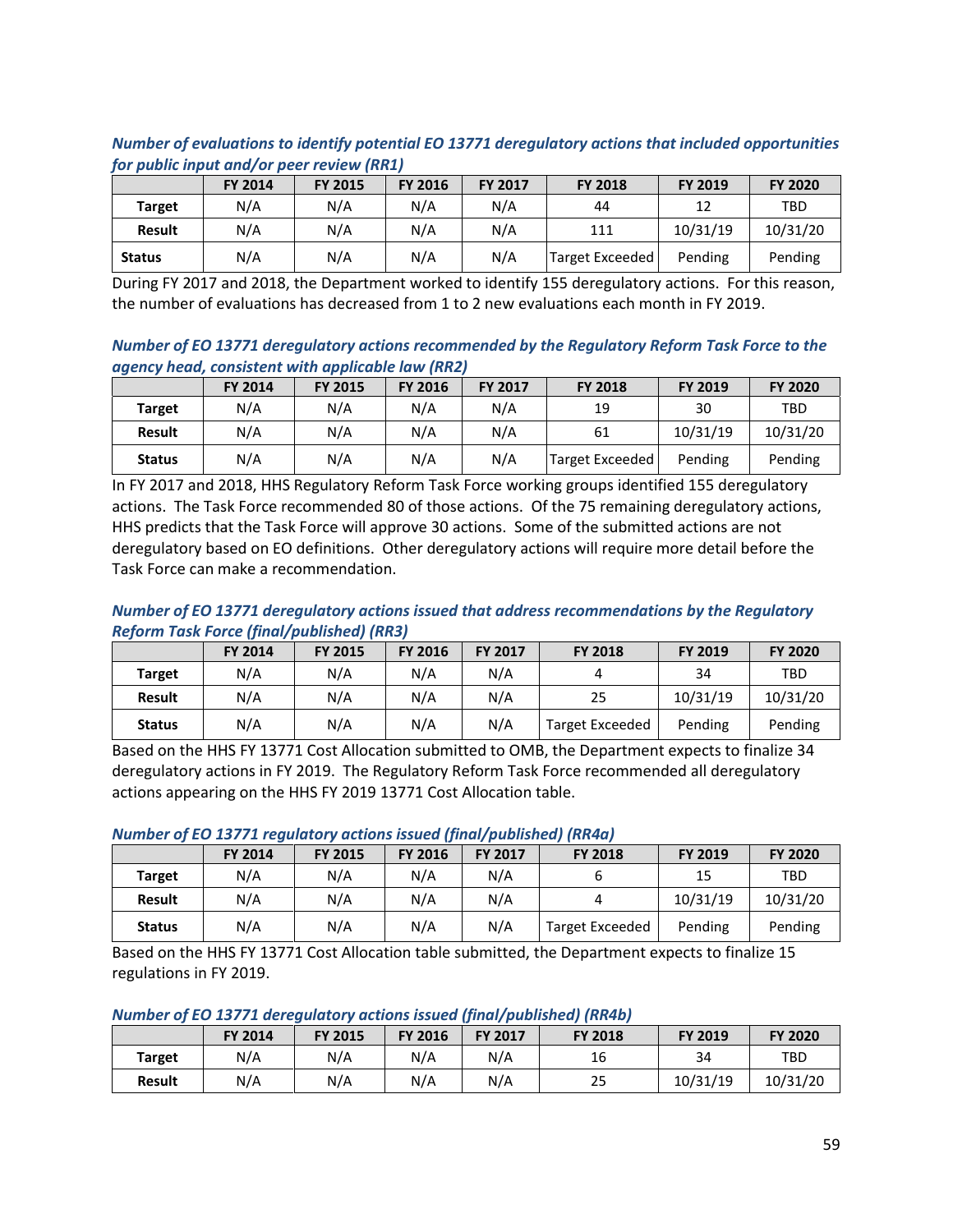|        | <b>FY 2014</b> | <b>FY 2015</b> | <b>FY 2016</b> | <b>FY 2017</b> | <b>FY 2018</b>  | <b>FY 2019</b> | <b>FY 2020</b> |
|--------|----------------|----------------|----------------|----------------|-----------------|----------------|----------------|
| Status | N/A            | N/A            | N/A            | N/A            | Target Exceeded | Pending        | Pending        |

Based on the HHS FY 13771 Cost Allocation table submitted, the Department expects to finalize 34 deregulatory actions in FY 2019.

#### *Total incremental cost of all EO 13771 regulatory actions and EO 13771 deregulatory actions (RR5)*

|               | <b>FY 2014</b> | <b>FY 2015</b> | <b>FY 2016</b> | <b>FY 2017</b> | <b>FY 2018</b>    | <b>FY 2019</b> | <b>FY 2020</b> |
|---------------|----------------|----------------|----------------|----------------|-------------------|----------------|----------------|
| Target        | N/A            | N/A            | N/A            | N/A            | -\$28.7 million   | -\$550 million | <b>TBD</b>     |
| <b>Result</b> | N/A            | N/A            | N/A            | N/A            | -\$763.48 million | 10/31/19       | 10/31/20       |
| <b>Status</b> | N/A            | N/A            | N/A            | N/A            | Target Exceeded   | Pending        | Pending        |

In FY 2019, the Department expects to decrease total incremental cost by \$550 million in annualized dollars.

### <span id="page-59-0"></span>**Major Management Priorities**

The Department has identified 4 Major Management Priorities:

- Moving to a 21<sup>st</sup> Century Workforce
- Restoring Market Forces
- Making HHS More Innovative and Responsive
- Generating Efficiencies through Streamlined Services

Below HHS has provided detailed information on its progress with each initiative, including performance goals, performance indicators, and milestones.

#### **Moving to a 21st Century Workforce**

*Supporting Initiative: Maximize Talent* 

The Maximize Talent Initiative aims to transform our business processes and practices to meet modernday human capital management and human resources operational challenges now and in the future. Through the Maximize Talent efforts, the Initiative will enhance the Department's most important resource – its people. We will achieve this transformation by focusing on three primary goals:

- 1. Optimizing HR Service Delivery by exploring ways to standardize core HR processes and implementing more efficient, effective, customer-focused, and cost-effective service delivery models.
- 2. Transforming the Employee Performance and Engagement Culture by taking steps to institutionalize an environment that empowers and engages employees to maximize their talents to their full potential and enhance our performance management program to motivate, reward, and recognize high performance.
- 3. Modernizing Human Resources Information Technology Infrastructure by upgrading and integrating enterprise IT systems that support the workforce and increase the data available to inform management decision-making.

**Designated Official:** Bahar Niakan, Initiative Lead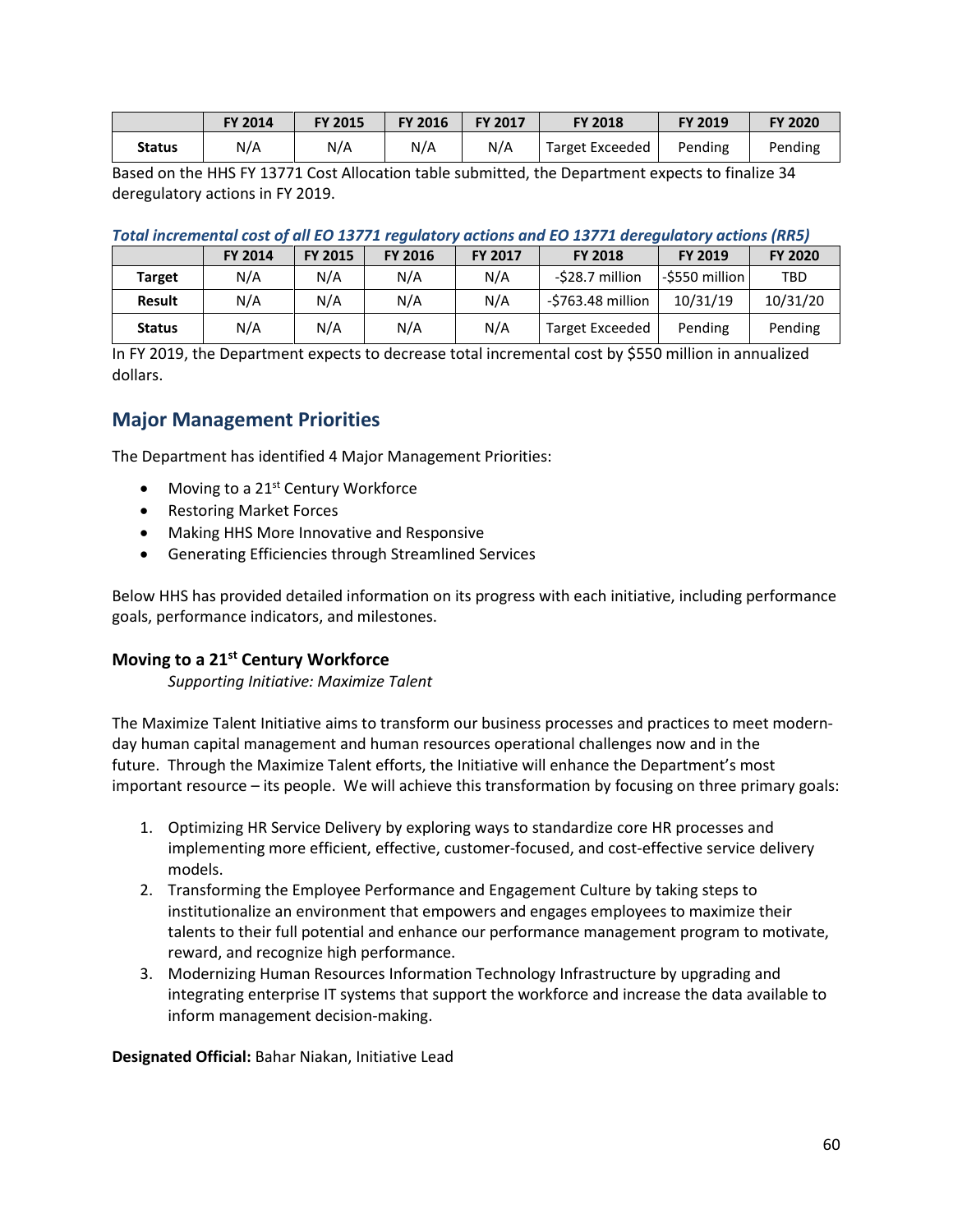**Performance Goal:** Increase overall HHS employee participation in the FEVS survey, as well as the overall Employee Engagement Index Score by August 2019.

**Data Source & Validation:** Employee Engagement Score and Participation Rate from FEVS Survey. Validated by OPM.

|               | FY 2013 | <b>FY 2014</b> | <b>FY 2015</b> | <b>FY 2016</b> | <b>FY 2017</b> | <b>FY 2018</b>                              | <b>FY 2019</b> | <b>FY 2020</b> |
|---------------|---------|----------------|----------------|----------------|----------------|---------------------------------------------|----------------|----------------|
| <b>Target</b> | N/A     | N/A            | N/A            | N/A            | 70%            | 72.5%                                       | 73%            | 75%            |
| <b>Result</b> | N/A     | N/A            | N/A            | N/A            | 72.2%          | 72.8%                                       | 9/31/19        | 9/31/20        |
| <b>Status</b> | N/A     | N/A            | N/A            | N/A            |                | Target Exceeded   Target Exceeded   Pending |                | Pending        |

#### **Performance Indicator:** FEVS Employee Engagement Index

#### **Performance Indicator:** FEVS Employee Participation

|               | <b>FY 2013</b> | FY 2014 FY 2015 |     | <b>FY 2016</b> | <b>FY 2017</b>  | <b>FY 2018</b>  | <b>FY 2019</b> | <b>FY 2020</b> |
|---------------|----------------|-----------------|-----|----------------|-----------------|-----------------|----------------|----------------|
| <b>Target</b> | N/A            | N/A             | N/A | N/A            | 54%             | 56%             | 58%            | 60%            |
| <b>Result</b> | N/A            | N/A             | N/A | N/A            | 58.5%           | 57.2%           | 9/31/19        | 9/31/20        |
| <b>Status</b> | N/A            | N/A             | N/A | N/A            | Target Exceeded | Target Exceeded | Pending        | Pending        |

|     | <b>Milestones</b>                                                                            | <b>Planned</b><br><b>Completion</b><br><b>Date</b> | <b>Status</b> |
|-----|----------------------------------------------------------------------------------------------|----------------------------------------------------|---------------|
| 1.  | 2019 FEVS guidance from the ASA to OPDIV and STAFFDIV<br><b>Heads and Executive Officers</b> | 10/31/2018                                         | Completed     |
| 2.  | Held Employee Engagement Forum Kickoff                                                       | 10/17/2018                                         | Completed     |
| 3.  | Held FEVS Program Managers Best Practice Exchange                                            | 11/1/2018                                          | Completed     |
| 4.  | Provided pre-populated OPM reporting template to FEVS<br>Program Managers                    | 11/6/2018                                          | Completed     |
| 5.  | Compiled initial report of HHS 20 by 20 by 2020 data for<br>submission to OPM                | 11/15/2018                                         | Completed     |
| 6.  | Submit HHS Report to OPM                                                                     | 11/23/2018                                         | Completed     |
| 7.  | ASA/CHCO Endorsement of "Sprint to 2019" and<br>"Marathon to 2020"                           | 11/23/2018                                         | Completed     |
| 8.  | Set Up EVS ART Training for OpDiv/ StaffDiv                                                  | 1/19/2018                                          | Pending       |
| 9.  | Leaders at all levels present FEVS data to work units and<br>commit to action.               | 3/31/2019                                          | Pending       |
| 10. | Collect insight on employee engagement from the<br>employee perspective.                     | 2/28/2019                                          | In Progress   |
| 11. | Release a call for Organization Development<br>services/providers to support SPRINT 2019     | 2/28/2018                                          | In Progress   |
| 12. | Managers and supervisors lead work units in action<br>planning for quick sprint improvement. | 3/29/2019                                          | Pending       |
| 13. | Active, visible, and meaningful action to improve<br>employee engagement.                    | 4/30/2019                                          | Pending       |
| 14. | Encourage participation in the FEVS.                                                         | 6/21/2019                                          | Pending       |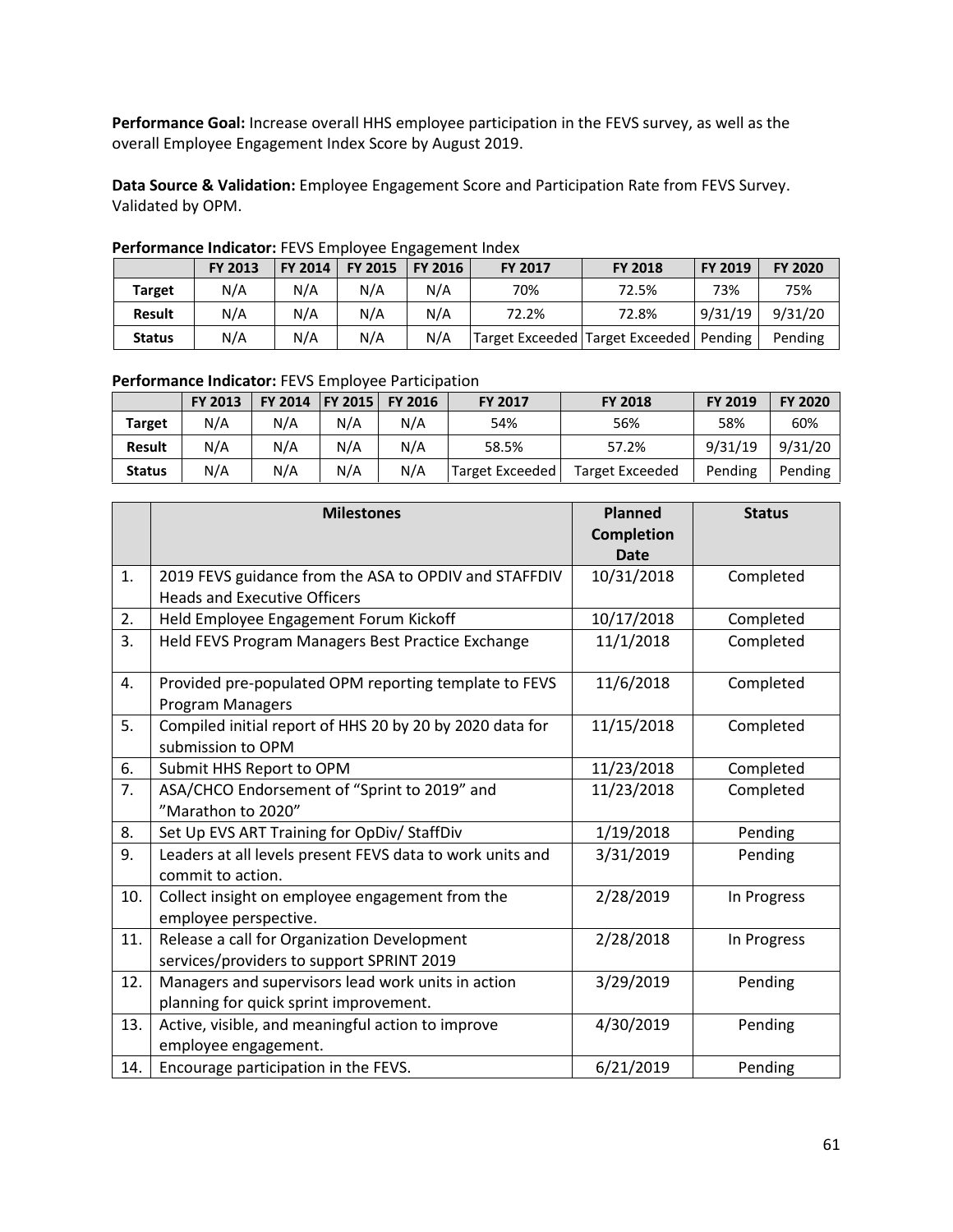| 15. | Employ long term strategies for success including FEVS  | $6/21/2019 -$ | Pending |
|-----|---------------------------------------------------------|---------------|---------|
|     | Program Manager offsite, lessons learned from SPRINT to | 8/30/2020     |         |
|     | 2019, assessment of FEVS program metrics (leading and   |               |         |
|     | lag indicators), continued engagement of Employee       |               |         |
|     | Engagement Community of Practice, and other             |               |         |

#### **Restoring Market Forces**

*Supporting Initiative: Bring Common Sense to Food Regulation; Enhance state produce safety infrastructure to improve farm compliance with Produce Safety Rule.*

**Designated Official:** Erik P. Mettler, Initiative Lead

**Performance Goal:** Create a more effective and efficient food safety system by increasing the role of the states in improving produce safety as measured by 85% of states and territories (out of 55 total, 50 states and 5 territories) participating in the Produce Safety Implementation Cooperative Agreement Program (State CAP) by September 30, 2019.

**Data Source & Validation:** FDA Produce Safety Implementation Cooperative Agreement Program (State CAP)

**Performance Indicator:** Number of States and Territories (Grantees) Participating in Produce Safety Implementation Cooperative Agreement Program (State CAP)\*

|               | <b>FY 2013</b> | <b>FY 2014</b> | FY 2015 | <b>FY 2016</b>         | <b>FY 2017</b>  | <b>FY 2018</b> | <b>FY 2019</b> | <b>FY 2020</b> |
|---------------|----------------|----------------|---------|------------------------|-----------------|----------------|----------------|----------------|
| <b>Target</b> | N/A            | N/A            | N/A     | <b>Baseline</b>        | Baseline        | 47             |                | 47             |
| <b>Result</b> | N/A            | N/A            | N/A     | 42                     | 43              | 47             | 7/31/19        | 7/31/20        |
| <b>Status</b> | N/A            | N/A            | N/A     | <b>Historic Actual</b> | Historic Actual | Target Met     | Pending        | Pending        |

*\*State CAP year runs from July 1 – June 30. Data reported are from that timeframe.*

**Performance Goal:** Create a more effective and efficient food safety system by increasing the role of the states in improving produce safety as measured by an increase in inspections being conducted by state partners participating in the State Cooperative Agreement Program (State CAP) by December 31, 2021.

**Data Source & Validation:** State inspection reporting.

**Performance Indicator:** Number of Inspections being conducted by State Partners participating in the State Cooperative Agreement Program (State CAP)\*

|               | FY 2016 | <b>FY 2017</b> | <b>FY 2018</b> | FY 2019         | <b>FY 2020</b> | <b>FY 2021</b> |
|---------------|---------|----------------|----------------|-----------------|----------------|----------------|
| <b>Target</b> | N/A     | N/A            | N/A            | <b>Baseline</b> | Result +10%    | Result +10%    |
| <b>Result</b> | N/A     | N/A            | N/A            | 6/30/19         | 6/30/20        | 6/30/21        |
| <b>Status</b> | N/A     | N/A            | N/A            | Pending         | Pending        | Pending        |

*\*State CAP year runs from July 1 – June 30. Data reported are from that timeframe.*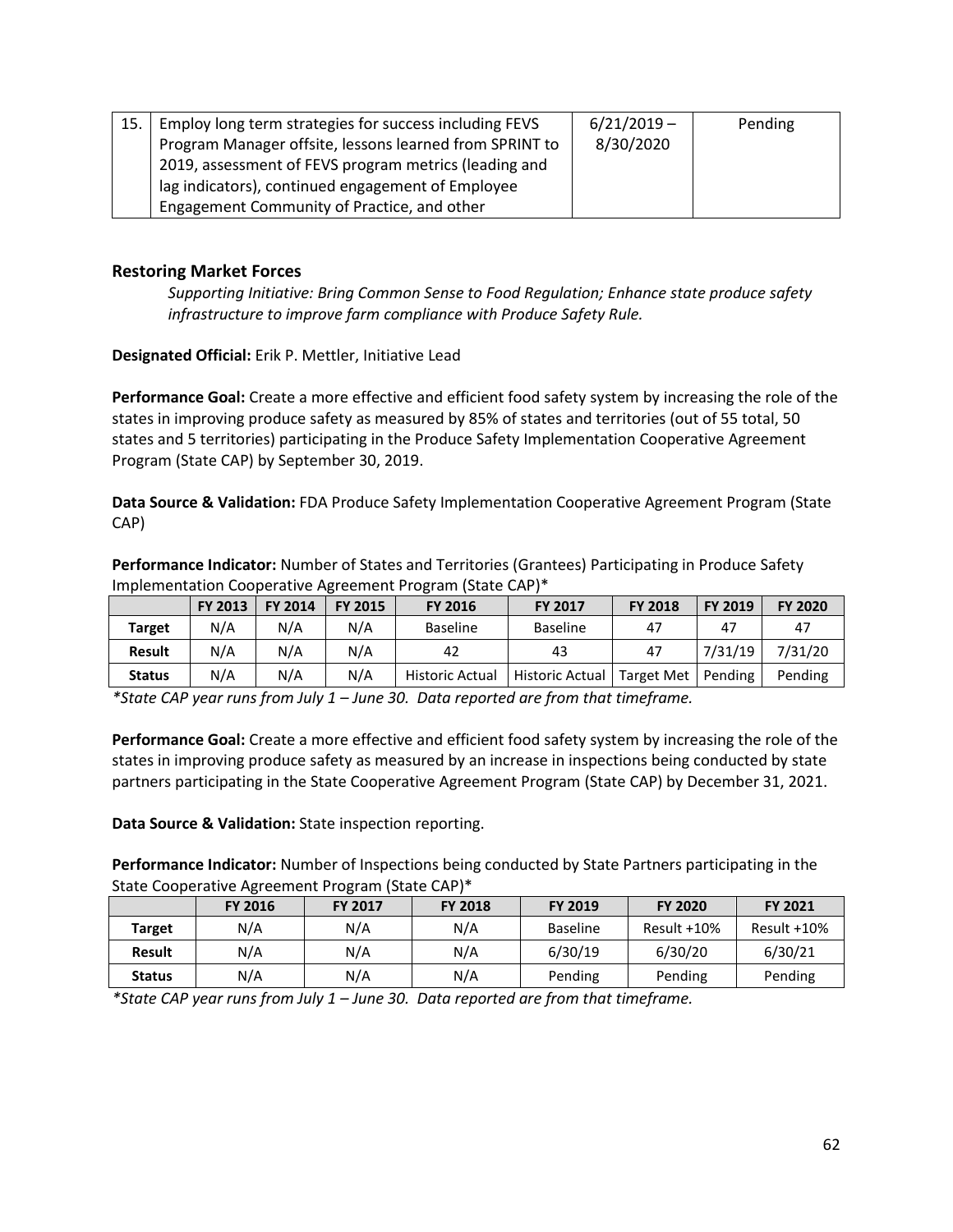|    | <b>Milestones</b>                                                                                                                                                                                                                    | <b>Planned</b><br><b>Completion Date</b> | <b>Status</b> |
|----|--------------------------------------------------------------------------------------------------------------------------------------------------------------------------------------------------------------------------------------|------------------------------------------|---------------|
| 1. | Complete detailed assessment of state produce<br>regulatory programs, to include projected<br>availability of resources and jurisdictional<br>assessment.                                                                            | 6/2019                                   | On-Track      |
| 2. | Develop detailed Implementation Plan which may<br>include: potential funding sources; partners for<br>leveraging; outreach opportunities; measures of<br>success; for increasing the role of states in<br>produce safety inspection. | 12/2019                                  | On-Track      |
| 3. | Execution of Implementation plan                                                                                                                                                                                                     | 6/2021                                   | On-Track      |

#### **Making HHS More Innovative and Responsive**

*Supporting Initiative: Optimize NIH*

#### **Designated Official:** Janet Shorback, Initiative Lead

**Performance Goal:** Increase the efficiency and effectiveness of NIH administrative functions to better support the agency's mission while maintaining support of the workforce, increasing employee engagement, and overseeing the use of taxpayer dollars. HHS will pursue the following performance goal by 2020: Make management of Freedom of Information Act (FOIA) requests more efficient by reducing the number of systems used to track and submit FOIA requests by December 17, 2018.

**Data Source & Validation:** Tracking system – systems to track and submit FOIA reports. The new, unified system permits data review and validation at the individual FOIA request level to monitor and improve quality of data and process management.

| <b>I CHOMMANC MUCULO . MUMBER OF SYSTEMS OSCU TO HUCK UND SUDMITTE FOR INCROITS</b> |                |                |         |                |                |                              |         |              |
|-------------------------------------------------------------------------------------|----------------|----------------|---------|----------------|----------------|------------------------------|---------|--------------|
|                                                                                     | <b>FY 2013</b> | <b>FY 2014</b> | FY 2015 | <b>FY 2016</b> | <b>FY 2017</b> | <b>FY 2018</b>               | FY 2019 | FY 2020      |
| <b>Target</b>                                                                       | N/A            | N/A            | N/A     | N/A            | N/A            | <b>Baseline</b>              |         | Discontinued |
| <b>Result</b>                                                                       | N/A            | N/A            | N/A     | N/A            | N/A            |                              |         | N/A          |
| <b>Status</b>                                                                       | N/A            | N/A            | N/A     | N/A            | N/A            | Historic Actual   Target Met |         | N/A          |

#### **Performance Indicator:** Number of Systems Used to Track and Submit FOIA Reports<sup>[53](#page-62-0)</sup>

|    | <b>Milestones</b>                                  | Planned<br>Completion<br>Date | <b>Status</b>     |
|----|----------------------------------------------------|-------------------------------|-------------------|
| 1. | Due diligence to identify suitable FOIA platform   | 7/2018                        | Completed         |
| 2. | Finalize FOIA implementation plan                  | $8/2018 -$                    | Completed: Refine |
|    |                                                    | 9/2018                        | on ongoing basis  |
| 3. | Begin implementing FOIA plan                       | 9/2018                        | On schedule       |
| 4. | Selected platform for FOIA effort and began portal | 10/2018                       | Completed         |
|    | customization                                      |                               |                   |

<span id="page-62-0"></span><sup>53</sup> The HHS target for FY 2019 was to reduce the number of systems from eight to one. HHS has achieved this target.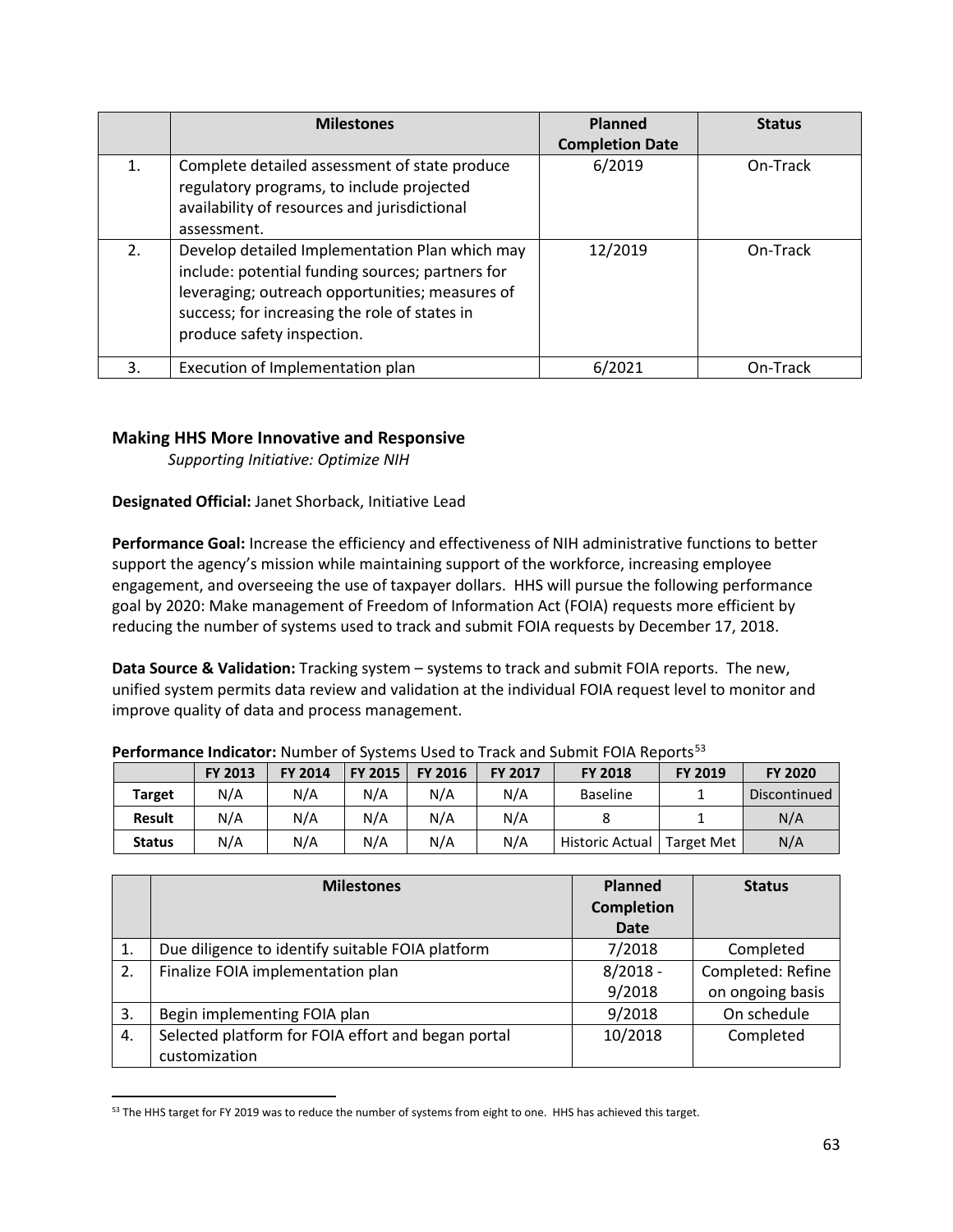| 5. | Customize selected FOIA platform and perform user-      | 11/2018 | Completed       |
|----|---------------------------------------------------------|---------|-----------------|
|    | acceptance testing                                      |         |                 |
| 6  | Train all NIH FOIA staff on selected FOIA platform      | 12/2018 | Completed       |
|    | Launch selected FOIA platform across NIH                | 12/2018 | Completed       |
| 8. | Customize portal and launch customized portal to public | 3/2019  | Completion: End |
|    |                                                         |         | of March        |

#### **Generating Efficiencies through Streamlined Services**

*Supporting Initiative: Buy Smarter*

**Designated Official:** Lori Ruderman, Initiative Lead

Performance Goal: Achieve \$720 million in cost savings<sup>[54](#page-63-0)</sup> once fully implemented by September 30, 2025 by utilizing new and emerging technologies to leverage the enormous purchasing power of HHS (\$24 billion per year) and enhance and streamline the end-to-end procurement process.

**Data Source & Validation:** Five HHS contract writing systems. Data from all five contract writing systems will be consolidated in HHS's Accelerate model, which leverages Blockchain Technology and Artificial Intelligence for advanced data analytics.

**Performance Indicator:** Overall HHS Spend Under Management. Spend Under Management is the percentage of an organization's spend that is actively managed according to category management principles.[55](#page-63-1), [56](#page-63-2), [57](#page-63-3)

|               | FY 2013 | <b>FY 2014</b> | <b>FY 2015</b> | <b>FY 2016</b> | <b>FY 2017</b> | <b>FY 2018</b> | FY 2019     | <b>FY 2020</b> |
|---------------|---------|----------------|----------------|----------------|----------------|----------------|-------------|----------------|
| <b>Target</b> | N/A     | N/A            | N/A            | N/A            | N/A            | NA             | \$8 million | \$22 million   |
| <b>Result</b> | N/A     | N/A            | N/A            | N/A            | N/A            | ΝA             | 9/30/20     | 9/30/21        |
| <b>Status</b> | N/A     | N/A            | N/A            | N/A            | N/A            | N/A            | Pending     | Pending        |

|    | <b>Milestones</b>                                        | Planned           | <b>Status</b> |
|----|----------------------------------------------------------|-------------------|---------------|
|    |                                                          | <b>Completion</b> |               |
|    |                                                          | <b>Date</b>       |               |
| 1. | Analyzed 18 months of HHS-wide spend data through an     | 3/2018            | Completed     |
|    | A.I. tool to give never-before visibility into HHS-wide  |                   |               |
|    | goods and services spending.                             |                   |               |
| 2. | Determined initial savings hypotheses based on category  | 3/2018            | Completed     |
|    | benchmarks.                                              |                   |               |
| 3. | Establish BUYSMARTER Operating Model framework for       | 7/2018            | Completed     |
|    | all GSA Categories, which will cover all HHS spending.   |                   |               |
| 4. | Developed an overview of current spending, including top | 12/2018           | Completed     |
|    | categories and vendor fragmentation.                     |                   |               |

<span id="page-63-0"></span>54 Percent of savings is in some part a cost avoidance and some savings will be reallocated back to primary missions. <sup>55</sup> Government-Wide Category Management: Best-in-Class & Spend Under Management, 05 Feb 2018,

<span id="page-63-1"></span>[https://www.gsa.gov/cdnstatic/BIC\\_%26\\_SUM\\_One-pager\\_252018.pdf](https://www.gsa.gov/cdnstatic/BIC_%26_SUM_One-pager_252018.pdf)

<span id="page-63-2"></span><sup>56</sup> The FY 2019 target of \$8 million equals .03 percent and the FY 2020 target of \$22 million equals .09 percent.

<span id="page-63-3"></span><sup>&</sup>lt;sup>57</sup> HHS's spend is \$24 billion per year. Over the next six years, HHS projects that it will be able actively manage a total of \$720 million according to category management principles by September 30, 2025.